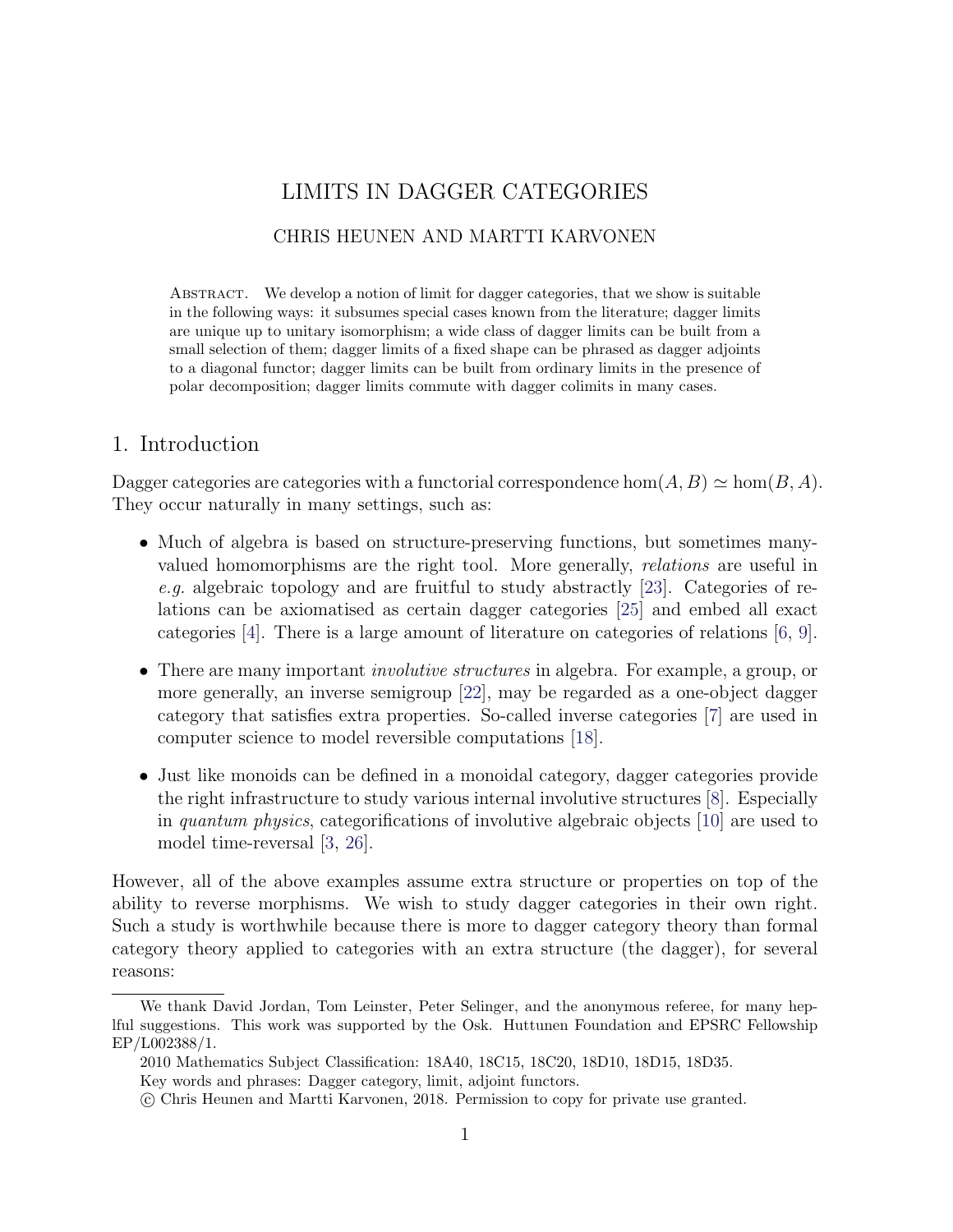### 2 CHRIS HEUNEN AND MARTTI KARVONEN

- Dagger categories are *self-dual* in a strong sense. Consequently dagger categories behave differently than categories on a fundamental level. Categories are intuitively built from objects • and morphisms •  $\rightarrow \bullet$ . Dagger categories are built from • and  $\bullet \leftrightarrows \bullet$ . The result is a theory that is essentially directionless. For example, a dagger category has **J**-shaped limits if and only if it has  $J^{\text{op}}$ -shaped colimits (see also Section [9](#page-36-0) below). Similarly, any dagger-preserving adjunction between dagger categories is ambidextrous [\[17\]](#page-45-5).
- Objects in a dagger category do not behave the same when they are merely isomorphic, but only when the isomorphism respects the dagger. A case in point is the dagger category of Hilbert spaces and continuous linear functions. Two objects are isomorphic when there is a linear homeomorphism with respect to the two topologies induced by the inner products. The inner product itself need not be respected by the isomorphism, unless it is unitary. The working philosophy for dagger categories is the 'way of the dagger': all structure in sight should cooperate with the dagger.
- There is no known way to translate categorical notions to their dagger categorical counterparts. There is a forgetful functor from the 2-category of dagger categories with dagger-preserving functors and natural transformations, to the 2-category of categories, but this forgetful functor has no 2-adjoints. More seriously, we do want to consider non-dagger categories, for example when considering equalizers.

This article studies limits in dagger categories. This goal brings to the forefront the above two features of self-duality and unitarity. If  $l_A: L \to D(A)$  is a limit for a diagram  $D: \mathbf{J} \to \mathbf{C}$ , then  $l^{\dagger}_{\neq}$  $A^{\dagger}: D(A) \to L$  is a colimit for  $\dagger \circ D: \mathbf{J}^{\mathrm{op}} \to \mathbf{C}$ , so L has two universal properties; it stands to reason that they should be compatible with each other. Moreover, a *dagger limit* should be unique not just up to mere isomorphism but up to unitary isomorphism.

After Section [2](#page-2-0) sets the scene, we define in Section [3](#page-6-0) the notion of dagger limit that subsumes all known examples. Section [4](#page-11-0) shows how dagger limits are unique up to unitary isomorphism. Section [5](#page-18-0) deals with completeness. If a dagger category has 'too many' dagger limits, it degenerates (showcasing how dagger category theory can be quite different than ordinary category theory). A more useful notion of 'dagger completeness' is defined, and shown to be equivalent to having dagger equalizers, dagger products, and dagger intersections. Section [6](#page-23-0) formulates dagger limits in terms of an adjoint to a diagonal functor, and Section [7](#page-26-0) attempts a dagger version of an adjoint functor theorem. Section [8](#page-28-0) makes precise the idea that polar decomposition turns ordinary limits into dagger limits. Finally, Section [9](#page-36-0) proves that dagger limits commute with dagger colimits in a wide range of situations.

To end this introduction, let us discuss earlier attempts at defining dagger limits [\[29\]](#page-45-6). That work defines a notion of a dagger limit for diagrams  $D: \mathbf{J} \to \mathbf{C}$  where **J** has finitely many objects and C is a dagger category enriched in commutative monoids. We dispense with both requirements. Proposition [5.13](#page-22-0) shows that when these requirements are satisfied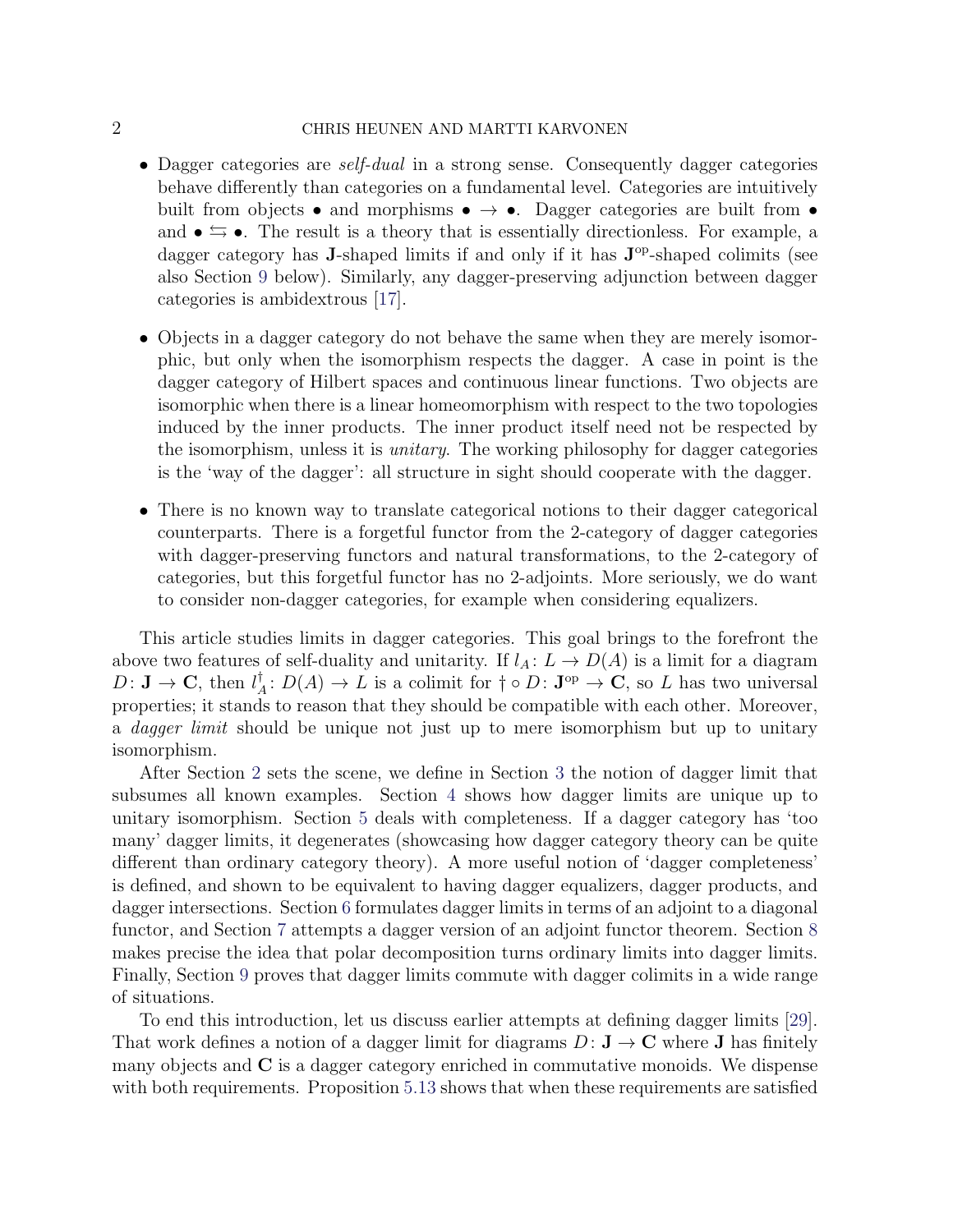the two notions agree for a wide class of diagrams. However, they do not always agree, as discussed in Example [5.14.](#page-23-1)

## <span id="page-2-0"></span>2. Dagger categories

Before going into limits in dagger categories, this section sets the scene by discussing dagger categories themselves. Dagger categories can behave rather differently than ordinary categories, see e.g.  $[28, 9.7]$  $[28, 9.7]$ . We start by establishing terminology and setting conventions.

2.1. DEFINITION. A dagger is a contravariant involutive identity-on-objects functor. Explicitly a dagger is a functor  $\dagger: \mathbf{C}^{op} \to \mathbf{C}$  satisfying  $A^{\dagger} = A$  on objects and  $f^{\dagger \dagger} = f$  on morphisms. A dagger category is a category equipped with a dagger.

2.2. Example. Examples of dagger categories abound. We first give some concrete examples, and will later add more abstract constructions.

- Any monoid M equipped with an involutive homomorphism  $f: M^{\text{op}} \to M$  may be regarded as a one-object dagger category with  $x^{\dagger} = f(x)$ . For example: the complex numbers with conjugation, either under addition or multiplication. Or: the algebra of (complex)  $n$ -by- $n$  matrices with conjugate transpose.
- The category **Hilb** of (complex) Hilbert spaces and bounded linear maps is a dagger category, taking the dagger of  $f: A \rightarrow B$  to be its adjoint, *i.e.* unique morphism satisfying  $\langle f(a) | b \rangle = \langle a | f^{\dagger}(b) \rangle$  for all  $a \in A$  and  $b \in B$ . The full subcategory of finite-dimensional Hilbert spaces **FHilb** is a dagger category too.
- The category DStoch has finite sets as objects. A morphism  $A \rightarrow B$  is a matrix  $f: A \times B \to [0,1]$  that is doubly stochastic, *i.e.* satisfies  $\sum_{a \in A} f(a,b) = 1$  for all  $b \in B$  and  $\sum_{b \in B} f(a, b) = 1$  for all  $a \in A$ . This becomes a dagger category with  $f^{\dagger}(b, a) = f(a, b).$
- In the category Rel with sets as objects and relations  $R \subseteq A \times B$  as morphisms  $A \to B$ , composition is given by  $S \circ R = \{(a, c) \mid \exists b \in B : (a, b) \in R, (b, c) \in S\}.$ This becomes a dagger category with  $R^{\dagger} = \{(b, a) | (a, b) \in R\}$ . The full subcategory FinRel of finite sets is also a dagger category.
- If C is a category with pullbacks, the category  $Span(C)$  of spans is defined as follows. Objects are the same as those of C. A morphism  $A \rightarrow B$  in  $Span(C)$ is a span  $A \leftarrow S \rightarrow B$  of morphisms in C, where two spans  $A \leftarrow S \rightarrow B$  and  $A \leftarrow S' \rightarrow B$  are identified when there is an isomorphism  $S \simeq S'$  making both triangles commute. Composition is given by pullback. The category  $Span(C)$  has a dagger, given by  $(A \leftarrow S \rightarrow B)^{\dagger} = (B \leftarrow S \rightarrow A)$ .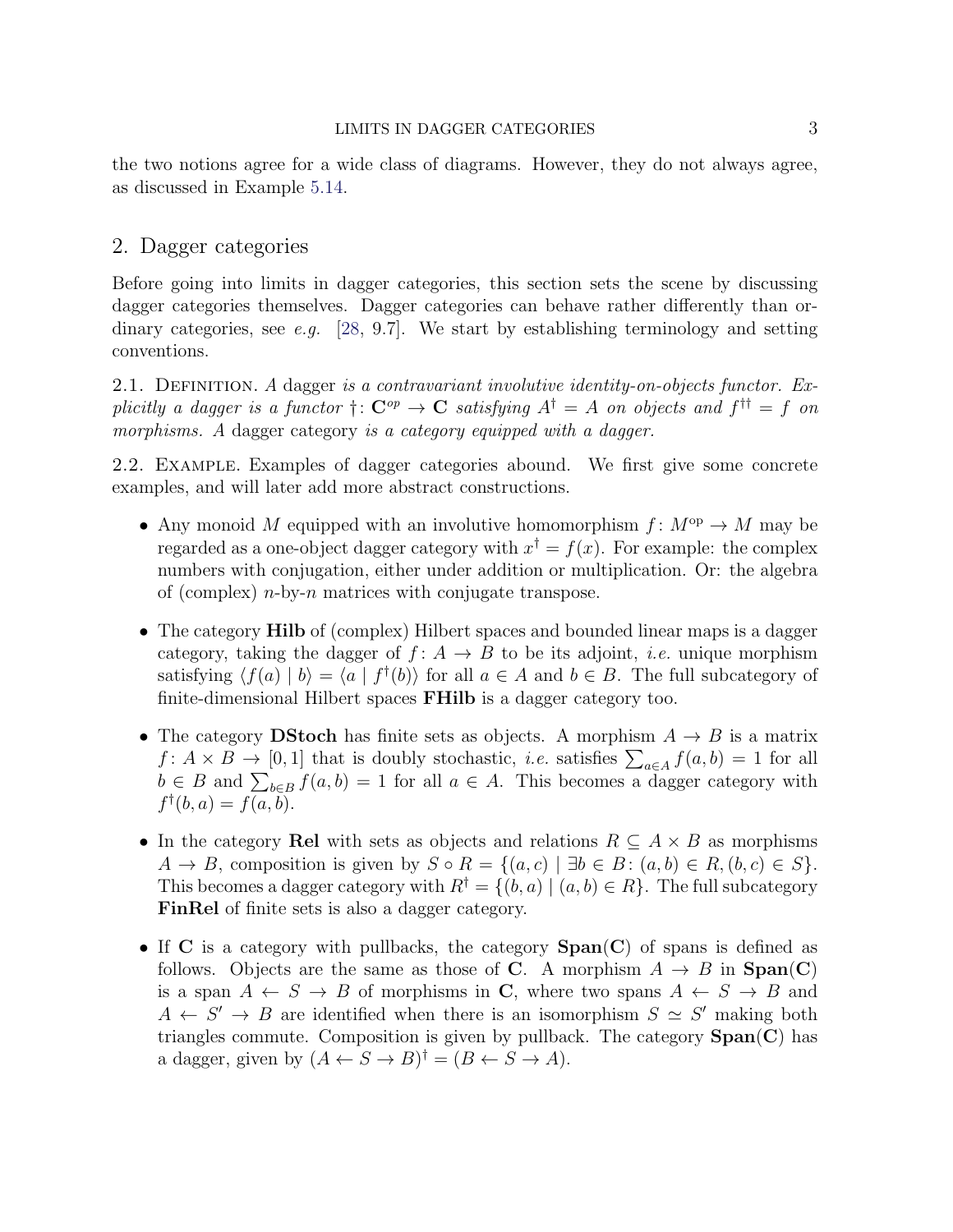#### 4 CHRIS HEUNEN AND MARTTI KARVONEN

• Any groupoid has a canonical dagger with  $f^{\dagger} = f^{-1}$ . Of course, a given groupoid might have other daggers as well. For example, the core of Hilb inherits a dagger from Hilb that is different from the canonical one it has as a groupoid.

In a dagger category, one can define dagger versions of various ordinary notions in category theory. A lot of the terminology for the dagger counterparts of ordinary notions comes from the dagger category Hilb.

2.3. DEFINITION. A morphism  $f: A \rightarrow B$  in a dagger category is:

- unitary (or a dagger isomorphism) if  $f^{\dagger} f = id_A$  and  $f f^{\dagger} = id_B$ ;
- an isometry (or a dagger monomorphism) if  $f^{\dagger} f = id_A$ ;
- a coisometry (or a dagger epimorphism) if  $ff^{\dagger} = id_B$ ;
- a partial isometry if  $f = ff^{\dagger}f$ ;

Moreover, an endomorphism  $A \rightarrow A$  is

- self-adjoint if  $f = f^{\dagger}$ ;
- a projection (or a dagger idempotent) if and  $f = f^{\dagger} = ff$ ;
- positive if  $f = g^{\dagger}g$  for some  $g: A \to B$ .

A dagger subobject is a subobject that can be represented by a dagger monomorphism. A dagger category is unitary when objects that are isomorphic are also unitarily isomorphic.

A morphism f is dagger monic iff  $f^{\dagger}$  is dagger epic. The other concepts introduced above are self-adjoint, *i.e.* a morphism f is unitary/a partial isometry/self-adjoint/a projection/positive iff  $f^{\dagger}$  is. Notice that dagger monomorphisms are split monomorphisms, and dagger epimorphisms are split epimorphisms. A morphism is dagger monic (epic) if and only if it is both a partial isometry and monic (epic). In diagrams, we will depict partial isometries as  $\longrightarrow$ , dagger monomorphisms as  $\longmapsto$ , dagger epimorphisms as , and dagger isomorphisms as  $\rightarrow \rightarrow$ , If f is a partial isometry, then both  $f^{\dagger}f$  and  $f f^{\dagger}$  are projections.

The definition of a dagger subobject might seem odd: two monomorphisms  $m : M \hookrightarrow$ A and  $n: N \hookrightarrow A$  are considered to represent the same subobject when there is an isomorphism  $f: M \to N$  such that  $m = nf$ , whereas one might expect that dagger monics m and n represent the same *dagger* subobject if f can be chosen to be unitary. Hence there seems to be a possibility that two dagger monics representing the same subobject might nevertheless represent different dagger subobjects. However, this can not happen: if m, n are dagger monic and f is an isomorphism satisfying  $m = nf$ , then f is in fact unitary. This is because  $m = nf$  implies  $n^{\dagger}m = n^{\dagger}nf = f$  and  $mf^{-1} = n$ implies  $f^{-1} = m^{\dagger} n$  so that  $f^{-1} = f^{\dagger}$ .

$$
\overline{4}
$$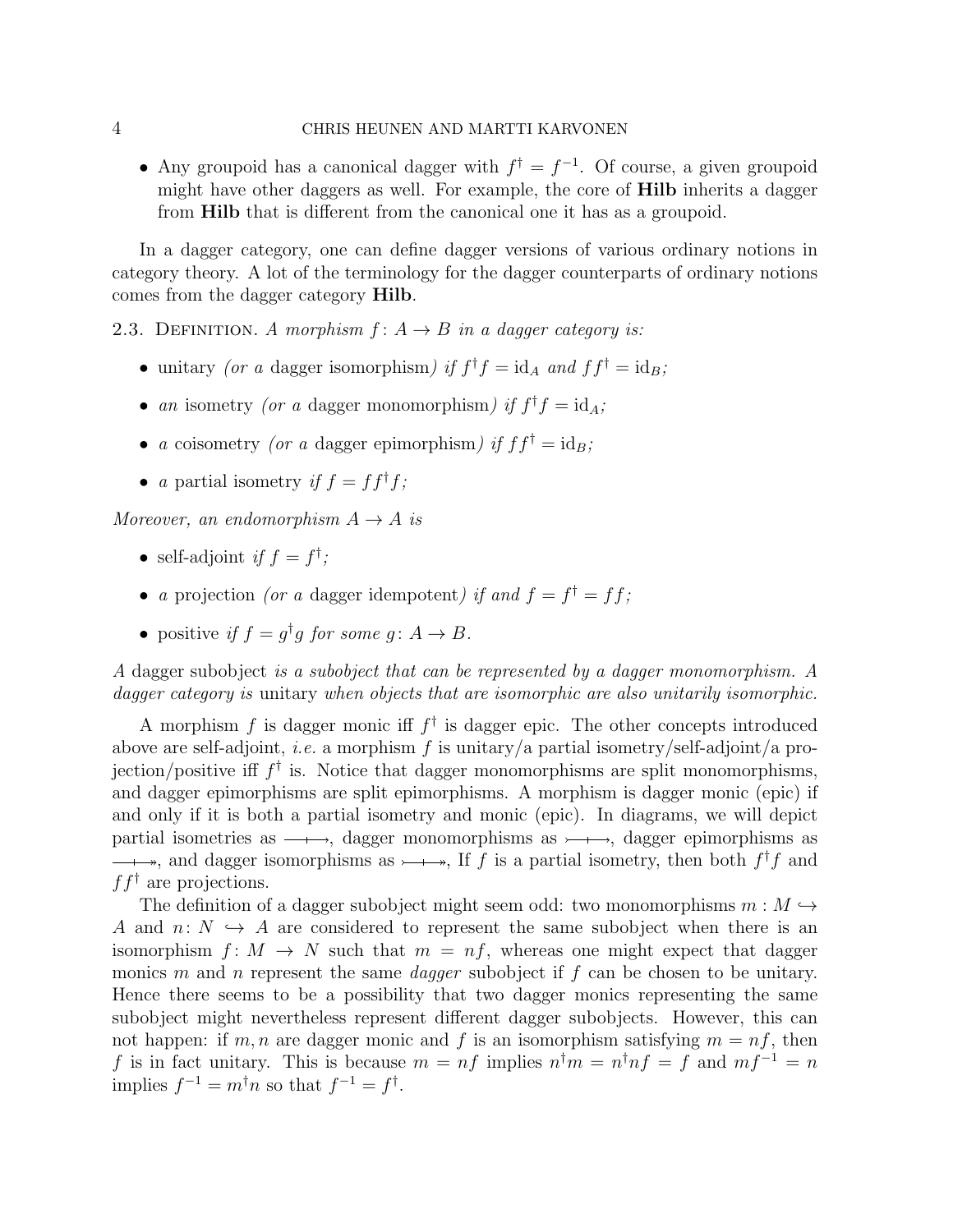2.4. Example. An inverse category is a dagger category in which every morphism is a partial isometry, and positive morphisms commute [\[21\]](#page-45-8):  $ff^{\dagger}f = f$  and  $f^{\dagger}fg^{\dagger}g = g^{\dagger}gf^{\dagger}f$ for all morphisms  $f: A \to B$  and  $g: A \to C$ . A prototypical inverse category is **PInj**, the category of sets and partial injections, which is a subcategory of Rel.

<span id="page-4-1"></span>2.5. REMARK. Partial isometries need not be closed under composition [\[15,](#page-44-7) 5.4]. The same holds for self-adjoint morphisms and positive morphisms. However, given partial isometries p:  $A \rightarrow B$  and  $q: B \rightarrow C$ , their composition qp is a partial isometry whenever the projections  $q^{\dagger}q$  and  $pp^{\dagger}$  commute. Similarly, a morphism f factors through a partial isometry p with the same codomain if and only if  $pp^{\dagger} f = f$ .

2.6. DEFINITION. A dagger functor is a functor  $F: \mathbf{C} \to \mathbf{D}$  between dagger categories satisfying  $F(f^{\dagger}) = F(f)^{\dagger}$ . Denote the category of small dagger categories and dagger functors by  $\text{DagCat}.$ 

There is no need to go further and define 'dagger natural transformations': if  $\sigma: F \Rightarrow$ G is a natural transformation between dagger functors, then taking daggers componentwise defines a natural transformation  $\sigma^{\dagger}$ :  $G \Rightarrow F$ . This no longer holds for natural transformations between arbitrary functors into a dagger category, though, see Definition [2.11.](#page-5-0)

<span id="page-4-0"></span>2.7. EXAMPLE. If C and D are dagger categories, then the category  $\text{DagCat}(C, D)$ of dagger functors  $C \rightarrow D$  and natural transformation is again a dagger category. In particular, taking C to be a group G and  $D = Hilb$ , this shows that the category of unitary representations of G and intertwiners is a dagger category.

2.8. Example. Dagger categories also form the objects of a dagger category as fol-lows [\[14,](#page-44-8) 3.1.8]: morphisms  $C \to D$  are functors  $F: C^{op} \to D$  that have a left adjoint, where two such functors are identified when they are naturally isomorphic. The identity on C is its dagger  $\dagger: \mathbb{C}^{op} \to \mathbb{C}$ ; its left adjoint is  $\dagger^{op}: \mathbb{C}^{op} \to \mathbb{C}$ . The composition of  $F: \mathbf{C}^{\mathrm{op}} \to \mathbf{D}$  and  $G: \mathbf{D}^{\mathrm{op}} \to \mathbf{E}$  is  $G \circ \dagger \circ F: \mathbf{C}^{\mathrm{op}} \to \mathbf{E}$ ; its left adjoint is  $F' \circ \dagger \circ G'$ , where  $F' \dashv F$  and  $G' \dashv G$ . The dagger of  $F: \mathbf{C}^{\mathrm{op}} \to \mathbf{D}$  is given by the right adjoint of  $F^{\text{op}}\colon \mathbf{C}\to \mathbf{D}^{\text{op}}.$ 

Example [2.7](#page-4-0) in fact makes **DagCat** into a *dagger 2-category*. Formally, this means a category enriched in DagCat, Concretely, a dagger 2-category is a 2-category where the 2-cells have a dagger that cooperates with vertical and horizontal composition, in the sense that the equations

$$
(\sigma^{\dagger})^{\dagger} = \sigma
$$

$$
(\tau \circ \sigma)^{\dagger} = \sigma^{\dagger} \circ \tau^{\dagger}
$$

$$
(\sigma * \tau)^{\dagger} = (\sigma^{\dagger}) * (\tau^{\dagger})
$$

hold, where ◦ denotes vertical composition and ∗ denotes horizontal composition. Dagger 2-functors are 2-functors that preserve this dagger. Strictly speaking, this defines *strict*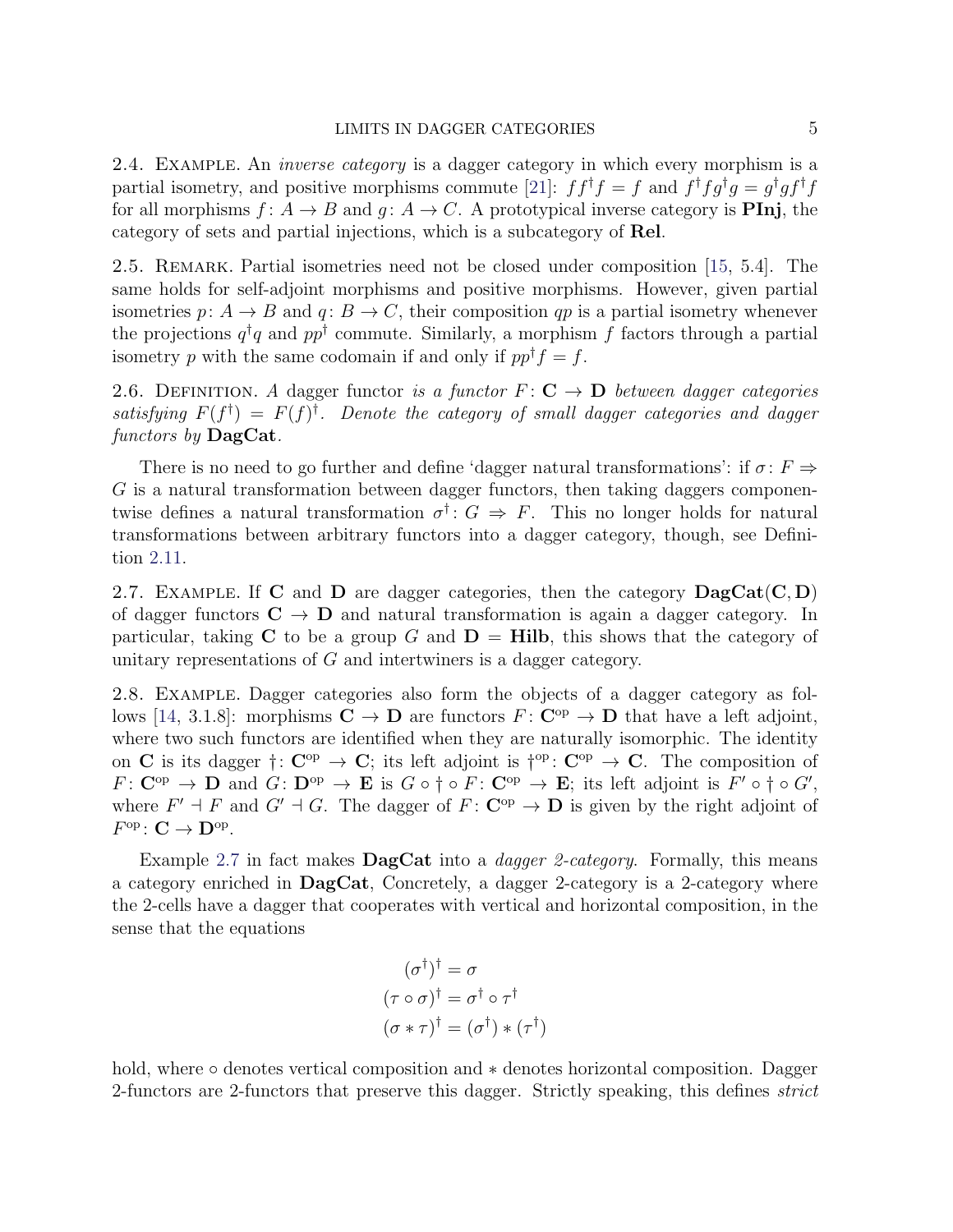dagger 2-categories. Defining dagger bicategories is straightforward but not necessary for our purposes.

The forgetful 2-functor  $\text{DagCat} \rightarrow \text{Cat}$  has no 2-adjoints, but the forgetful 1-functor has both 1-adjoints. As final examples of dagger categories, we recall the definitions of free and cofree dagger categories [\[14,](#page-44-8) 3.1.17,3.1.19], which will be used in Examples [3.3](#page-8-0) and [3.6](#page-10-0) below.

<span id="page-5-1"></span>2.9. PROPOSITION. The forgetful functor  $\text{DagCat} \rightarrow \text{Cat}$  has a left adjoint  $\text{ZigZag}(-)$ . The objects of **Zigzag**(C) are the same as in C, and a morphism  $A \rightarrow B$  is an alternating sequence of morphisms  $A \to C_1 \leftarrow \cdots \to C_n \leftarrow B$  from **C**, subject to the identifications  $(A \rvert A \rvert C \rvert \rvert A \rvert C \rvert B \rvert D \rvert A \rvert B) = (A \rvert \rvert B \rvert D \rvert A \rvert B)$  and  $(A \rvert A \rvert C \rvert A \rvert D \rvert A \rvert D \rvert A \rvert B) = (A \rvert A \rvert D \rvert A \rvert D \rvert B)$  $(C \xrightarrow{g \circ h} B)$ ; composition is given by juxtaposition. The category **Zigzag(C)** has a dagger  $(f_1, \ldots, f_n)^{\dagger} = (f_n, \ldots, f_1).$ 

<span id="page-5-2"></span>2.10. PROPOSITION. The forgetful functor  $\text{DagCat} \rightarrow \text{Cat}$  has a right adjoint  $(-)_{\leq}$ , which sends a category C to the full subcategory of  $\mathbb{C}^{op} \times \mathbb{C}$  with objects of the form  $(A, A)$ , and sends a functor F to the restriction of  $F^{op} \times F$ . The dagger on  $\mathbb{C}_{\rightrightarrows}$  is given by  $(f, g)^{\dagger} = (g, f)$ .

<span id="page-5-0"></span>2.11. DEFINITION. Consider a natural transformation  $\sigma: F \Rightarrow G$  where F, G are arbitrary functors with codomain a dagger category C. Taking daggers componentwise generally does not yield a natural transformation  $G \Rightarrow F$ . When it does, we call  $\sigma$  adjointable. For small **J**, we denote the dagger category of functors  $J \rightarrow D$  and adjointable natural transformations by  $[J, C]_+.$ 

A natural transformation  $\sigma: F \Rightarrow G$  is adjointable if and only if  $\sigma$  defines a natural transformation  $\dagger \circ F \Rightarrow \dagger \circ G$ 

<span id="page-5-3"></span>2.12. LEMMA. If G is a dagger functor and  $\sigma: F \Rightarrow G$  is a natural transformation that is pointwise dagger monic, then  $F$  is a dagger functor as well.

PROOF. As  $\sigma$  is pointwise dagger monic and natural, the following diagram commutes for any  $f$ :

$$
FA \xrightarrow{F(f)} FB
$$
  
\n
$$
G A \xrightarrow{G(f)} GB
$$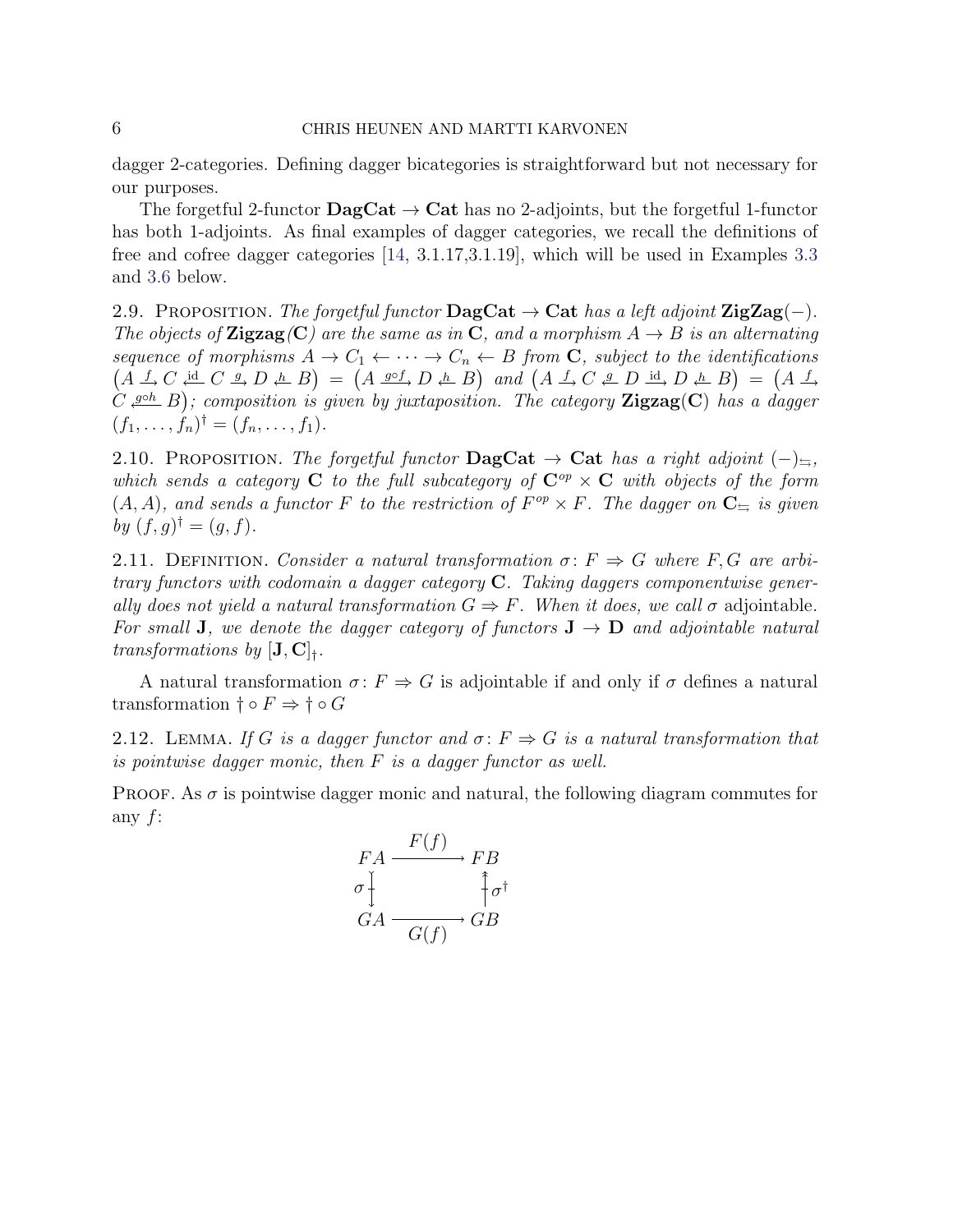Taking the dagger of this diagram, and replacing f with  $f^{\dagger}$ , respectively, results in two commuting diagrams:



Because  $G$  is a dagger functor, the bottom arrows in both diagrams are equal. Therefore top arrows are equal too, making  $F$  a dagger functor.

## <span id="page-6-0"></span>3. Dagger limits

Before we define dagger limits formally, let us look at few examples to motivate the definition. If 1 is the terminal category, then a functor  $D: \mathbf{1} \to \mathbf{Hilb}$  is given by a choice of an object H. Now, a limit of D is is given by a an object  $H'$  and an isomorphism  $f: H' \to H$ . However, for a limit of D to qualify as the dagger limit of D, one would expect the isomorphism  $f$  to be unitary. However, for some diagrams it seems as if one needs to make choices: a limit of  $2 \times -\colon \mathbb{C} \leftrightarrows \mathbb{C}$ :  $- /2$  is given by an isomorphism to one (and hence to both) copies of C. For a dagger limit of the same diagram, we can require one of the isomorphisms to be unitary but not both – which copy of  $\mathbb C$  one should prefer?

We will discuss more instructive examples below, but already it seems like dagger limits have something to do with "normalization", and one can conceivably choose to normalize at different locations. To keep track of these choices, we build them in the definition below, which is the basic object of study in this chapter. The rest of this section illustrates it.

<span id="page-6-1"></span>3.1. DEFINITION. Let C be a dagger category and **J** a category. A class  $\Omega$  of objects of **J** is weakly initial if for every object B of **J** there is a morphism  $f: A \rightarrow B$  with  $A \in \Omega$ , i.e. if every object of **J** can be reached from  $\Omega$ . Let  $D: \mathbf{J} \to \mathbf{C}$  be a diagram and let  $\Omega \subseteq \mathbf{J}$ be weakly initial. A dagger limit of  $(D, \Omega)$  is a limit L of D whose cone  $l_A: L \to D(A)$ satisfies the following two properties:

normalization  $l_A$  is a partial isometry for every  $A \in \Omega$ ;

independence the projections on L induced by these partial isometries commute, *i.e.*  $l^{\dagger}_{\;\;\ell}$  $^{\dagger}_{A}l_{A}l_{B}^{\dagger}$  ${}^{\dagger}_{B}l_{B}=l^{\dagger}_{B}$  $_{B}^{\dagger}l_{B}l_{\neq}^{\dagger}$  $_A^{\dagger} l_A$  for all  $A, B \in \Omega$ .

A dagger limit of D is a dagger limit of  $(D, \Omega)$ , for some weakly initial  $\Omega$ . If L is a dagger limit of  $(D, \Omega)$ , we will also write  $L = \dim^{\Omega} D$ . For a fixed **J** and  $\Omega$ , if  $(D, \Omega)$  has a dagger limit in C for every D, we will say that C has all  $(J, \Omega)$ -shaped limits.

Note that if L is a dagger limit of  $(D, \Omega)$  and  $\Psi \subset \Omega$  is weakly initial, L is also a dagger limit of  $(D, \Psi)$ . Moreover, if L is a dagger limit of  $(D, \Psi)$  and  $(D, \Omega)$  also has a dagger limit, Theorem [4.1](#page-11-1) will imply that L is also a dagger limit of  $(D, \Omega)$ .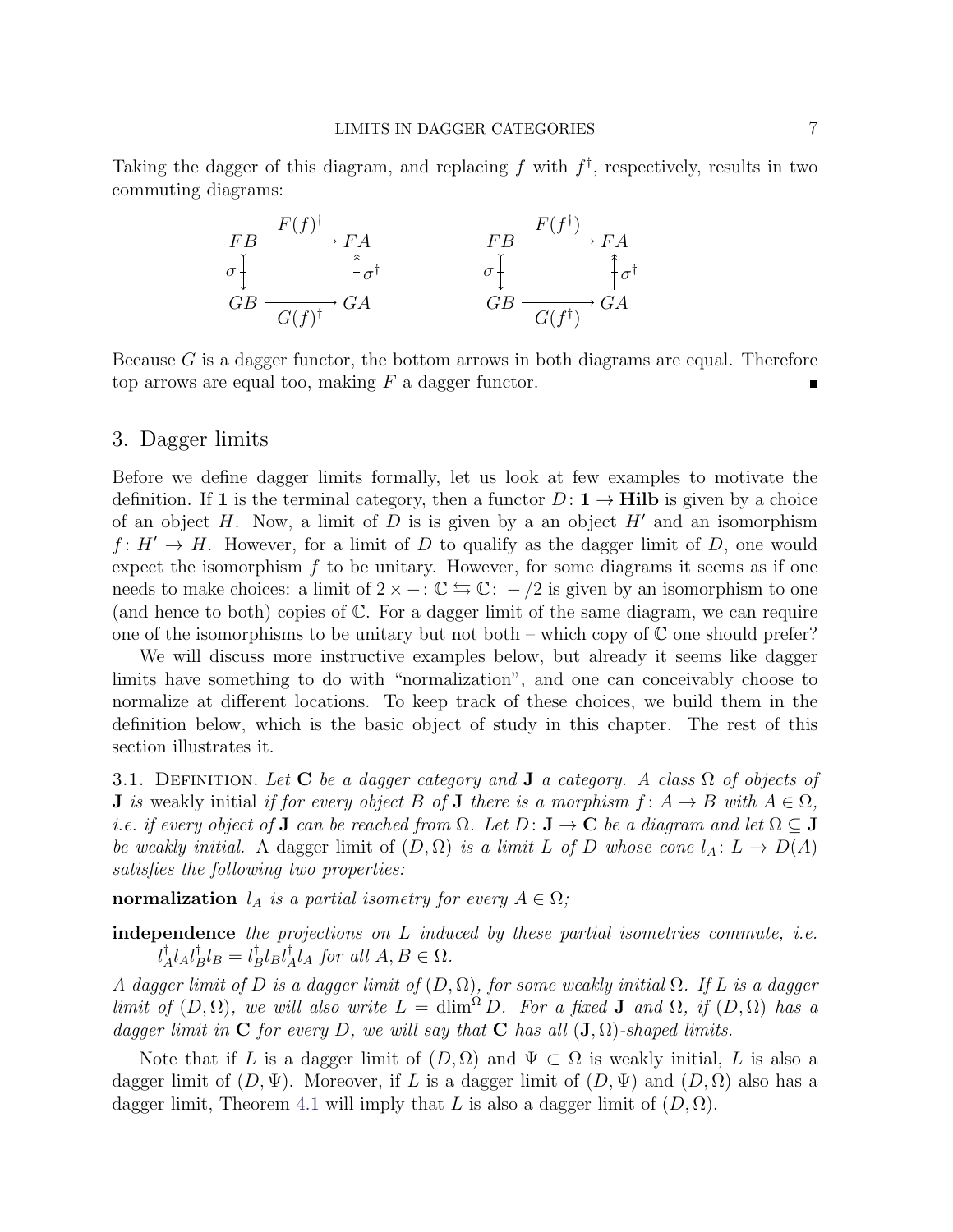<span id="page-7-0"></span>3.2. Example. Definition [3.1](#page-6-1) subsumes various concrete dagger limits from the literature:

- A terminal object is a limit of the unique functor  $\emptyset \to \mathbb{C}$ . As the empty category has no objects, being a dagger limit of  $\emptyset \to \mathbb{C}$  says nothing more than being terminal. In a dagger category, any terminal object is automatically a zero object.
- A *dagger product* of objects A and B in a dagger category with a zero object is traditionally defined [\[26\]](#page-45-4) to be a product  $A \times B$  with projections  $p_A: A \times B \to A$ and  $p_B: A \times B \to B$  satisfying  $p_A p_A^{\dagger} = id_A$ ,  $p_B p_B^{\dagger} = id_B$ ,  $p_A p_B^{\dagger} = 0$ , and  $p_B p_A^{\dagger} = 0$ . This is precisely a dagger limit of  $(D, \Omega)$ , where **J** is the discrete category on two objects that D sends to A and B, and  $\Omega$  necessarily consists of both objects of J; see also Example [4.2](#page-12-0) below.
- A dagger equalizer of morphisms  $f, g : A \rightarrow B$  in a dagger category is traditionally defined [\[29\]](#page-45-6) to be an equalizer  $e: E \to A$  that is dagger monic. This is precisely a dagger limit, where  $J = \bullet \rightrightarrows \bullet$  which D sends to f and g, and  $\Omega$  consists of only the first object, which gets sent to A.

This example justifies why Definition [3.1](#page-6-1) cannot require  $\Omega$  to be all of **J** in general, otherwise there would be many pairs  $f, g$  that have a dagger equalizer in the traditional sense but not in the sense of Definition [3.1.](#page-6-1)

- A dagger kernel of a morphism  $f: A \rightarrow B$  in a dagger category with a zero object is traditionally defined [\[16\]](#page-45-9) to be a kernel  $k: K \to A$  that is dagger monic. As a special case of a dagger equalizer it is a dagger limit.
- A dagger intersection of dagger monomorphisms  $f_i: A_i \to B$  in a dagger category is traditionally defined [\[29\]](#page-45-6) to be a (wide) pullback P such that each leg  $p_i: P \to A_i$ of the cone is dagger monic. This is precisely a dagger limit, where  $\Omega$  consists of all the objects of **J** getting mapped to  $A_i$ . Since pullback of monics are monic, each  $p_i$  is not only a partial isometry but also a monomorphism, and hence a dagger monomorphism.
- If  $p: A \to A$  is a projection, a *dagger splitting of* p is a dagger monic  $i: I \to A$ such that  $p = ii^{\dagger}$  [\[27\]](#page-45-10). A dagger splitting of p can be seen as the dagger limit of the diagram generated by p. More precisely, we can take  $\Omega = \{A\}$ , by definition i is a partial isometry, and if  $l: L \to A$  is another limit, then  $m = i^{\dagger}l$  is the unique map satisfying  $l = im$ . Conversely, suppose that  $l: L \rightarrow A$  is a dagger limit. Then l is a partial isometry, and so the cone l factors through itself via both  $l^{\dagger}l$  and  $\mathrm{id}_L$ ; but since mediating maps are unique these must be equal, and so  $l$  is dagger monic. Similarly, because p is idempotent, p gives a cone, which factors through  $l$ . This implies  $ll^{\dagger} p = p$ . Taking daggers we see that  $p = pll^{\dagger} = ll^{\dagger}$  since  $pl = l$ . We say that C has dagger splittings of projections if every projection has a dagger splitting.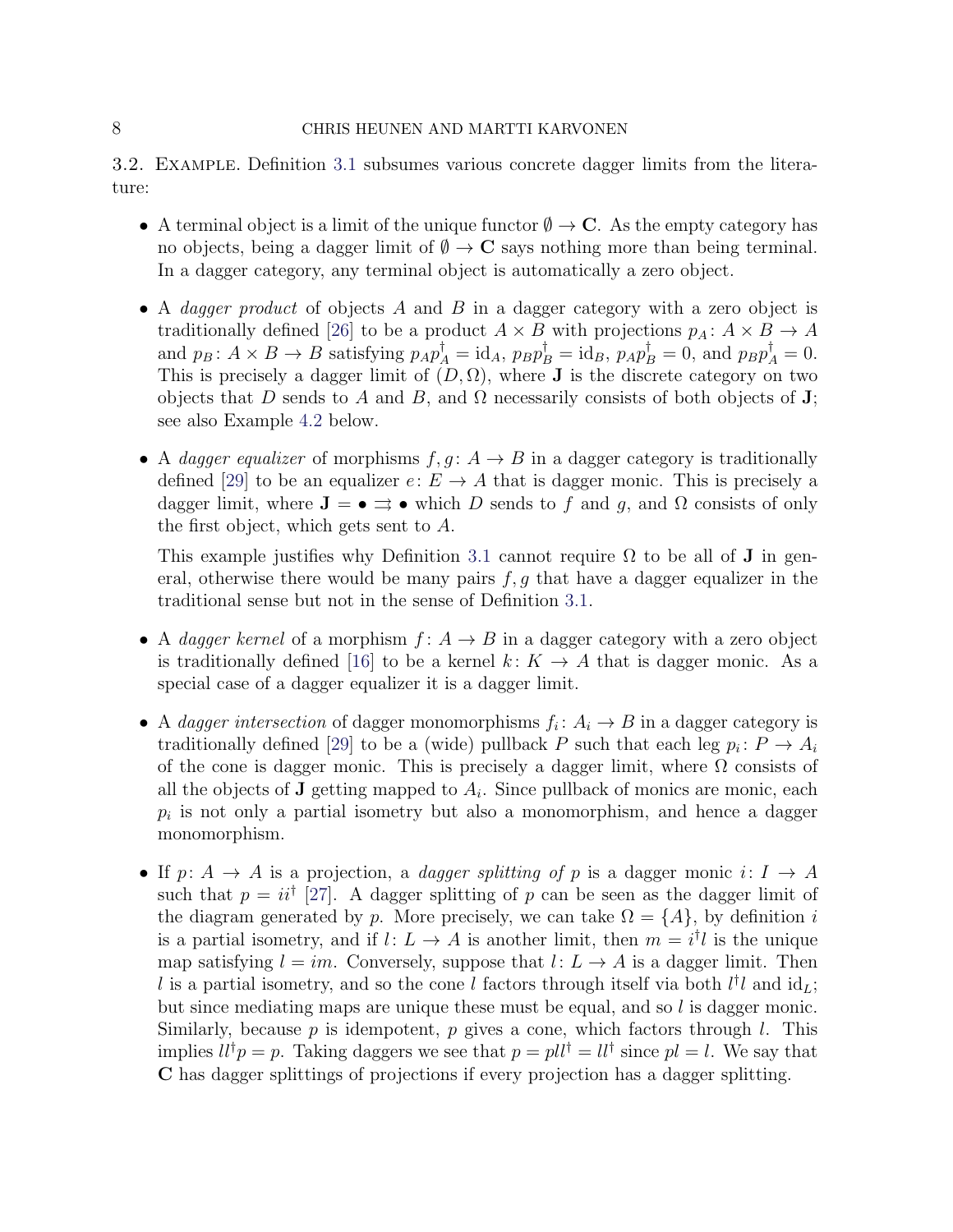<span id="page-8-0"></span>3.3. EXAMPLE. Let **J** be a dagger category, and  $D: \mathbf{J} \to \mathbf{C}$  a dagger functor. Any leg  $l_A: L \to D(A)$  of a cone is a partial isometry if and only if any other leg  $l_B: L \to D(B)$ in the same connected component is. To see this, fix a morphism  $f: A \rightarrow B$  in **J**, and assume that  $l_A$  is a partial isometry.

$$
l_B l_B^{\dagger} l_B = D(f) l_A l_A^{\dagger} D(f)^{\dagger} D(f) l_A
$$
as *L* is a cone  
\n
$$
= D(f) l_A l_A^{\dagger} D(f^{\dagger} f) l_A
$$
as *D* is a danger functor  
\n
$$
= D(f) l_A l_A^{\dagger} l_A
$$
as *L* is a cone  
\nas *L* is a cone  
\nas *l\_A* is a partial isometry  
\n
$$
= l_B
$$
as *L* is a cone

Similarly  $l^{\dagger}_{\neq}$  ${}^{\dagger}_{A}l_{A} = l^{\dagger}_{B}$  $B^{\dagger}$ l<sub>B</sub> for any objects A and B in the same connected component of **J**. These two facts imply that whenever  $D$  is a dagger functor, the choice of the parameter  $\Omega$  doesn't matter when speaking about dagger limits, as the resulting equations are equivalent. Hence whenever D is a dagger functor we omit  $\Omega$ , and call a dagger limit of D a dagger-shaped limit. In particular, whenever every dagger functor  $J \rightarrow C$  has a dagger limit, we will say that  $C$  has **J**-shaped limits. If  $C$  has **J**-shaped limits for every small dagger category  $J$ , we will say that  $C$  has dagger-shaped limits. If we wish to say something about dagger limits of functors  $J \rightarrow C$  that don't necessarily preserve the dagger, we will make it clear by not omitting  $\Omega$ .

- Any discrete category has a unique dagger, which is always preserved by maps into dagger categories. Thus dagger products can be seen as dagger-shaped limits.
- Any dagger splitting of a projection is a dagger-shaped limit, as in Example [3.2.](#page-7-0)
- We say that a dagger category has *dagger split infima of projections* if, whenever  $\mathcal P$  is a family of projections on a single object A, it has an infimum admitting a dagger splitting, *i.e.* a dagger subobject  $K \rightarrow A$  such that the induced projection is the infimum of  $P$ . Limits of projections can be defined as dagger-shaped limits: consider the monoid freely generated by a set of idempotents; the dagger on the monoid fixes those idempotents, and reverses words in them. However, we prefer to think of them instead in terms of the partial order on projections. It is not hard to show that the dagger intersection of a family of dagger monics  $m_i: A_i \to A$  coincides with the dagger limit of the projections  $m_i m_i^{\dagger}$  $i : A \to A_i \to A.$
- We say that a dagger category has *dagger stabilizers* when it has all  $\mathbf{ZigZag}(E)$ shaped limits, where **E** is the equalizer shape and  $\mathbf{ZigZag}(E)$  is the free dagger category on E from Proposition [2.9.](#page-5-1) Concretely, a dagger functor with domain  $\mathbf{ZigZag}(E)$  is uniquely determined by where it sends E, *i.e.* by a choice of a parallel morphisms  $f, g: A \implies B$  in the target category **C**. A cone for such a functor consists of an object X with maps  $p_A: X \to A$  and  $p_B$  satisfying  $fp_A = gp_A = p_B$ and  $f^{\dagger}p_B = g^{\dagger}p_B = p_A$ . A dagger stabilizer of f and g is then a terminal such cone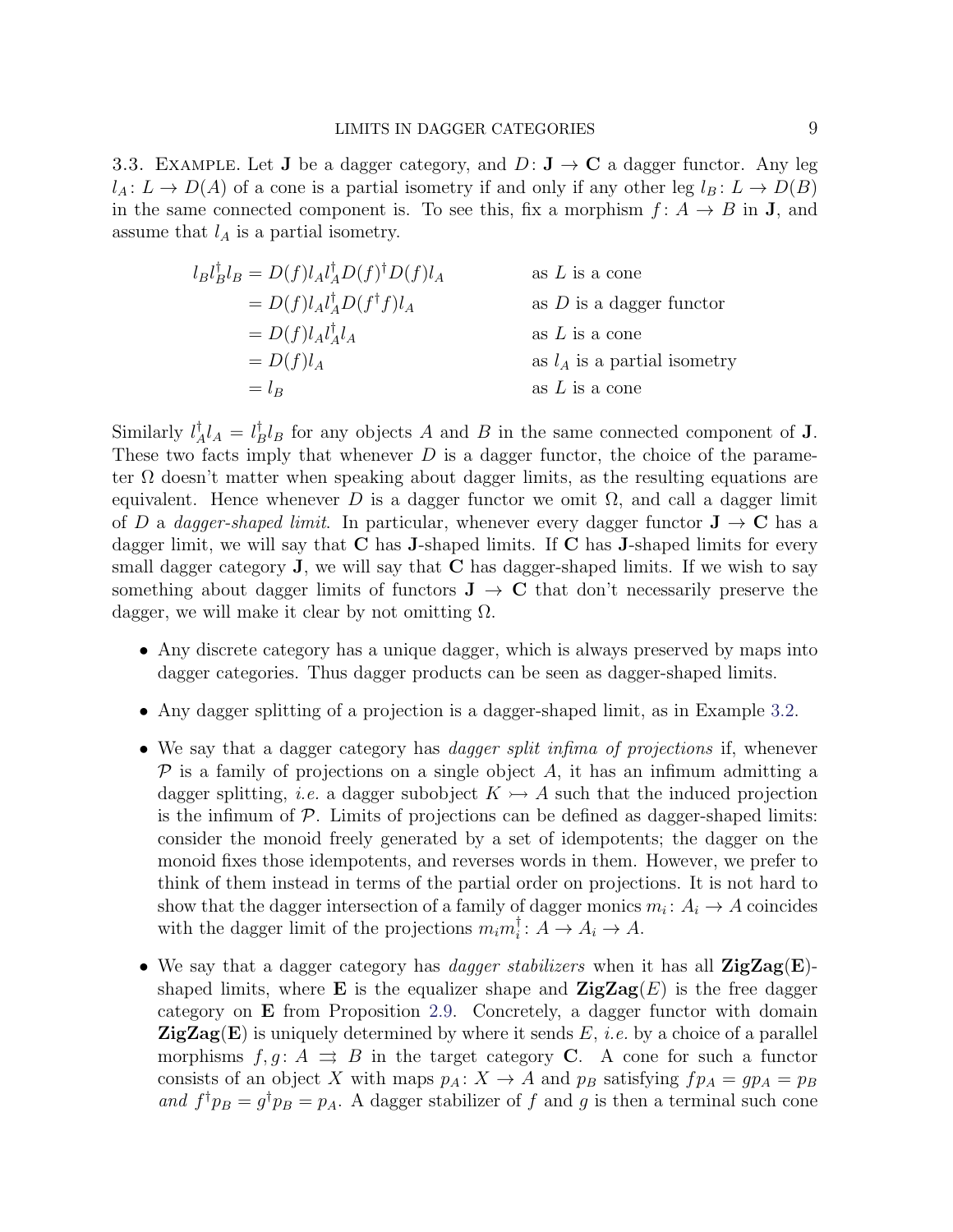that also satisfies normalization and independence. Hence the dagger stabilizer of f and g is not in general a dagger equalizer. For example, the (dagger) kernel of a linear map  $f: A \to B$  in **FHilb** can be computed as the equalizer of f and 0, whereas the dagger stabilizer of  $f$  and 0 is always 0.

Recall that a dagger category is *connected* if every hom-set is inhabited.

<span id="page-9-0"></span>3.4. PROPOSITION. The dagger categories Rel, FinRel, PInj, and Span(FinSet) have J-shaped limits for any small connected dagger category J.

**PROOF.** Let  $D: \mathbf{J} \to \mathbf{Rel}$  be a dagger functor; we will construct a dagger limit. Write G for the (undirected multi-)graph with vertices  $V = \coprod_{A \in \mathbf{J}} D(A)$  and edges  $E = \coprod_{f \in \mathbf{J}} D(f)$ . Call a vertex  $a \in D(A) \subseteq V$  a D-endpoint if  $D(f)a = \emptyset$  for some  $f: A \to B$  in **J**. Set

 $L = \{X \in \mathcal{P}(V) \mid X \text{ is a path component of } \mathcal{G} \text{ with no } D\text{-endpoints}\},\$ 

and define  $l_A: L \to D(A)$  by  $l_A(X) = X \cap D(A)$ . We will prove that this is a dagger limit of D, starting with normalization and independence. First we show that  $l_A(X) \neq \emptyset$  for any  $A \in \mathbf{J}$  and  $X \in L$ . Pick an element  $b \in X$ , say  $b \in D(B)$ , and choose some  $f: B \to A$ . Since x is not a D-endpoint,  $D(f)x$  is nonempty and contained in  $X \cap A = l_A(X)$ . Because path components of a graph are disjoint,  $l^{\dagger}_{\lambda}$  $^{\dagger}_{A}l_{A}(X) = X$  for all X. Hence  $l^{\dagger}_{A}$  $_{A}^{\dagger}l_{A} = id_{L}$  for all A, establishing normalization and independence.

Next we verify that  $l_A$  forms a cone. Path components are closed under taking neighbours, so  $D(f)l_A(X) \subseteq D_B(X)$ . To see the other inclusion, let  $b \in D(B)(X) = X \cap B$ . Again b isn't a D-endpoint, so  $D(f)^{\dagger}(b) = D(f^{\dagger})(b) \subseteq L_A(X)$  is nonempty. Any element of  $D(f)^{\dagger}(b)$  is related to b by  $D(f)$ . Hence  $b \in D(f)l_A(X)$ , so  $D(f)l_A = l_B$  as desired.

Finally, we verify that the cone  $l_A$  is limiting. Let  $R_A: Y \to D(A)$  be any cone. If  $x \in D(A)$  is a D-endpoint, say  $D(f)x = \emptyset$ , then

$$
x \notin D(f^{\dagger})D(f)D(A) = D(f^{\dagger}f)D(A) \supseteq D(f^{\dagger}f)R_{A}(y) = R_{A}(y).
$$

Hence no  $R_A(y)$  contains D-endpoints. Moreover, if  $D(f)R_A(y) = R_B(y)$  for all f, then the set  $\prod_{A\in\mathbf{J}}(R_A(y))\subseteq V$  is closed under taking neighbours in G. As it contains no D-endpoints, it is a union of a set of connected components of  $G$  without D-endpoints. Mapping y to this set of connected components, *i.e.* to a subset of  $L$ , defines the unique relation  $R: Y \to L$  satisfying  $R_A = l_A \circ R$  for all  $A \in J$ .

The same construction works for **FinRel**: one merely needs to check that  $L$  is finite whenever each  $D(A)$  is. In fact L is finite if at least one  $D(A)$  is, since  $l^{\dagger}_{A}$  $_{A}^{\dagger}l_{A} = id_{L}$  implies that the function  $L \to \mathcal{P}(D(A))$  corresponding to  $l_A$  is injective.

Now consider a dagger functor  $D: \mathbf{J} \to \mathbf{Pin}$  and set

$$
L = \{(x_A)_{A \in \mathbf{J}} \in \prod_{A \in J} D(A) \mid D(f)x_A = x_B \text{ for every } f \colon A \to B\},\
$$
  

$$
l_A((x_A)_{A \in \mathbf{J}}) = x_A.
$$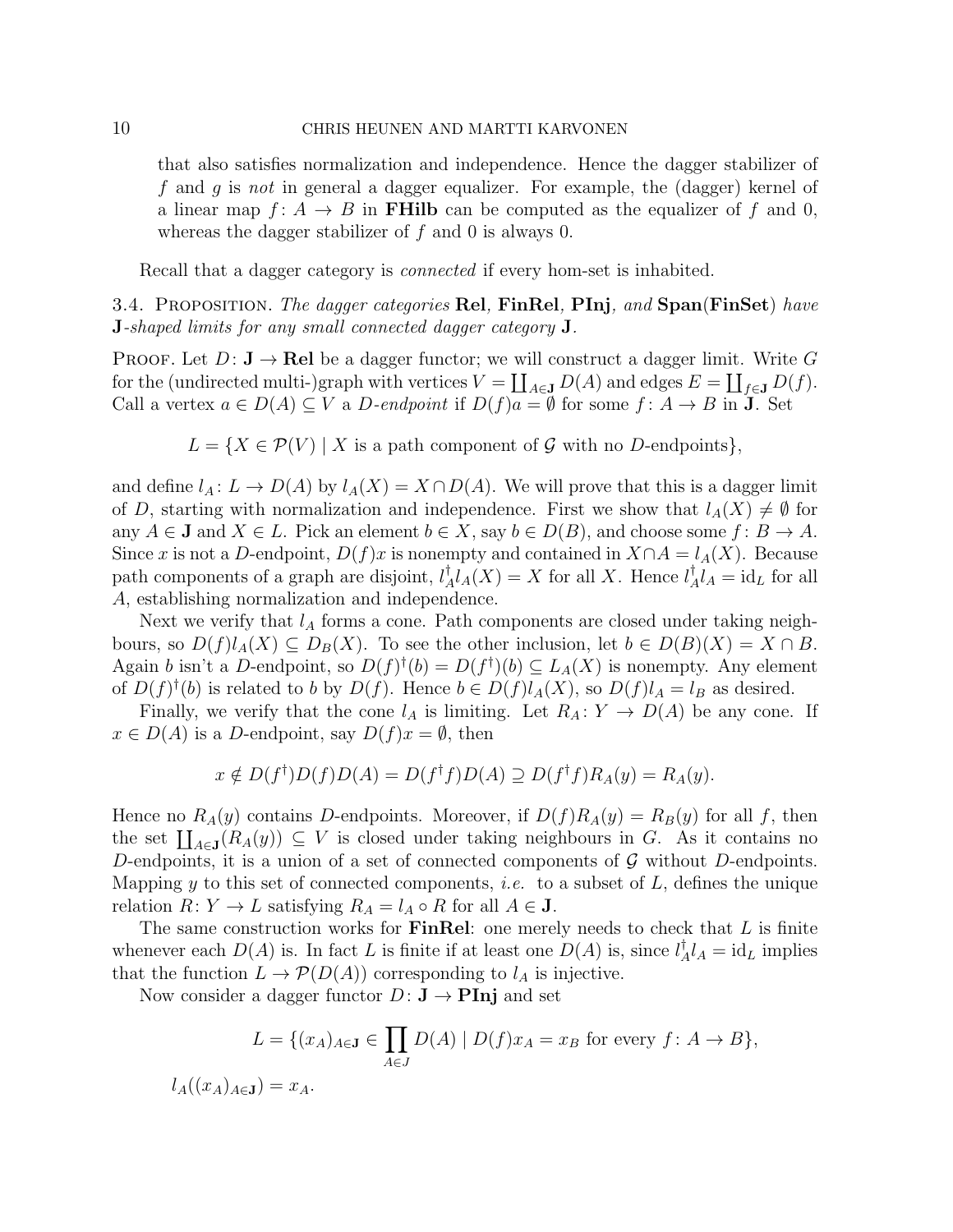It is easy to verify that this forms a dagger limit.

Dagger limits of a dagger functor  $D: \mathbf{J} \to \mathbf{Span}(\mathbf{FinSet})$  resemble the case of PInj more than (Fin)Rel. Think of (the isomorphism class of) a span  $A \leftarrow \bullet \rightarrow B$  of finite sets as a matrix  $R: A \times B \to \mathbb{N}$  with natural number entries, so that a morphism  $f: A \to B$ in **J** maps to  $D(f)$ :  $D(A) \times D(B) \rightarrow \mathbb{N}$ . Set

$$
L = \{(x_A)_{A \in \mathbf{J}} \in \prod_{A \in J} D(A) \mid D(f)(x_A, z) = \delta_{z, x_B} \text{ for every } f \colon A \to B\},\
$$

$$
l_A((x_A)_{A \in \mathbf{J}}, z) = \delta_{z, x_A}.
$$

It is easy to see  $l_A$  forms a cone. To see that it is limiting, let  $R_A: Y \to D(A)$  be any cone, and pick  $y \in Y$ . Consider  $x_A \in R_A$  such that  $R_A(y, x_A) = n \neq 0$ . We will show that if  $B \in \mathbf{J}$  and  $f: A \to B$ , then  $D(f)(x_A, z) = \delta_{z, x_B}$  for some unique  $x_B$ , so that  $x_A$  extends to a unique family  $(x_A)_{A \in \mathbf{J}} \in L$ . Consider an arbitrary  $f: A \to B$ . Now  $D(f^{\dagger} f) R_A = R_A$ , so there has to be some  $x_B \in B$  with  $D(f)(x_A, x_B) > 0$ . If there were several such  $x_B$  or if  $D(f)(x_A, x_B) > 1$ , then  $D(f^{\dagger} f)R_A(y, x_A) > n$ , which is a contradiction. Hence  $x_A$  extends uniquely to a family  $(x_A)_{A\in\mathbf{J}}\in L$ . Moreover, if  $R_B=D(f)R_A$ , then  $R_B(y,x_B)=n$  as well. Hence we can define  $R: Y \to L$  by setting  $R(y,(x_A)_{A\in J}) = R_A(y,x_A)$ . Now R satisfies  $l_B R = R_B$  for each B and it is clearly unique as such. Г

Note that this theorem fails for  $Span(Set)$ , since idempotents do not always split. For instance, the idempotent  $1 \leftarrow \mathbb{N} \rightarrow 1$  does not admit a splitting. We leave open the question of characterizing exactly which categories of spans or relations admit connected dagger-shaped limits.

The following example illustrates the name 'independence axiom' in Definition [3.1.](#page-6-1)

3.5. EXAMPLE. When working in FHilb, consider  $\mathbb{C}^2$  as the sum of two non-orthogonal lines, e.g. the ones spanned by  $|0\rangle$  and  $|+\rangle$ . Projections to these two lines will give rise to two maps  $p_1, p_2 \colon \mathbb{C}^2 \to \mathbb{C}$  making  $(\mathbb{C}^2, p_1, p_2)$  into a categorical product. Moreover,  $p_1$  and  $p_2$  are partial isometries so that the normalization axiom is satisfied. However, the independence axiom fails, and indeed,  $(\mathbb{C}^2, p_1, p_2)$  fails to be a dagger product. In other words, the limit structure  $(\mathbb{C}^2, p_1, p_2)$  and the colimit structure  $(\mathbb{C}^2, p_1^{\dagger})$  $_{1}^{\dagger},p_{2}^{\dagger}$  $_{2}^{\mathbb{T}}$ ) are not compatible.

<span id="page-10-0"></span>3.6. Example. Sometimes in ordinary category theory an object is both a limit and a colimit "in a compatible way" to a pair of related diagrams in C. Usually this is formulated in terms of a canonical morphism from the colimit to the limit being an isomorphism, but in some cases one can instead formulate them as dagger limits in  $C_{\pm}$ , the cofree dagger category from proposition [2.10.](#page-5-2) Moreover, if  $C$  has zero morphisms<sup>[1](#page-10-1)</sup>, then dagger limits in  $C_{\epsilon}$  give rise to such "ambilimits" in C.

• If C has zero morphisms, then a biproduct in C is the same thing as a dagger product in  $\mathbb{C}_{\subseteq}$ .

<span id="page-10-1"></span><sup>&</sup>lt;sup>1</sup>This is so that one can give every cone a trivial cocone structure and vice versa.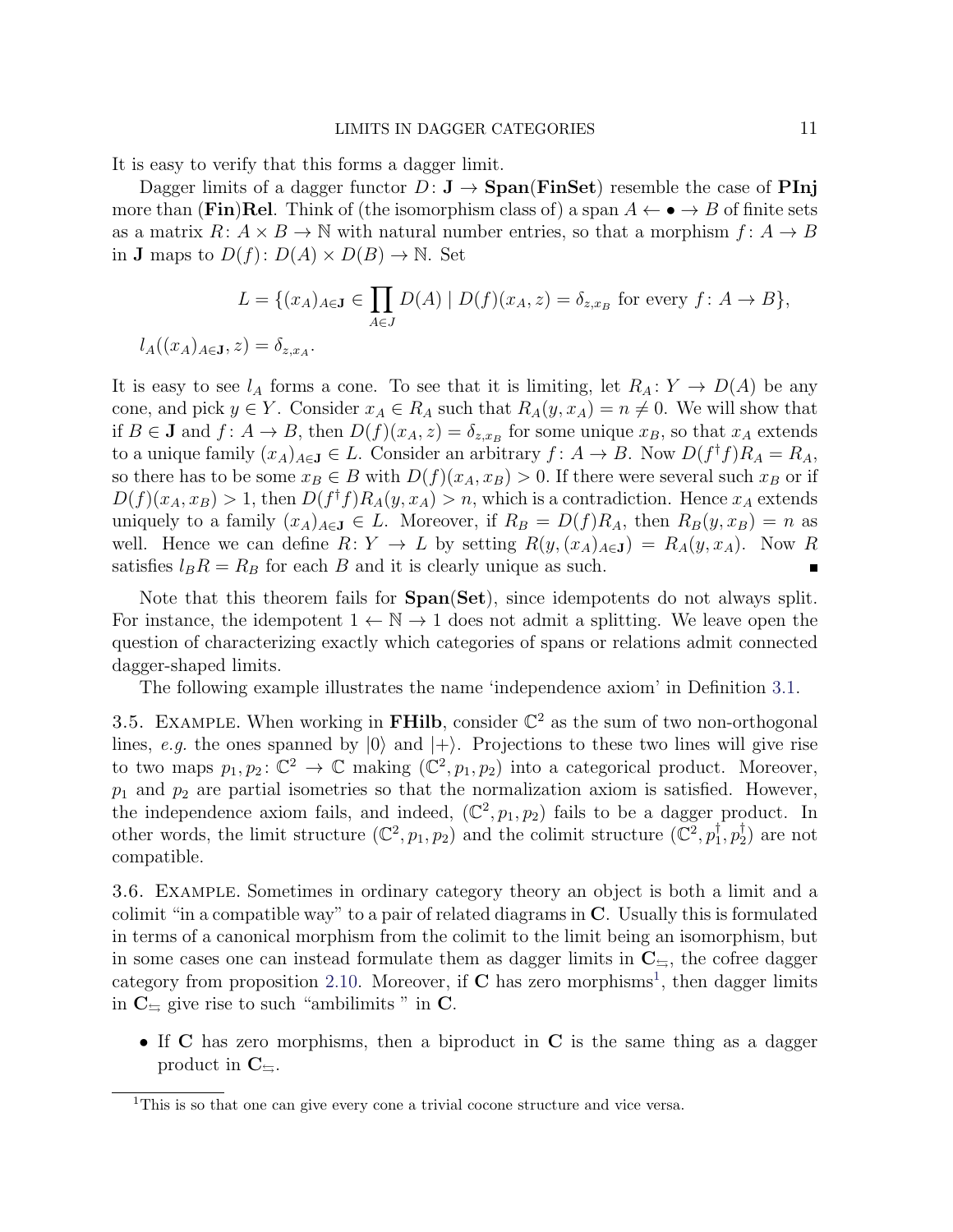### 12 CHRIS HEUNEN AND MARTTI KARVONEN

- Idempotents in C split if and only if (dagger) projections in  $C_{\pm}$  have dagger splittings.
- A more interesting example comes from domain theory, where there is an important limit-colimit coincidence. Regard the partially ordered set  $(N, \leq)$  of natural numbers as a category  $\omega$ , and let  $D: \omega \to \text{DCPO}$  be a chain of embeddings, *i.e.* each map in  $\omega$  is mapped to an embedding by D. Then the embeddings define unique projections, resulting in a chain of projections  $D^* \colon \omega^{\text{op}} \to \mathbf{DCPO}$ . A fundamental fact in domain theory [\[1,](#page-44-9) 3.3.2] is that the colimit of D coincides with the limit of  $D^*$ . One can go through the construction and show that this "ambilimit" can equivalently be described as the dagger limit of  $(D, D^*, \omega)$ , where  $(D^*, D)$ :  $\omega^{\rm op} \to \mathbf{DCPO}_{\Xi}$ .

This viewpoint is developed in more detail in [\[20,](#page-45-11) Chapter 5].

3.7. Example. In an inverse category the normalization and independence axioms of Definition [3.1](#page-6-1) are automatically satisfied, and hence dagger limits are simply limits.

3.8. EXAMPLE. Fix J and a weakly initial  $\Omega$ . If C has  $(\mathbf{J}, \Omega)$ -shaped limits, so does [D, C]. Let  $D: \mathbf{J} \to [\mathbf{D}, \mathbf{C}]$  be a diagram. For each  $X \in \mathbf{D}$ , there is a dagger limit  $L(X) = \dim^{\Omega} D(-)(X)$  with cone  $l_A^X: L(X) \to D(A)(X)$ . For  $f: X \to Y$  in **D**, there is a cone  $D(A)(f) \circ l_A^X \colon L(X) \to D(A)(Y)$ , and hence a unique map  $L(f) \colon L(X) \to L(Y)$ satisfying  $l_A^Y \circ L(f) = D(A)(f) \circ l_A^X$ . The resulting functor  $L: \mathbf{D} \to \mathbf{C}$  is a limit of D, with cone  $l_A^X: L(X) \to D(A)(X)$ . This limit is in fact a dagger limit  $(D, \Omega)$ , because the normalization and independence axioms hold for each component  $l_A^X$ , and the dagger in [D, C] is computed componentwise.

We end this section by recording how dagger functors interact with dagger limits. Any dagger functor preserves dagger limits as soon as it preserves limits. The same holds for reflection and creation of (dagger) limits when the functor is faithful.

3.9. LEMMA. Let  $\mathbf{F} : \mathbf{C} \to \mathbf{D}$  be a dagger functor. If F preserves limits of type **J**, then it preserves  $(J, \Omega)$ -shaped dagger limits. If F reflects (creates) limits of type **J**, then it reflects (creates)  $(\mathbf{J}, \Omega)$ -shaped dagger limits.

PROOF. All dagger functors preserve partial isometries and commutativity of projections, and faithful dagger functors also reflect these.

## <span id="page-11-0"></span>4. Uniqueness up to unitary isomorphism

<span id="page-11-1"></span>4.1. THEOREM. Let  $D: \mathbf{J} \to \mathbf{C}$  be a diagram and  $\Omega \subseteq \mathbf{J}$  be weakly initial. Let L be a dagger limit of  $(D, \Omega)$  and let M be a limit of D. The canonical isomorphism of cones  $L \to M$  is unitary iff M is a dagger limit of  $(D, \Omega)$ . In particular, the dagger limit of  $(D, \Omega)$  is defined up to unitary isomorphism.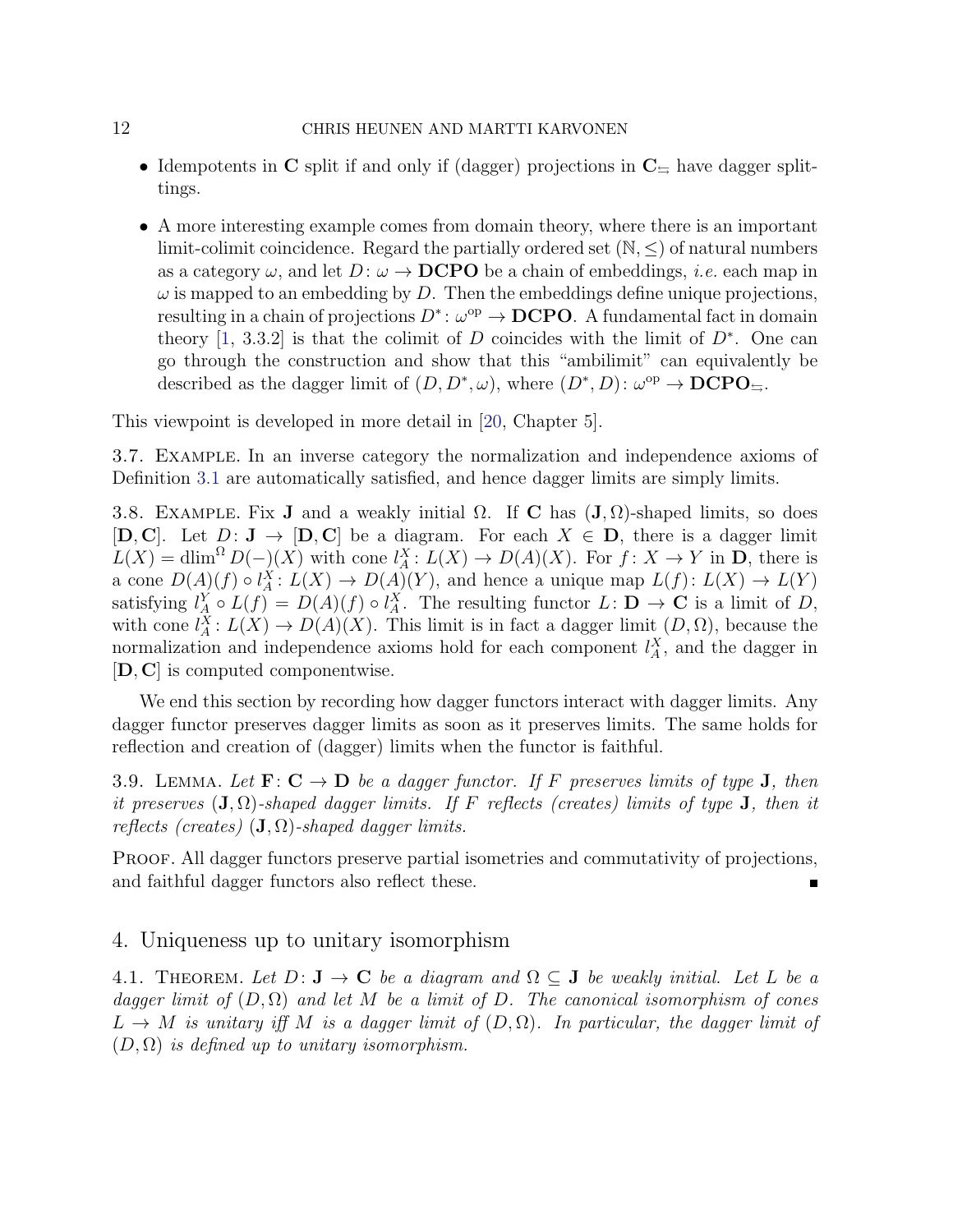<span id="page-12-0"></span>4.2. Example. Let J be a discrete category of arbitrary cardinality. As J has only one weakly initial class (the one consisting of all objects), the dagger limit of any diagram  $D: \mathbf{J} \to \mathbf{C}$  is unique up to unitary isomorphism. These are exactly the dagger products. However, note that Definition [3.1](#page-6-1) does not require enrichment in commutative monoids nor the equation

<span id="page-12-1"></span>
$$
id_{A\oplus B} = l_A^{\dagger} l_A + l_B^{\dagger} l_B \tag{1}
$$

(and thus works for infinite J as well). Moreover, it doesn't require C to have a zero object or zero morphisms in order to be defined up to unitary iso. On the other hand, if C has zero morphisms, it is not hard to show directly that a dagger product in the sense of Definition [3.1](#page-6-1) satisfies the traditional equations involving zero. Moreover, if  $\bf{C}$  is enriched in commutative monoids, equation [\(1\)](#page-12-1) also follows. These facts are proven for more general J in Propositions [5.12](#page-22-1) and [5.13.](#page-22-0)

In fact, from Definition [3.1](#page-6-1) one can glean a definition of (ordinary) biproduct of A and  $B$  that is unique up to isomorphism in an ordinary category  $C$ , but doesn't require the existence of zero morphisms, and so generalizes the usual definition. For example, in Set the biproduct  $\emptyset \oplus \emptyset$  exists and is the empty set. Slightly more interestingly, if C has all binary biproducts (in the traditional sense) and  $\bf{D}$  is any non-empty category, then  $C \sqcup D$  has binary biproducts of pairs of objects from C (in the generalized sense), but doesn't have zero morphisms. Of course, if a category has all binary biproducts in this generalized sense, one can show that it also has zero morphisms, so this definition is more general only in categories with some but not all biproducts. For more details, see [\[19\]](#page-45-12).

4.3. EXAMPLE. Let **J** be the indiscrete category on *n* objects. When considering functors  $J \to C$  that don't preserve the dagger on J, the parameter  $\Omega$  matters. For example, take  $n = 2$  and consider the diagram  $D: J \to Hilb$  defined by  $D(1) = D(2) = \mathbb{C}$  where  $D(1 \rightarrow 2)$  multiplies by 2 but  $D(2 \rightarrow 1)$  divides by 2. Now  $\Omega$  cannot be all of  $\{1,2\}$ , because no limiting cone can consist of partial isometries. If  $\Omega = \{1\}$ , there is a dagger limit  $L = \mathbb{C}$  with  $l_1 = 1$  and  $l_2 = 2$ . If  $\Omega = \{2\}$ , there is a dagger limit  $L = \mathbb{C}$  with  $l_1 = \frac{1}{2}$ 2 and  $l_2 = 1$ . These two dagger limits are clearly not unitarily isomorphic.

The same can happen with *chains*, where the preorder of integers is regarded as a category **J**. Consider the diagram  $D: \mathbf{J} \to \mathbf{Hilb}$  defined by  $D(n) = \mathbb{C}$ , and  $D(n \to n+1)$ is multiplication by  $-1^n$ . Now  $\Omega$  can either consist of even numbers or the odd numbers. Hence D has two dagger limits and they are not unitarily isomorphic.

One might hope to get rid of this dependence on  $\Omega$  by strengthening the definition to select exactly one of a diagram's several dagger limits. However, this is impossible in general. Write  $J(X)$  for the indiscrete category on a nonempty set  $X \subset \mathbb{R} \setminus \{0\}$  of objects. Define  $D(X) \colon \mathbf{J}(X) \to \mathbf{FHilb}$  by mapping the unique arrow  $x \to y$  to the morphism  $\mathbb{C} \to \mathbb{C}$  that multiplies by  $\frac{x}{y}$ . A choice of a dagger limit for each  $D(X)$  amounts to a choice function on  $\mathbb{R}\setminus\{0\}$ . Thus there is no way to strengthen Definition [3.1](#page-6-1) to make dagger limits unique in a way that doesn't depend on a choice of a weakly initial class.

4.4. EXAMPLE. In the domain theory part of Example [3.6,](#page-10-0) in fact  $\Omega = J$ . Hence the bilimit is unique up to unique unitary isomorphism in  $\text{DCPO}_{\text{S}}$ . In  $\text{DCPO}$ , this means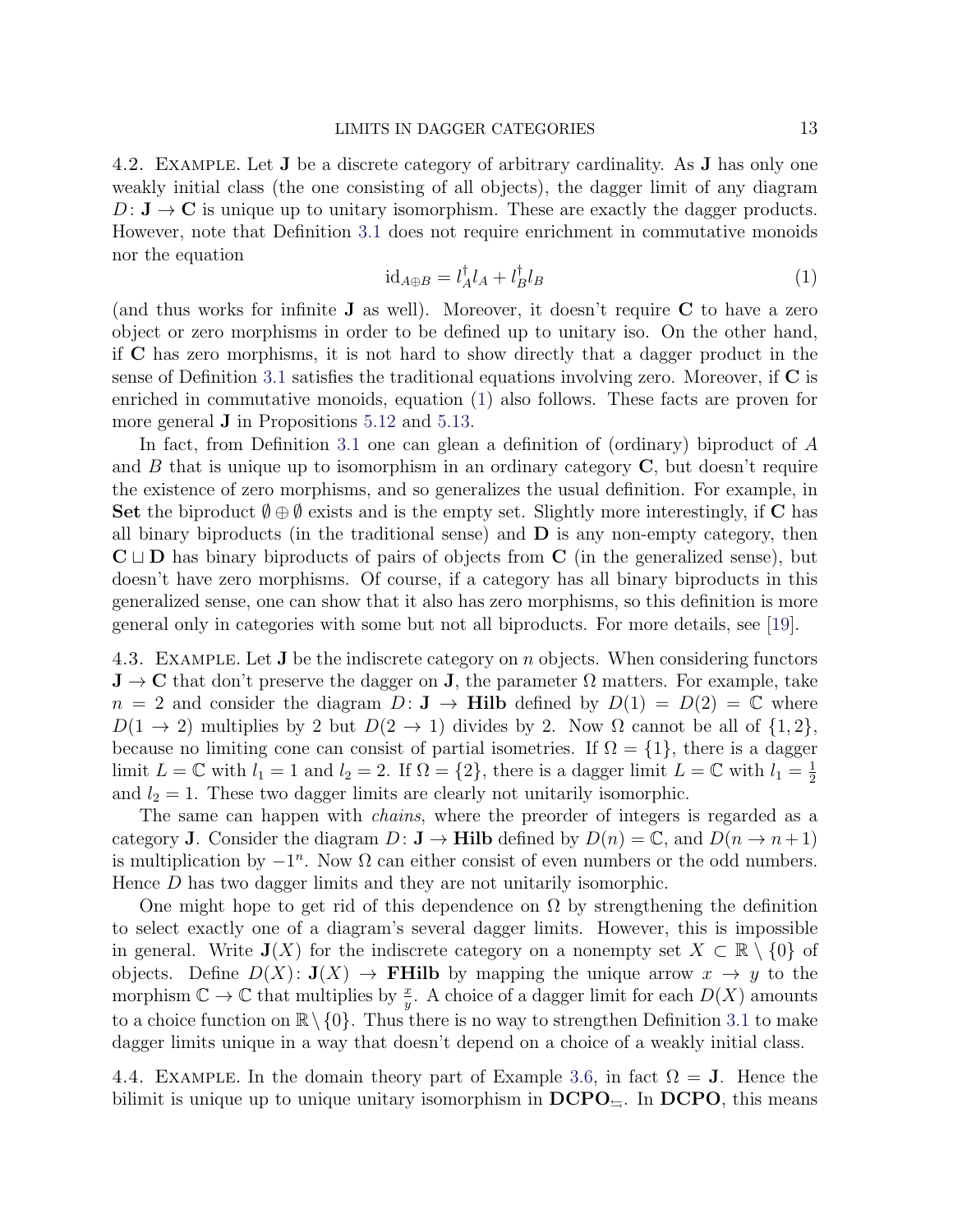## 14 CHRIS HEUNEN AND MARTTI KARVONEN

that any isomorphism of the limit half of such bilimits, is also an isomorphism of the colimit half.

4.5. EXAMPLE. Consider dagger equalizers of  $f, g: A \rightarrow B$  in the sense of Definition [3.1.](#page-6-1) Any weakly initial class must contain A, and thus the dagger equalizer is unique up to unitary iso if it exists. Moreover, it is readily seen to coincide with the traditional definition. For if  $e: E \to A$  is the dagger equalizer in the above sense, then e is monic and a partial isometry, and thus dagger monic, so that e is a dagger equalizer in the traditional sense.

<span id="page-13-0"></span>4.6. THEOREM. Let  $l_A: L \to D(A)$  and  $m_A: M \to D(A)$  be limits of the same diagram  $D: \mathbf{J} \to \mathbf{C}$  where  $\mathbf{C}$  is a dagger category, and let  $f: L \to M$  be the unique isomorphism of limits. Then the following conditions are equivalent:

- $(i)$  f is unitary;
- (ii)  $f$  is also a morphism of colimits;
- (iii) the following diagram commutes for any A and B in  $J$ :



PROOF. (i)  $\Rightarrow$  (ii) By definition  $f^{-1}$  is the unique map  $M \to L$  that is compatible with the limit structure, whereas  $f^{\dagger}$  is the unique map  $M \to L$  that is compatible with the *colimit* structure. As f is unitary, these coincide, whence  $f^{-1}$  is simultaneously a map of limits and colimits. Therefore so too is  $f$ .

 $(ii) \Rightarrow (iii)$  By (ii), both of the triangles in the following diagram commute.



 $(iii) \Rightarrow (i)$  To prove that  $f: L \to M$  is unitary, it suffices to establish  $f \circ f^{\dagger} = id_M$ . By the two universal properties of  $M$ , we may further reduce to pre- and postcomposing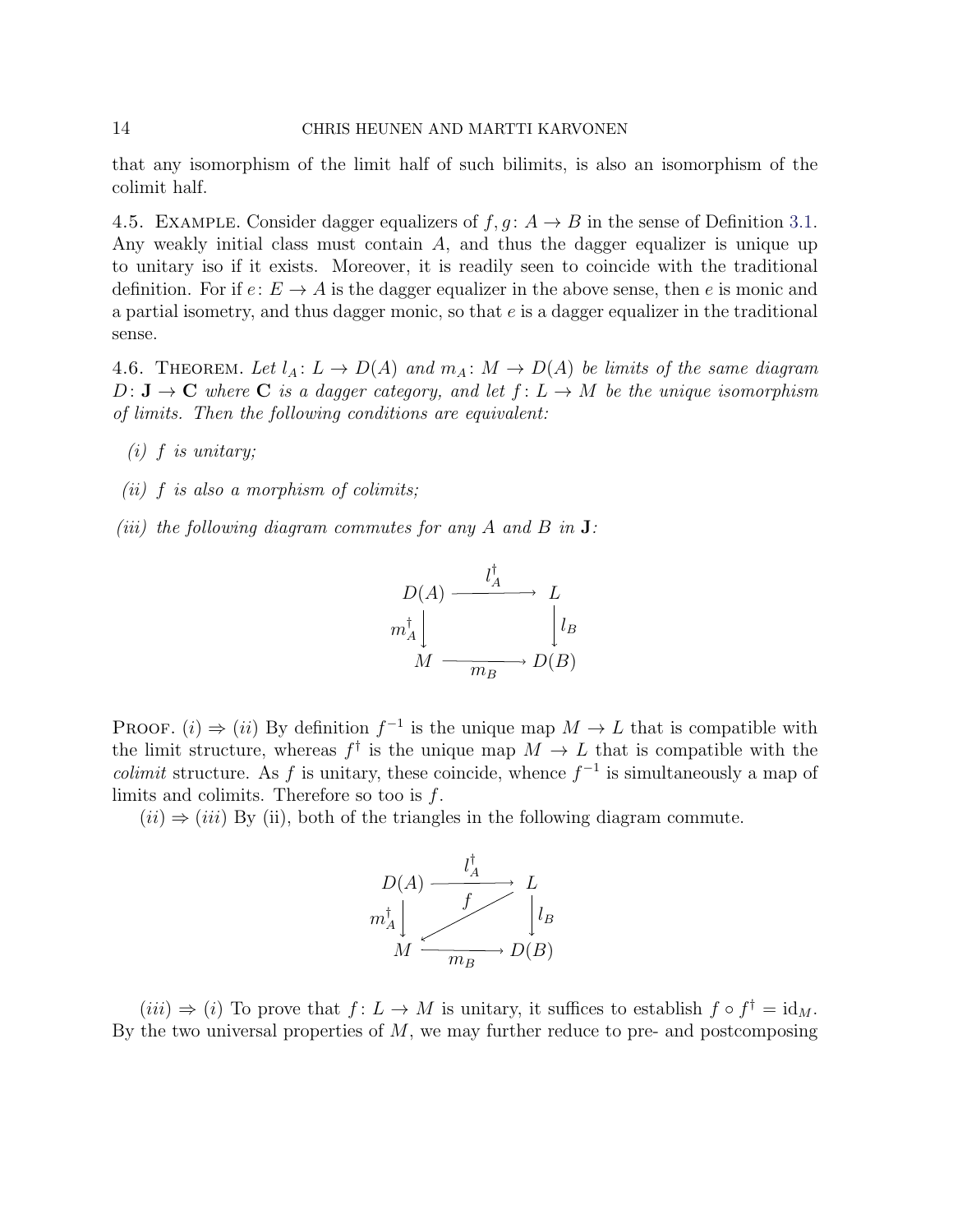with structure maps to and from the diagram D. The following diagram commutes.



Hence  $f$  is unitary.

The previous theorem highlights why one would want limits in dagger categories to be defined up to unitary isomorphism: if  $(L, \{l_A\}_{A \in \mathbf{J}})$  is a limit of D, then  $(L, \{l_A^{\dagger}\}_{A \in \mathbf{J}})$  $\{^{\scriptscriptstyle{\intercal}}_A\}_{A\in{\bf J}})$ is a colimit of  $\dagger \circ D$ , and being defined up to unitary iso ensures that the limit and the colimit structures are compatible with each other.

We now set out to prove Theorem [4.1.](#page-11-1) The following lemma will be crucial.

<span id="page-14-1"></span>4.7. LEMMA. Let  $l_A: L \to D(A)$  and  $m_A: M \to E(A)$  be dagger limits of  $(D, \Omega)$  and  $(E, \Omega)$ , respectively, where  $D, E: J \implies C$ . Let  $\sigma: D \to E$  be an adjointable natural transformation. The following diagram commutes for every A and B in J.

<span id="page-14-0"></span>
$$
D(A) \xrightarrow{\qquad l_A^{\dagger}} L \xrightarrow{\qquad l_B} D(B)
$$
  
\n
$$
\sigma_A \downarrow \qquad \qquad \downarrow \sigma_B
$$
  
\n
$$
E(A) \xrightarrow{\qquad m_A^{\dagger}} M \xrightarrow{\qquad m_B} E(B)
$$
  
\n(2)

PROOF. First we show that it is enough to check that [\(2\)](#page-14-0) commutes whenever  $A, B \in \Omega$ . So assume that it does and let  $X, Y \in J$  be arbitrary. By weak initiality of  $\Omega$  we can find maps  $f: A \to X$  and  $g: B \to Y$  for some  $A, B \in \Omega$ . Now we prove the claim for X and  $Y$  assuming the claim for  $A$  and  $B$  by showing that the diagram

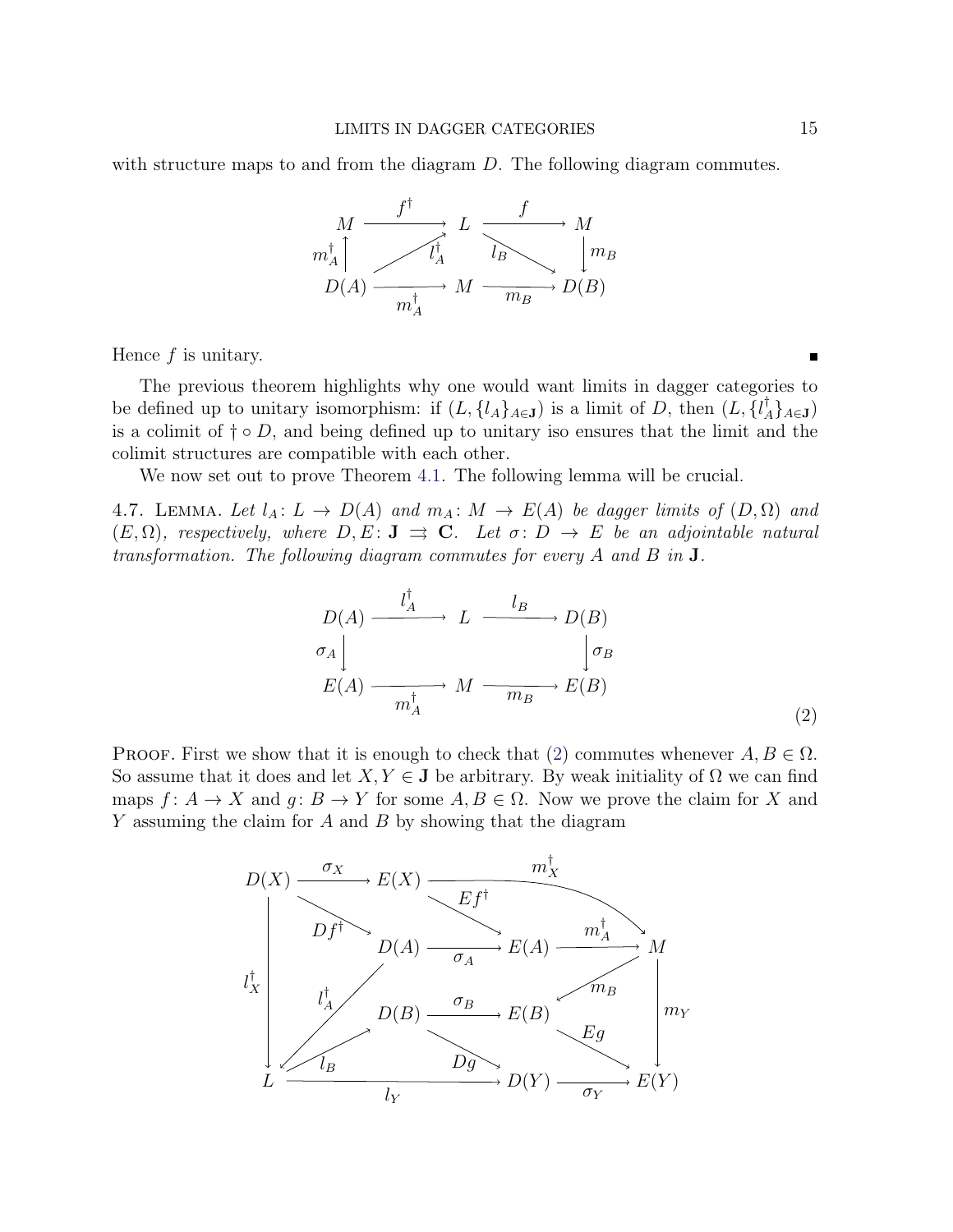commutes. The parallelogram on the bottom (top) commutes because  $\sigma$  is natural (and adjointable). The triangles on the left of these parallelograms commute because  $L$  is a cone and the triangles on the right commute because  $M$  is. Finally, the remaining shape is just diagram [\(2\)](#page-14-0) with  $A, B \in \Omega$ .

For the rest of the proof, write  $l_{A,B} := l_B l_A^{\dagger}$  $A: D(A) \to L \to D(B)$  and similarly  $m_{A,B} := m_B m_{\scriptscriptstyle \nearrow}^\dagger$ <sup>†</sup><sub>A</sub>. Note that  $l_{B,A}^{\dagger} = l_{A,B}$  and  $m_{B,A}^{\dagger} = m_{A,B}$ . Moreover,  $l_{A,B}$  and  $m_{A,B}$  are partial isometries whenever  $A, B \in \Omega$  by Remark [2.5.](#page-4-1) Our goal is to show that

$$
m_{A,B}\sigma_A = \sigma_B l_{A,B} \tag{3}
$$

for all  $A$  and  $B$  in  $J$ .

Let  $f: L \to M$  be the unique map making this square commute for all A in **J**:



If  $A \in \Omega$ , then  $m_A$  is a partial isometry, so the following diagram commutes:

$$
D(A) \xrightarrow{\begin{array}{c}\n l_A^{\dagger} \\
l_A \\
l_A\n \end{array}} L \xrightarrow{\begin{array}{c}\n l_A \\
\searrow \\
M \\
\searrow \\
M_A\n \end{array}} D(A) \xrightarrow{\sigma_A} E(A)
$$
\n
$$
D(A) \xrightarrow{\begin{array}{c}\n \sigma_A \\
\searrow \\
M_A\n \end{array}} E(A) \xrightarrow{\begin{array}{c}\n \sigma_A \\
\searrow \\
M_A\n \end{array}} M
$$

This shows that  $\sigma_A l_{A,A} = m_{A,A} \sigma_A l_{A,A}$ . Repeating the argument with  $\sigma$  replaced by  $\sigma^{\dagger}$ gives  $\sigma_A^{\dagger} m_{A,A} = l_{A,A} \sigma_A^{\dagger} m_{A,A}$ . Combining the first equation with the dagger of the second shows that for every  $A \in \Omega$ :

<span id="page-15-0"></span>
$$
m_{A,A}\sigma_A = \sigma_A l_{A,A}.\tag{4}
$$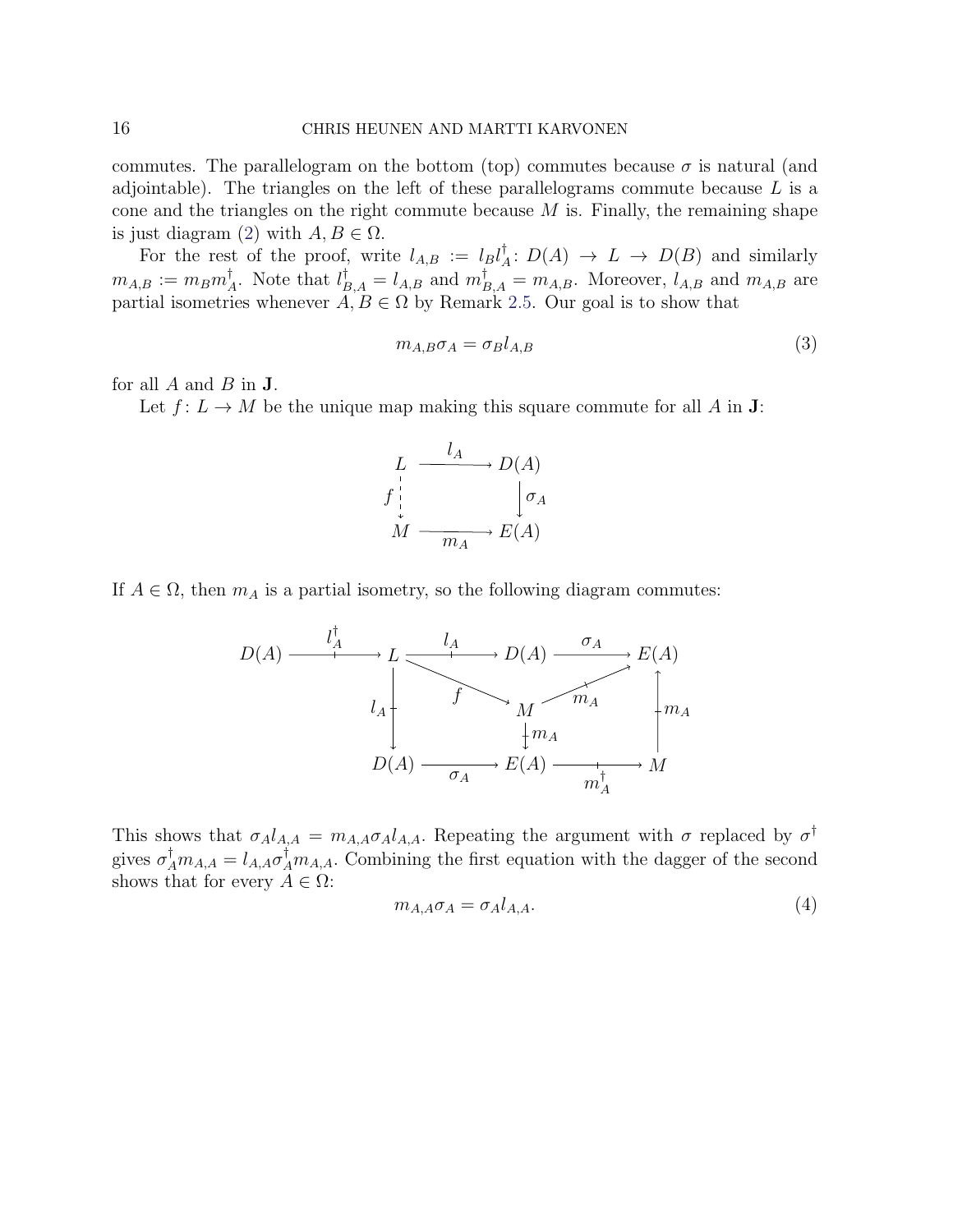Next, we check that the following diagram commutes:



Region (i) commutes since  $m_A$  is a partial isometry and region (ii) since  $m_B$  is. Region (iii) is equation [\(4\)](#page-15-0). Regions (iv) and (v) commute by definition of  $f$ . Finally, the commutativity of projections  $m_A^{\dagger}m_A$  and  $m_B^{\dagger}m_B$  shows that region (vi) commutes.

Commutativity of the outermost rectangle says that

<span id="page-16-0"></span>
$$
m_{A,B}\sigma_A = m_{A,B}m_{B,A}\sigma_B l_{A,B} \tag{5}
$$

for every  $A, B \in \Omega$ .

Exchanging M and L and replacing  $\sigma$  with  $\sigma^{\dagger}$  in the above diagram now gives  $l_{A,B}\sigma_A^{\dagger}$  =  $l_{A,B}l_{B,A}\sigma_B^{\dagger}m_{A,B}$ , and applying the dagger on both sides shows

<span id="page-16-2"></span><span id="page-16-1"></span>
$$
\sigma_A l_{B,A} = m_{B,A} \sigma_B l_{A,B} l_{B,A} \tag{6}
$$

for every  $A, B \in \Omega$ . Exchanging A and B gives

$$
\sigma_B l_{A,B} = m_{A,B} \sigma_A l_{B,A} l_{A,B} \tag{7}
$$

for every  $A, B \in \Omega$ . Finally, combine these equations:

$$
m_{A,B}\sigma_A = m_{A,B}m_{B,A}\sigma_B l_{A,B}
$$
 by (5)  
\n
$$
= m_{A,B}m_{B,A}\sigma_B l_{A,B}l_{B,A}l_{A,B}
$$
 since  $l_{A,B}$  is a partial isometry  
\n
$$
= m_{A,B}\sigma_A l_{B,A}l_{A,B}
$$
 by (6)  
\n
$$
= \sigma_B l_{A,B}
$$
 by (7)

This completes the proof.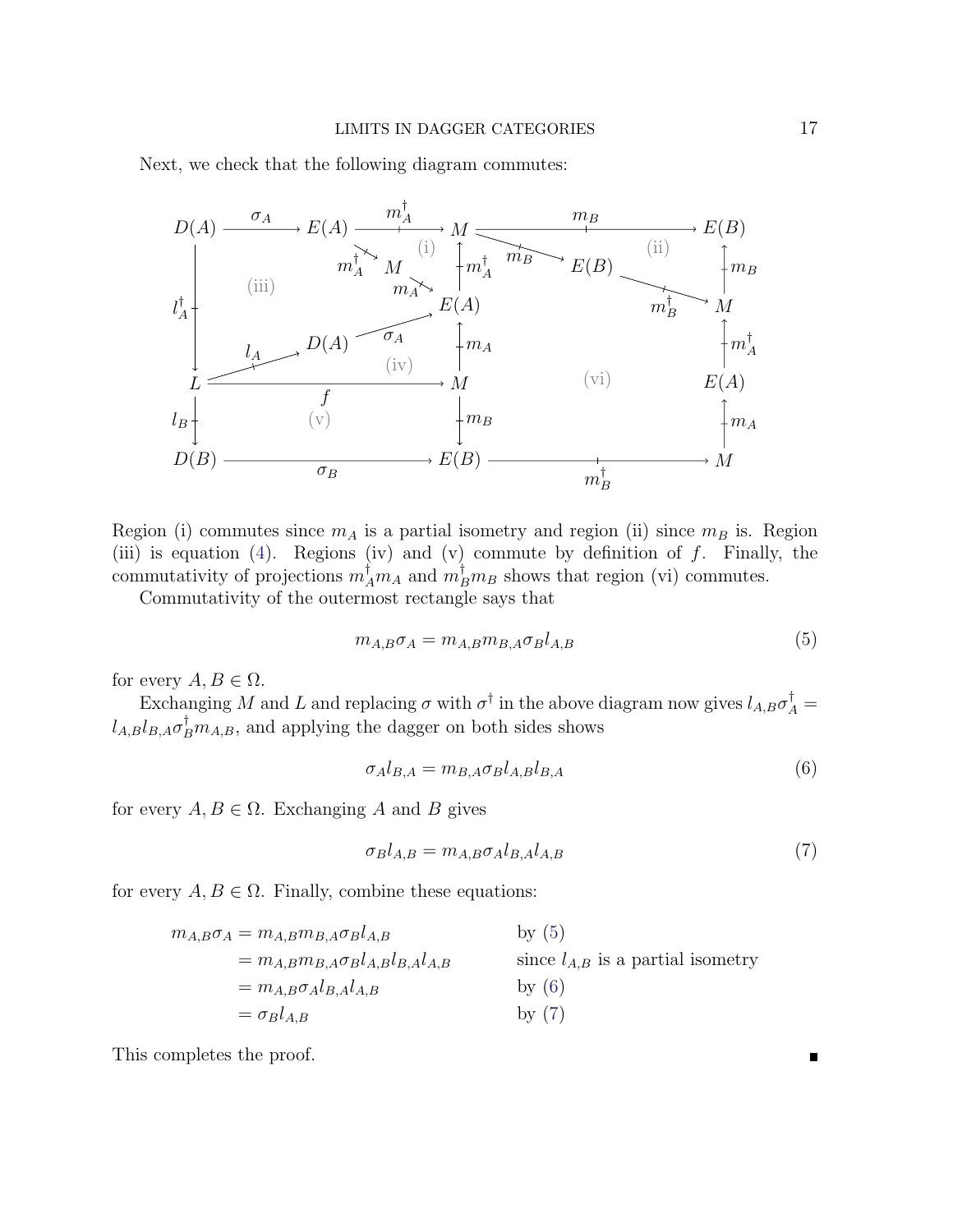<span id="page-17-1"></span>4.8. COROLLARY. In the situation of Lemma [4.7,](#page-14-1) the unique morphism  $f: L \rightarrow M$  satisfying



also makes the following diagram commute.

<span id="page-17-0"></span>
$$
L \xrightarrow{f} M
$$
  
\n
$$
l_A^{\dagger} \downarrow \qquad \qquad \uparrow m_A^{\dagger}
$$
  
\n
$$
D(A) \xrightarrow{\sigma_A} E(A)
$$
 (8)

In other words, the map of limits  $L \to M$  induced by  $\sigma$  coincides with the map of colimits  $L \to M$  induced by  $\sigma: \dagger \circ D \to \dagger \circ E$ .

**PROOF.** To show that f makes diagram  $(8)$  commute, it suffices to postcompose with an arbitrary  $m_B$  and show that the following diagram commutes.



The bottom part commutes by definition of  $f$ , and the top rectangle by Lemma [4.7.](#page-14-1)  $\blacksquare$ 

We can now prove Theorem  $4.1$ .

PROOF OF THEOREM [4.1.](#page-11-1) If the map of cones  $L \to M$  is unitary, it is straightforward to verify that M is a dagger limit of  $(D, \Omega)$ . For the converse, by Theorem [4.6](#page-13-0) it suffices to prove that the diagram



commutes for any A and B in J. This follows from Lemma [4.7](#page-14-1) by choosing  $\sigma = id_D$ , which is clearly adjointable.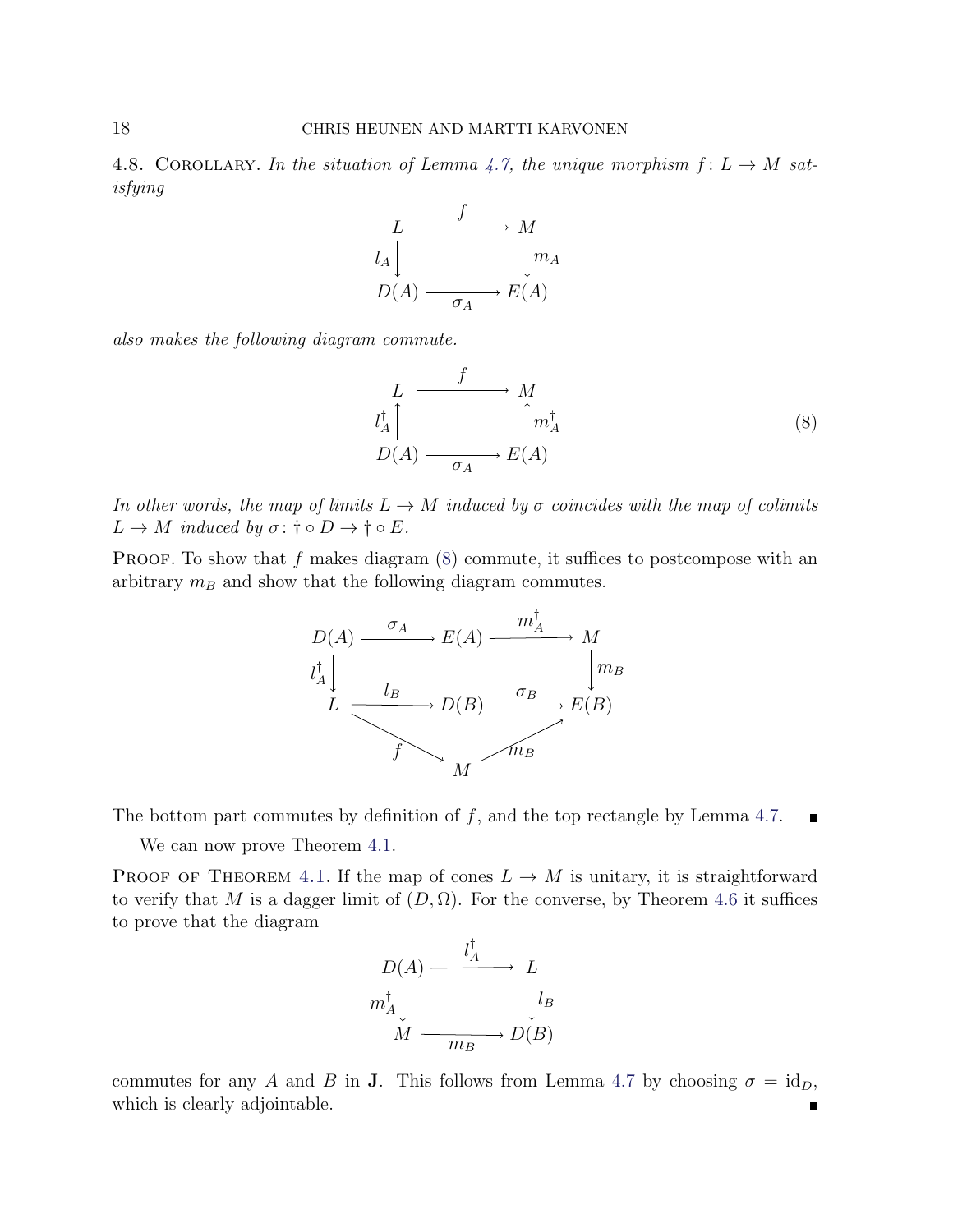#### LIMITS IN DAGGER CATEGORIES 19

Note that the preceding proof only used Lemma [4.7](#page-14-1) in the special case of  $\sigma = id$ . This special case is not sufficient for the sequel and indeed the general versions of Lemma [4.7](#page-14-1) and of Corollary [4.8](#page-17-1) are used later on, e.g. in Sections [6](#page-23-0) and [9.](#page-36-0)

## <span id="page-18-0"></span>5. Completeness

Perhaps the most obvious definitions of dagger completeness would be "every small diagram has a dagger limit for some/all possible weakly initial  $\Omega$ ". However, here dagger category theory deviates from ordinary category theory. Such a definition would be too strong to allow interesting models, as the following theorems show.

<span id="page-18-1"></span>5.1. Theorem. If a dagger category has dagger equalizers, dagger pullbacks and finite dagger products, then it must be indiscrete.

<span id="page-18-3"></span>5.2. Theorem. If a dagger category has dagger equalizers and infinite dagger products, then it must be indiscrete.

In proving these degeneration theorems, it is useful to isolate some lemmas that derive key properties implied by having dagger equalizers, dagger pullbacks and finite dagger products.

<span id="page-18-2"></span>5.3. LEMMA. The dagger pullback of a morphism  $f: A \rightarrow B$  along  $id_B$  exists if and only if f is a partial isometry. In particular, if a dagger category has all dagger pullbacks, then every morphism is a partial isometry.

PROOF. If f is a partial isometry, then A is a dagger pullback of f along  $id_B$ , with cone  $id_A$ and f. For the converse, let P be a dagger pullback of f along  $\mathrm{id}_B$ , with cone  $p_A: P \to A$ and  $p_B: P \to B$ . Since A is also a pullback, there exists a unique isomorphism  $g: A \to P$ making the diagram



commute. Since g is an isomorphism, this implies that  $p_A = g^{-1}$ . Because  $p_A$  is a partial isometry, both  $p_A$  and g are therefore unitary. Now  $f = p_Bg$  means that f factors as the composite of a unitary morphism and a partial isometry and hence is a partial isometry itself.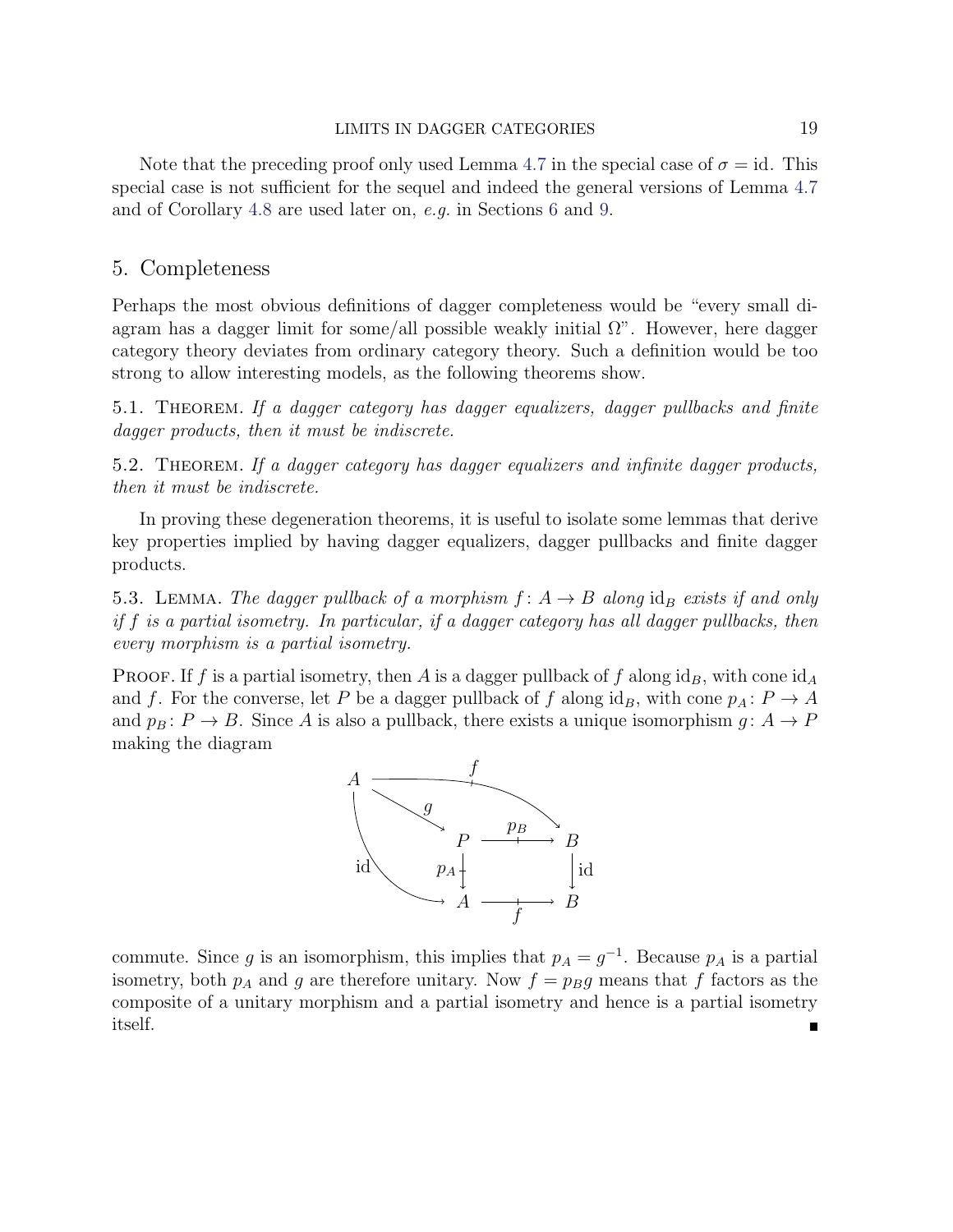### 20 CHRIS HEUNEN AND MARTTI KARVONEN

It follows from the previous lemma that in a dagger category with dagger pullbacks, every subobject is a dagger subobject since every monomorphism is dagger monic.

Recall that a monoid  $(M, +, 0)$  is *cancellative* when  $x + z = y + z$  implies  $y = z$ .

<span id="page-19-0"></span>5.4. Lemma. If a dagger category has finite dagger products, then it is uniquely enriched in commutative monoids and admits a matrix calculus. If it furthermore has dagger equalizers, then addition is cancellative.

PROOF. Dagger products are in particular biproducts, and it is well known that biproducts make a category uniquely semiadditive; see e.g.  $[24, 18.4]$  $[24, 18.4]$ ,  $[29, 2.4]$  $[29, 2.4]$ , or  $[13, 1.1]$  $[13, 1.1]$ . For the claim that dagger equalizers make addition cancellative, we refer to [\[29,](#page-45-6) 2.6].

We can now prove the theorems stated in the beginning of this section.

PROOF OF THEOREM [5.1.](#page-18-1) Let  $f: A \to B$ ; we will prove that  $f = 0_{A,B}$ . By Lemma [5.3,](#page-18-2) the tuple  $\langle id, f \rangle: A \to A \oplus B$  is a partial isometry. Expanding this fact using the matrix calculus results in the equations id  $+f^{\dagger}f = id$  and  $f = f + f$ . Applying cancellativity of addition to the latter equation now gives  $f = 0$ .  $\blacksquare$ 

PROOF OF THEOREM [5.2.](#page-18-3) Let  $f: A \rightarrow B$ ; we will prove that  $f = 0_{A,B}$ . Observe that in Lemma [5.4,](#page-19-0) infinite dagger products induce the ability to add infinitely many parallel morphisms in the same way as binary dagger products enable binary addition: if  $f_i: A \to B$  is an *I*-indexed family of morphisms and **C** has |*I*|-ary dagger products, the sum  $\sum f_i$  can be defined as the composite  $\Delta_B^{\dagger}(\bigoplus_i f_i) \Delta_A : A \to \bigoplus_i A \to \bigoplus_i B \to B$ , where  $\Delta_A: A \to \bigoplus_i A$  is the diagonal map. This implies that the category is enriched in Σ-monoids [\[11\]](#page-44-11). Hence the following variant of the Eilenberg swindle makes sense.

$$
0 + (f + f + \cdots) = f + f + \cdots
$$

$$
= f + (f + f + \cdots)
$$

It now follows from cancellativity (of binary addition) that  $f = 0$ .

Note that both theorems rest on an interplay between various dagger limits. Indeed, none of the dagger limits in question are problematic on their own: **Hilb** has dagger equalizers and finite dagger products, Rel has arbitrary dagger products, and PInj has dagger pullbacks.

Given Theorems [5.1](#page-18-1) and [5.2,](#page-18-3) dagger completeness is not an interesting concept. However, below we define a (finite) completeness condition for dagger categories, and show that it is equivalent to the existence of dagger products, dagger equalizers, and dagger intersections.

<span id="page-19-1"></span>5.5. DEFINITION. A class  $\Omega$  of objects of a category **J** is called a basis when every object B allows a unique  $A \in \Omega$  making  $J(A, B)$  non-empty. The category J is called based when there exists a basis, and finitely based when there exists a finite basis. We say a dagger category  $C$  has (finitely) based dagger limits, or that it is (finitely) based dagger complete if for every category **J** with a (finite) basis  $\Omega$ , and any diagram  $D: \mathbf{J} \to \mathbf{C}$  the dagger limit of  $(D, \Omega)$  exists.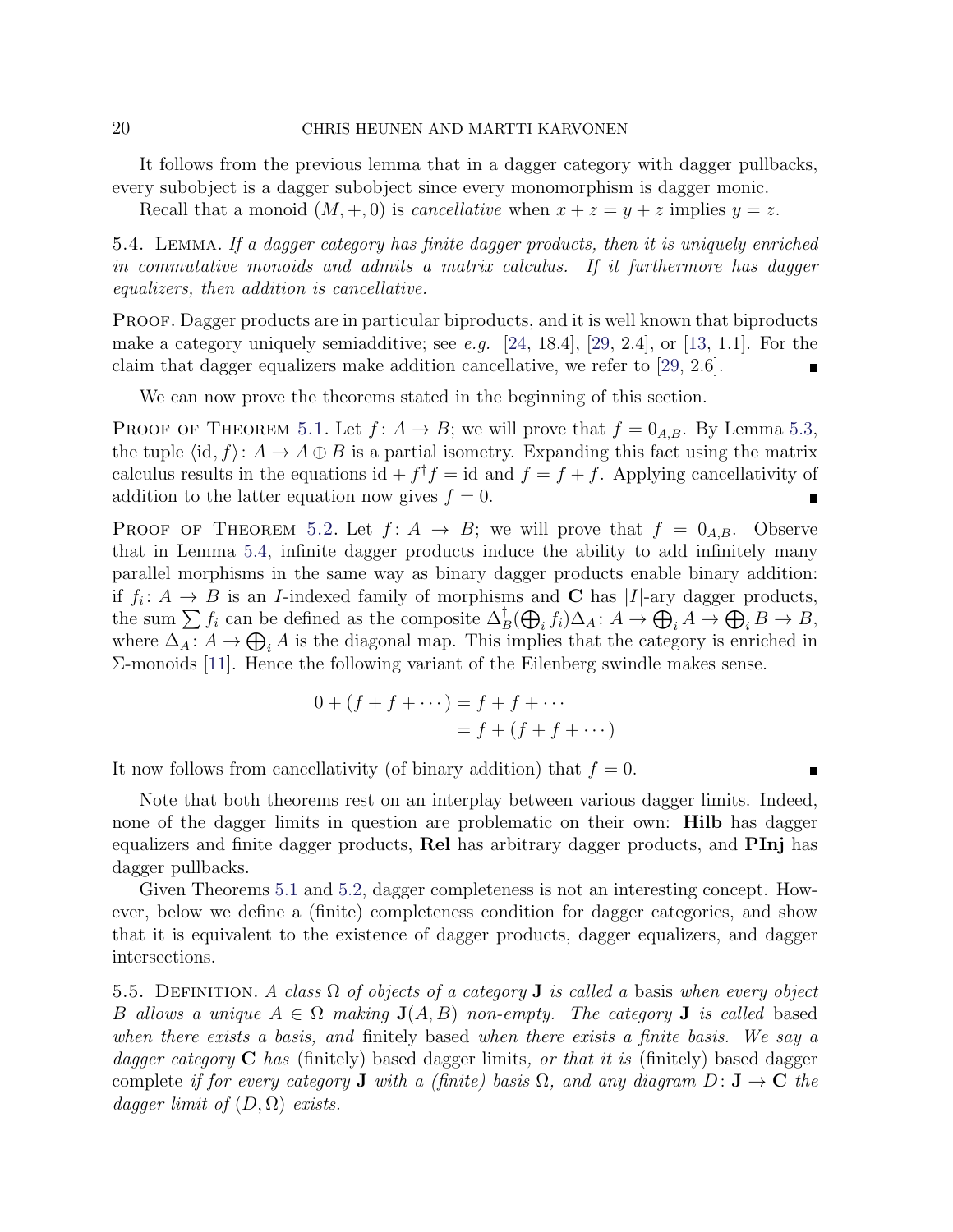#### LIMITS IN DAGGER CATEGORIES 21

5.6. EXAMPLE. The shape  $\bullet \rightrightarrows \bullet$ , giving rise to equalizers, is finitely based. Any (finite) discrete category, the shape giving rise to (finite) products, is (finitely) based. Any indiscrete category is also finitely based. A category is (finitely) based if and only if it is the (finite) disjoint union of categories, each having a weakly initial object. In particular, any dagger category is based and is finitely based iff it has finitely many connected components.

Since both dagger equalizers and arbitrary dagger products exist in a based dagger complete category, all such categories are indiscrete by Theorem [5.2](#page-18-3) and hence the notion is uninteresting. However, being finitely (based) complete need not trivialize the category as seen below in Corollary [5.9.](#page-21-0)

5.7. Example. Finitely based diagrams need not be finite. For example, given any family  $f_i: A \to B$  of parallel arrows, their joint dagger equalizer is the dagger limit of a finitely based diagram. Similarly, a dagger intersection is the dagger limit of a diagram of dagger monomorphisms  $m_i: A_i \to B$ , *i.e.* a wide (dagger) pullback. Whenever there are at least two monomorphisms, this diagram is not a based category. However, we may also obtain the dagger intersection as the dagger limit of the diagram consisting of the<br>maps  $m_i m_i^{\dagger}$  $i : B \to B$ , *i.e.* as the limit of the induced projections on B. Then we may always take  $\Omega$  to be a singleton. Hence being finitely based dagger complete is a stronger requirement than being finitely complete.

<span id="page-20-0"></span>5.8. Theorem. A dagger category is finitely based dagger complete if and only if it has dagger equalizers, dagger intersections and finite dagger products.

PROOF. One direction is obvious, because the shapes of dagger equalizers, dagger intersections, and finite dagger products are all finitely based. For the converse, assume that a dagger category C has dagger equalizers, dagger intersections and finite dagger products. Let **J** have a finite basis  $\Omega$ . For a given diagram  $D: \mathbf{J} \to \mathbf{C}$ , we will construct a dagger limit of  $(D, \Omega)$ . Fix  $A \in \Omega$ . For every parallel pair  $f, g \colon A \to B$  of morphisms in **J**, pick a dagger equalizer  $e_{f,g}: E_{f,g} \to D(A)$  of  $D(f)$  and  $D(g)$ . Pick a dagger intersection  $m_A: L_A \to D(A)$  of all  $e_{f,g}$ . Pick a dagger product L of  $L_A$  for all  $A \in \Omega$ , and write  $p_A: L \to L_A$  for the product cone. Given a morphism  $f: A \to B$  in **J** with  $A \in \Omega$ , define  $l_A$  as the composite  $D(f)m_Ap_A: L \to L_A \to D(A) \to D(B)$ . Since  $\Omega$  is a basis, the choice of A is forced on us. By construction  $l_A$  is independent of the choice of  $f: A \rightarrow B$ . It is easy to see that  $l_A: L \to D(A)$  is a limiting cone, so it remains to check the normalization and independence axioms for  $\Omega$ . Given  $A \in \Omega$ ,

$$
l_A l_A^{\dagger} l_A = m_A p_A p_A^{\dagger} m_A^{\dagger} m_A p_A
$$
  
=  $m_A p_A p_A^{\dagger} p_A$   
=  $m_A p_A$   
=  $l_A$ .  
Since  $p_A$  is a partial isometry  
=  $l_A$ .

Moreover, since  $p_A: L \to D(A)$  forms a product,  $l_A^{\dagger}$  $^{\dagger}_{A}l_{A}l_{B}^{\dagger}$  ${}_{B}^{\dagger}l_{B} = 0_{L} = l_{B}^{\dagger}$  $_B^\dagger l_B l_A^\dagger$  $_A^{\dagger} l_A$  if  $A, B \in \Omega$ .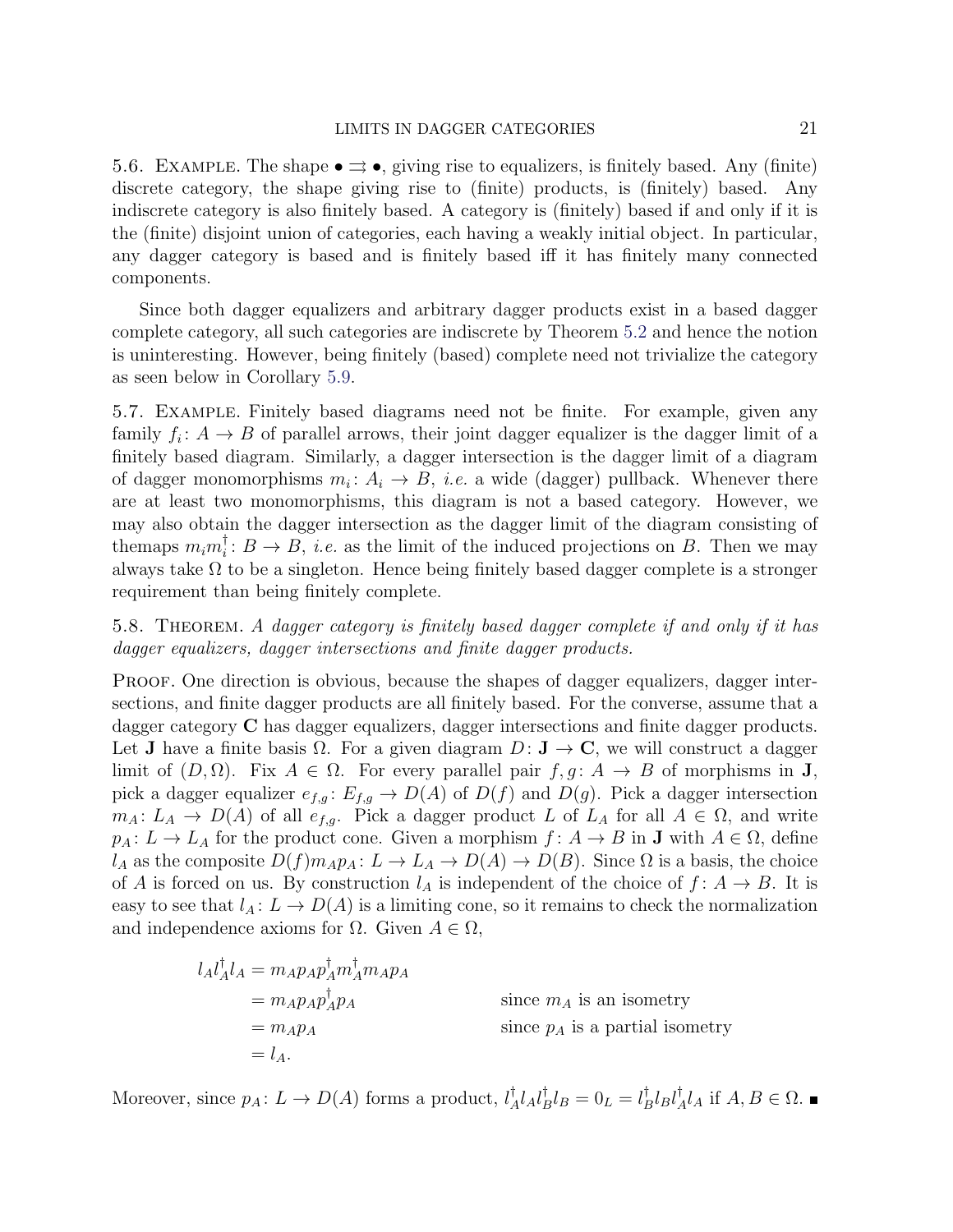### 22 CHRIS HEUNEN AND MARTTI KARVONEN

#### <span id="page-21-0"></span>5.9. COROLLARY. The categories FHilb and Hilb are finitely based dagger complete.

PROOF. Both categories have dagger equalizers and dagger products. To see that dagger intersections exist, note that a dagger monic corresponds to an inclusion of a closed subspace, and hence the intersection can be computed as the set-theoretic intersection of the corresponding closed subspaces, which is still closed. The result now follows from Theorem [5.8.](#page-20-0)

The following theorem characterizes dagger categories having dagger-shaped limits similarly.

<span id="page-21-1"></span>5.10. THEOREM. Let  $\kappa$  be a cardinal number. A dagger category has dagger-shaped limits of shapes with at most  $\kappa$  many connected components if and only if it has dagger split infima of projections, dagger stabilizers, and dagger products of at most  $\kappa$  many objects.

PROOF. One implication is trivial. For the other, we first reduce to the case of a single connected component. Given  $D: \mathbf{J} \to \mathbf{C}$ , with connected components  $\mathbf{J}_i$ , assume that we can use dagger limits of projections and dagger stabilizers to build a dagger limit  $L_i$ of each restriction  $D_i$ . Then we can define the dagger limit of  $D$  by taking the dagger product of all the  $L_i$ . For L is a limit of D, as each  $L_i$  is a limit of  $D_i$ . Moreover, since  $L_i \to D_i(A)$  is a partial isometry,  $L_i \to D_i(A) \to L_i$  is the identity. Therefore each  $L \to L_i \to D(A)$  is a partial isometry. If A and B are in the same connected component of **J**, then  $l^{\dagger}$  $^{\dagger}_{A}l_{A} = l_{B}^{\dagger}$  $_B^{\dagger}l_B$ . If A and B are in different connected components, then  $l_B l_A = 0_{DA,DB}$ . Hence the independence equations are satisfied, and L indeed is the dagger limit of D.

Now focus on the case when  $J$  is connected. Pick any object  $A$  of  $J$ . For every  $f, g: A \to B$ , take the dagger stabilizer  $E_{f,q} \to D(A)$  of  $D(f)$  and  $D(g)$ , and let  $p_{f,q}$  be the induced projection  $D(A) \to E_{f,g} \to D(A)$  on  $D(A)$ . Let P be the set of all such projections, and let  $l: L \to D(A)$  be the limit. For each B in **J**, choose a morphism  $f: A \to B$ , and define  $l_B: L \to D(B)$  as  $D(f) \circ l$ . By construction,  $l_B$  is independent of the choice of  $f$ . We claim that this makes  $L$  into a dagger limit of  $D$ . First, to see it is a cone, take an arbitrary  $g: B \to C$ . Then  $D(g)l_B = D(g)D(f)l_A = D(gf)l_A = l_C$ , as desired. Because  $L \to D(A)$  is a partial isometry, so is each  $L \to D(B)$ , as in Example [3.3.](#page-8-0) Moreover,  $l^{\dagger}_{\lambda}$  $\frac{1}{A}l_A = l_L^{\dagger}$  $\bar{B}l_B$  when  $A, B \in \mathbf{J}$ . Finally, to show that L is indeed a limit, take an arbitrary cone  $m_B : M \to D(B)$ . As it is a cone, it is uniquely determined by  $m_A$ . But  $m_A$  must factor through each stabilizer, so  $m_A$  is also a cone for  $\mathcal{P}$ . The universal property of L ensures that  $m_A$  factors through  $l_A$ . Г

5.11. COROLLARY. The dagger category Rel has all dagger-shaped limits, and the dagger categories FinRel and Span(FinSet) have all dagger-shaped limits with finitely many connected components.

PROOF. Observe that **Rel** has all (small) dagger products, and that similarly **FinRel** and **Span(FinSet)** have finite dagger products. Combine Proposition [3.4](#page-9-0) and Theorem [5.10.](#page-21-1)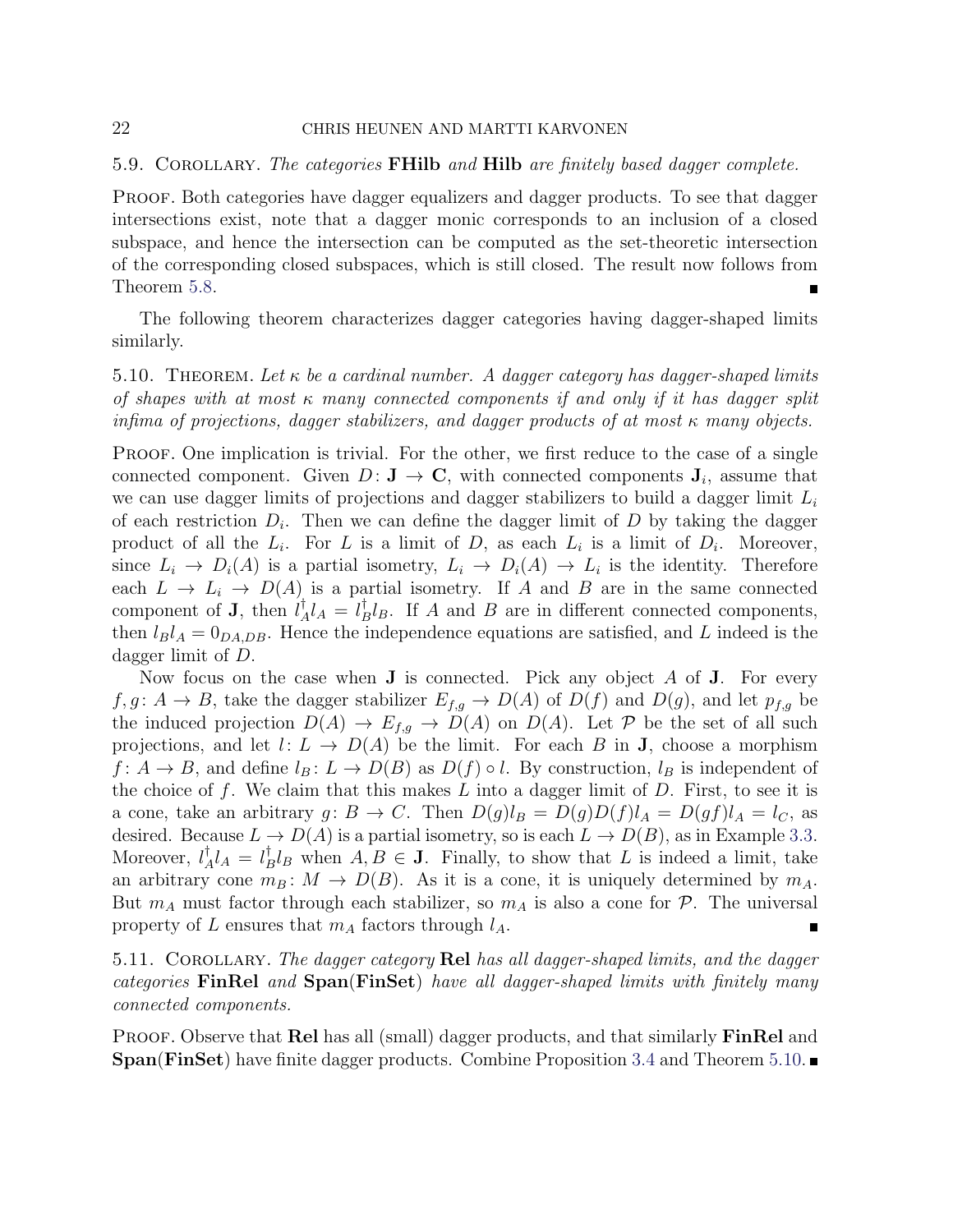We end this section by comparing our notion of finite dagger completeness to that of [\[29\]](#page-45-6). Thus we must restrict to categories enriched in commutative monoids. This simplifies things, as in the following lemma.

<span id="page-22-1"></span>5.12. PROPOSITION. Let  $\Omega$  be a basis for **J** and  $D: \mathbf{J} \to \mathbf{C}$  a diagram in a category with zero morphisms. A limit  $l_A: L \to D(A)$  of D is a dagger limit of  $(D, \Omega)$  if and only if:

- $l_A$  is a partial isometry whenever  $A \in \Omega$ ; and
- $l_B l_A^{\dagger} = 0_{A,B}$  whenever  $A, B \in \Omega$  and  $A \neq B$ .

PROOF. Any limit satisfying the above conditions also satisfies normalization. For independence, the second condition gives  $l^{\dagger}$  $^{\dagger}_{A}l_{A}l_{B}^{\dagger}$  ${}_{B}^{\dagger}l_{B}=0_{L,L}=l_{L}^{\dagger}$  $_{B}^{\dagger}l_{B}l_{\neq}^{\dagger}$  $^{\uparrow}_{A}$ l<sub>A</sub>.

Conversely, given a dagger limit  $l_A: L \to D(A)$  of  $(D, \Omega)$ , we wish to show that  $l_B l_A^{\dagger} = 0_{A,B}$  whenever  $A, B \in \Omega$  are distinct. Fix distinct  $A, B \in \Omega$  and define a natural transformation  $\sigma: D \Rightarrow D$  by

$$
\sigma_C = \begin{cases} \mathrm{id}_{D(C)} & \text{if } \mathbf{J}(A, C) \neq \emptyset \\ 0_{D(C), D(C)} & \text{otherwise.} \end{cases}
$$

By construction  $\sigma$  is adjointable. Hence Lemma [4.7](#page-14-1) guarantees  $l_B l_A^{\dagger} = l_B l_A^{\dagger}$  $I_A^{\dagger}$ id =  $l_B l_A^{\dagger} \sigma_A$  =  $\sigma_B l_B l_A^{\dagger} = 0 l_B l_A^{\dagger} = 0.$ 

<span id="page-22-0"></span>5.13. PROPOSITION. Let  $\Omega$  be a finite basis for **J** and  $D: \mathbf{J} \to \mathbf{C}$  a diagram in a dagger category C enriched in commutative monoids. A limit  $l_A: L \to D(A)$  is a dagger limit of  $(D, \Omega)$  if and only if  $\mathrm{id}_L = \sum_{A \in \Omega} l^{\dagger}_A$  $^{\dagger}_{A}$ l<sub>A</sub>.

PROOF. Assume first that L is a dagger limit of  $(D, \Omega)$ . Since C is enriched in commutative monoids, the composition  $\mathbf{C}(A, B) \otimes \mathbf{C}(B, C) \to \mathbf{C}(A, C)$  is bilinear by definition of tensor product of commutative monoids, and so the unit morphisms of addition are zero morphisms. Therefore  $l_B l_A^{\dagger} = 0$  by Proposition [5.12](#page-22-1) when  $A, B \in \Omega$  are distinct. Hence

$$
l_B \sum_{A \in \Omega} l_A^{\dagger} l_A = l_B l_B^{\dagger} l_B + l_B \sum_{B \neq A \in \Omega} l_A l_A = l_B + 0 = l_B
$$

for every  $B \in \Omega$ , which implies  $\mathrm{id}_L = \sum_{A \in \Omega} l^{\dagger}_A$  ${}^{\uparrow}_{A}l_{A}.$ 

For the converse, assume that L is a limit of D satisfying  $\mathrm{id}_L = \sum_{A \in \Omega} l_A^{\dagger}$  ${}_{A}^{\dagger}l_{A}$ . Fix  $A \in \Omega$  and define  $\sigma: D \Rightarrow D$  as in the proof of Proposition [5.12.](#page-22-1) Now  $\sigma$  induces a unique morphism  $f: L \to L$  making the following square commute for any C in **J**:

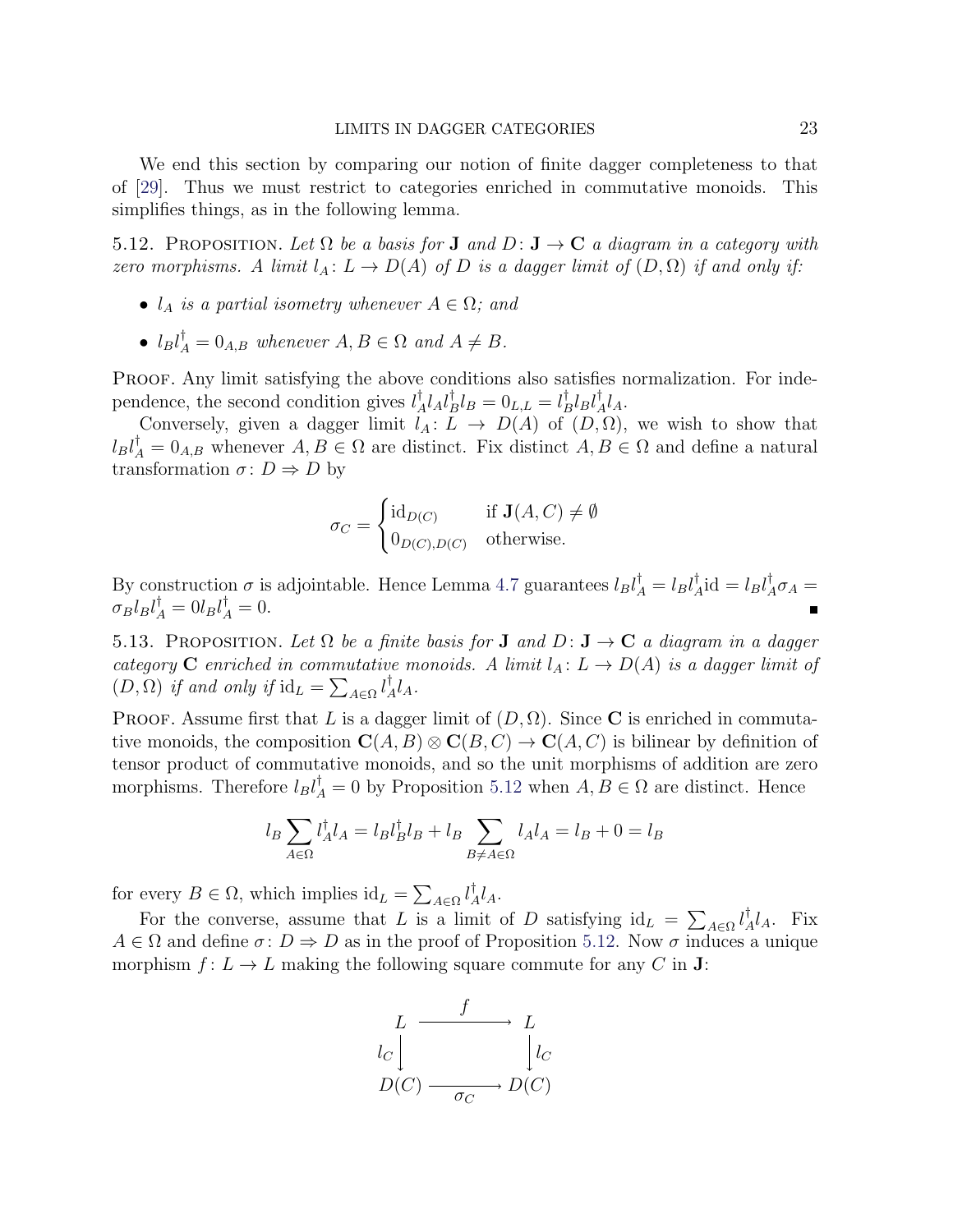<span id="page-23-2"></span>Now  $f = id_L f = (\sum_{B \in \Omega} l_L^{\dagger})$  $_{B}^{\dagger}l_{B})f=\sum_{B\in\Omega}l_{B}^{\dagger}% \frac{\partial}{\partial\ln{\partial\ln{\Omega}}}h_{B}^{\dagger}(\vec{r})\left( \vec{r}-\vec{r}|\hat{\sigma}\right)$  $_{B}^{\dagger}l_{B}f=\sum_{B\in\Omega}l_{B}^{\dagger}\sigma_{B}l_{B}=l_{A}^{\dagger}$  $\frac{1}{A}l_A + 0 = l_A^{\dagger}$  ${}_{A}^{\dagger}l_{A}$ . It follows that

$$
l_B l_A^{\dagger} l_A = 0 \tag{9}
$$

for distinct  $A, B \in \Omega$ , so that  $l_A = l_A \mathrm{id}_L = l_A \sum_{A \in \Omega} l_A^{\dagger}$  $^{\dagger}_{A}l_{A}=l_{A}l_{A}^{\dagger}$  ${}_{A}^{\dagger}l_{A} + 0 = l_{A}l_{A}^{\dagger}$  $\frac{1}{A}l_A$  and each  $l_A$  is a partial isometry. Finally [\(9\)](#page-23-2) implies  $l_B l_A^{\dagger} = 0_{A,B}$  for distinct  $A, B$ , making L into a dagger limit of  $(D, \Omega)$  by Proposition [5.12.](#page-22-1)

Thus whenever  $\bf{J}$  has a finite basis and  $\bf{C}$  is appropriately enriched, Definition [5.5](#page-19-1) coincides with the notion of completeness in [\[29\]](#page-45-6). But our notion is not more general: when the diagram does not admit a finite basis, the two notions are different. For instance, FHilb does not have all dagger pullbacks, because not all morphisms are partial isomorphisms. But for every diagram  $A \to C \leftarrow B$  there exists a pullback  $A \leftarrow L \to B$  with  $\mathrm{id}_L=l^{\dagger}_{\neq}$  ${}^{\dagger}_{A}l_{A} + l^{\dagger}_{B}$  $B^{\dagger}l_B$ . Conversely, the following example below exhibits a dagger pullback in Rel that does not satisfy such a summation.

<span id="page-23-1"></span>5.14. EXAMPLE. Consider the objects  $A = \{1, 2\}$  and  $B = \{1\}$  in Rel, and morphisms  $R = A \times A: A \to A$  and  $S = B \times A: B \to A$ . Then the object A with the cone morphisms  $l_A = id_A: A \to A$  and  $l_B = A \times B: A \to B$  form a pullback of R and S. Now both  $l_A$ and  $l_B$  are partial isometries, and  $l_A^{\dagger}$  $^{\dagger}_{A}l_{A}l_{B}^{\dagger}$  ${}^{\dagger}_{B}l_{B}=l^{\dagger}_{B}$  $_{B}^{\dagger}l_{B}l_{\neq}^{\dagger}$  $\mathcal{A}_A^{\dagger} l_A$ , so this is a dagger pullback. But  $l^{\dagger}_{\neq}$  $^{\dagger}_{A}l_{A}+l_{B}^{\dagger}$  $_{B}^{\mathsf{T}}l_{B} = A \times A \neq id_{A}.$ 

# <span id="page-23-0"></span>6. Global dagger limits

If limits happen to exist for all diagrams of a fixed shape, it is well known that they can also be formulated as an adjoint to the constant functor. This section explores this phenomenon of global limits in the dagger setting.

More precisely, fix a shape **J** and a weakly initial  $\Omega$ . Assume that a dagger category C has  $(J, \Omega)$ -shaped dagger limits. Then there is an induced right adjoint L to the diagonal functor  $\Delta: \mathbf{C} \to \mathbf{Cat}(\mathbf{J}, \mathbf{C})$ . It restricts to a dagger functor  $L: [\mathbf{J}, \mathbf{C}]_f \to \mathbf{C}$ :  $L(\sigma^{\dagger}) = L(\sigma)^{\dagger}$  for any  $D, E: \mathbf{J} \to \mathbf{C}$  and adjointable  $\sigma: D \Rightarrow E$ . This follows from Corollary [4.8,](#page-17-1) since  $L(\sigma^{\dagger})$  is the map of limits induced by  $\sigma^{\dagger}$ :  $E \to D$ , and  $L(\sigma)^{\dagger}$  is the map of colimits induced by  $\sigma^{\dagger}$ :  $\dagger \circ E \to \dagger \circ D$ . Normalization and independence endow the adjunction  $\Delta \vdash L$  with further properties.

- **Normalization** Consider the counit  $\varepsilon$ :  $\Delta L \rightarrow id_{\text{Cat}(J,C)}$ . By construction, for any diagram  $D: \mathbf{J} \to \mathbf{C}$ , each  $(\varepsilon_D)_A$  is a partial isometry whenever  $A \in \Omega$ . "The counit is a partial isometry when restricted to  $\Omega$ ".
- **Independence** Write  $d_A$  for the component of  $\varepsilon_D : \Delta L(D) \to D$  at A, and  $e_A$  for the component of  $\varepsilon_E$  at A. For a fixed  $A \in \Omega$ , define a natural transformation  $\rho_A: L \to L$ by setting  $(\rho_A)_D = d^{\dagger}_A$  $A_A^{\dagger}d_A: L(D) \to D(A) \to L(D)$ . To see that this forms a natural transformation  $\hat{L} \Rightarrow \hat{L}$ , let  $\sigma: D \Rightarrow E$  be adjointable and consider the following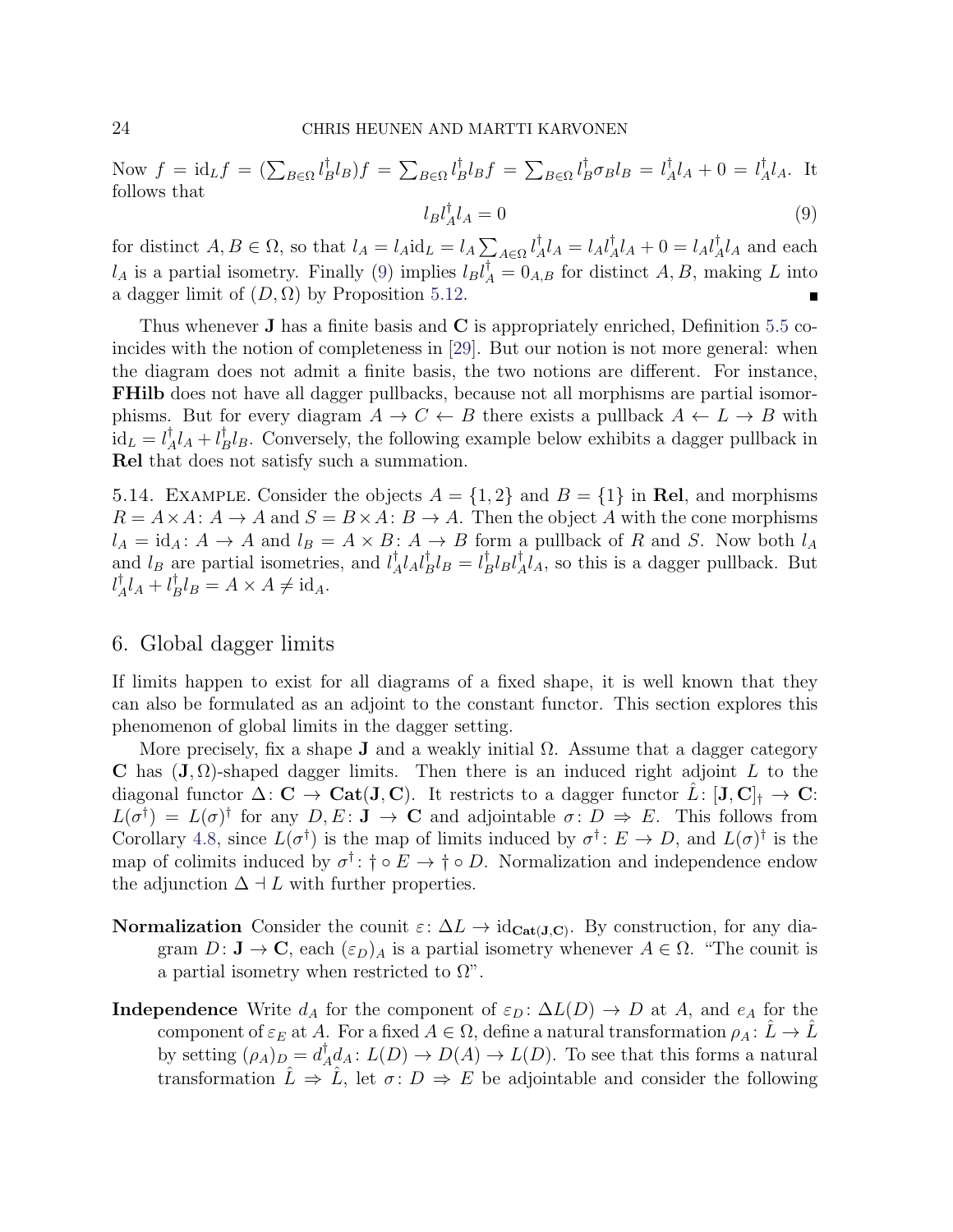diagram.

$$
L(D) \xrightarrow{d_B} D(A) \xrightarrow{d_A^{\dagger}} L(D)
$$
  

$$
L(\sigma) \Big| \qquad \sigma_A \Big| \qquad \Big| L(\sigma)
$$
  

$$
L(E) \xrightarrow{e_A} E(A) \xrightarrow{e_A^{\dagger}} L(E)
$$

The left square commutes by definition of  $L(\sigma)$ , and the right one by definition of  $L(\sigma^{\dagger})^{\dagger} = L(\sigma)$ , so that the rectangle expressing naturality of  $\rho_A$  commutes. Clearly,  $\rho_A \rho_B = \rho_B \rho_A$  whenever  $A, B \in \Omega$ .

These properties in fact characterize dagger categories C having all  $(\mathbf{J}, \Omega)$ -shaped limits.

<span id="page-24-0"></span>6.1. THEOREM. A dagger category **C** has all  $(\mathbf{J}, \Omega)$ -shaped limits if and only if the diagonal functor  $\Delta: \mathbf{C} \to \mathbf{Cat}(\mathbf{J}, \mathbf{C})$  has a right adjoint L such that:

- the counit is a partial isometry when restricted to  $\Omega$ ;
- L restricts to a dagger functor  $\hat{L}: [\mathbf{J}, \mathbf{C}]_{\dagger} \to \mathbf{C}$ ;
- the family  $\rho(A)_D = d_A^{\dagger}$  $^{\dagger}_{A}d_{A}$  is natural  $\hat{L}\rightarrow \hat{L}$  for any  $A\in\Omega$ ;
- if  $A, B \in \Omega$ , then  $\rho_A \rho_B = \rho_B \rho_A$ .

PROOF. We already proved the implication from left to right above. The other implication is straightforward: it is well-known that if L is the right adjoint to the diagonal then  $LD$ is a limit of  $D$  for each  $D$ . Hence we only need to check normalization and independence on  $\Omega$ . The counit being a partial isometry when restricted to  $\Omega$  means that for each  $A \in \Omega$ the structure map  $LD \to DA$  of the limit is a partial isometry, giving us normalization. The condition  $\rho_A \rho_B = \rho_B \rho_A$  for  $A, B \in \Omega$  then amounts to independence.

We leave open the question whether the fourth condition of Theorem [6.1](#page-24-0) is necessary in general.

Further restricting the shape J yields a cleaner special cases of the previous theorem.

6.2. THEOREM. Let  $\Omega$  be a basis for **J**. A dagger category **C** has all  $(\mathbf{J}, \Omega)$ -shaped limits if and only if the diagonal functor  $\Delta: \mathbf{C} \to \mathbf{Cat}(\mathbf{J}, \mathbf{C})$  has a right adjoint L such that:

- the counit is a partial isometry when restricted to  $\Omega$ ;
- L restricts to a dagger functor  $\hat{L}: [\mathbf{J},\mathbf{C}]^{\dagger} \to \mathbf{C}$ .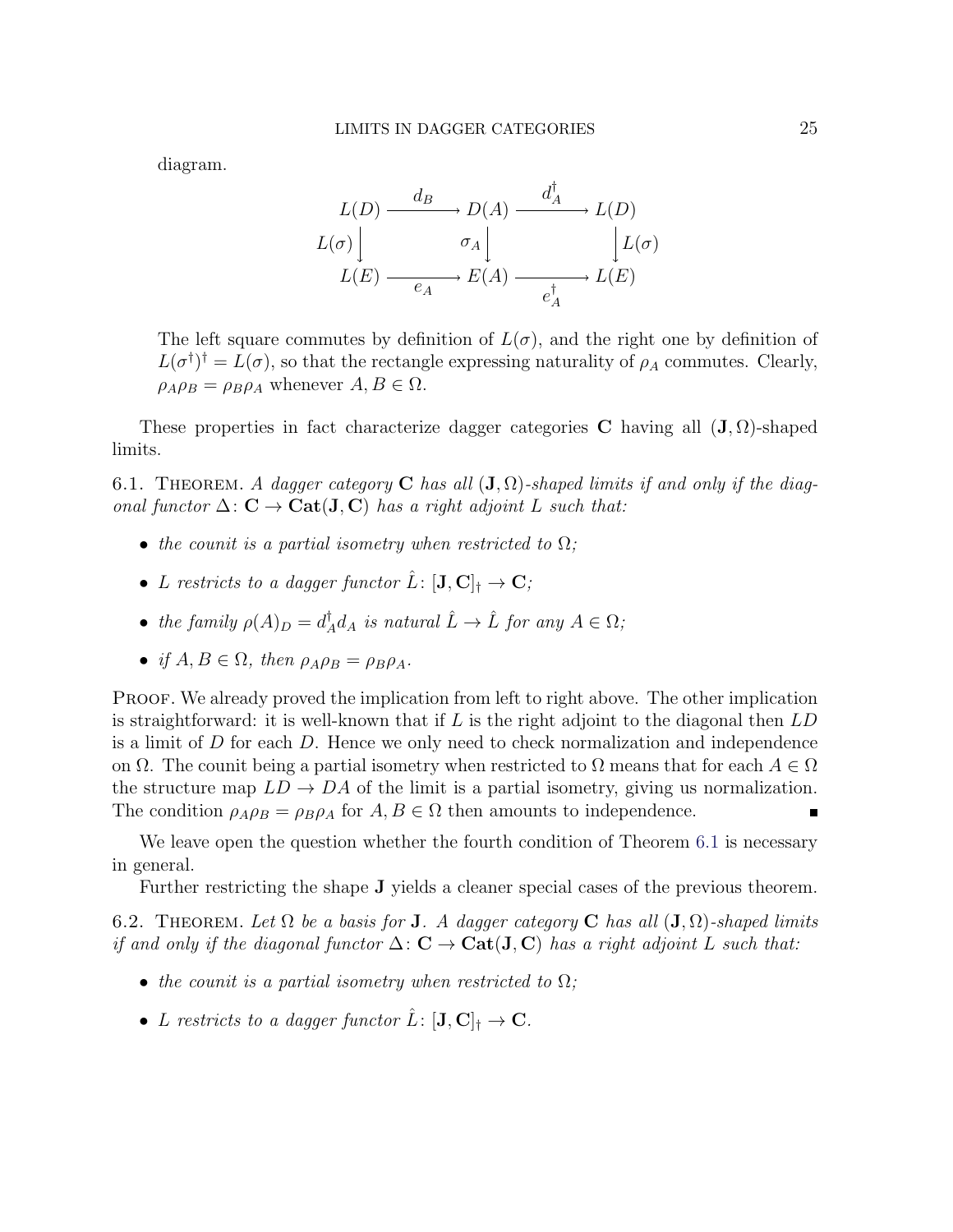PROOF. The implication from left to right follows from the previous theorem. For the other direction, the conditions imply that a diagram D has a limit given by  $d_A: L(D) \to$  $D(A)$ , and furthermore  $d_A$  is a partial isometry if  $A \in \Omega$ . It remains to verify that  $d_A^{\dagger}$  $^{\intercal}_{A}d_{A}$ commutes with  $d_I^{\dagger}$  $_{B}^{\dagger}d_{B}$  when  $A, B \in \Omega$ . We may assume that  $\Omega$  has at least two distinct objects. We will show that **C** has zero morphisms and  $d_B d_A^{\dagger} = 0_{D(A),D(B)}$  whenever  $A, B \in \Omega$  are distinct.

Fix distinct  $A, B \in \Omega$  and  $X_0 \in \mathbb{C}$ . For objects  $X, Y$  of  $\mathbb{C}$ , define  $D_{X,Y} : \mathbf{J} \to \mathbb{C}$  by

$$
D_{X,Y}(C) = \begin{cases} X & \text{if } \mathbf{J}(A,C) \neq \emptyset, \\ Y & \text{if } \mathbf{J}(B,C) \neq \emptyset, \\ X_0 & \text{otherwise,} \end{cases}
$$

and mapping morphisms to  $\mathrm{id}_X$ ,  $\mathrm{id}_Y$  or  $\mathrm{id}_{X_0}$  as appropriate. Define  $0_{X,Y}$  as the composite  $d^{\dagger}_{\scriptscriptstyle\angle}$  $A_A^{\dagger}d_B: X = D_{X,Y}(A) \to L(D_{X,Y}) \to D_{X,Y}(B) = Y$ . Let  $f: Y \to Z$  be arbitrary. This induces a natural transformation  $\sigma: D_{X,Y} \Rightarrow D_{X,Z}$  such that  $\sigma_C$  is f if  $J(B, C) \neq \emptyset$  and  $\sigma_C = id$  otherwise. It is clearly adjointable, so the following diagram commutes.

$$
D_{X,Y}(A) = X \longrightarrow LD_{X,Y} \longrightarrow D_{X,Y}(B) = Y
$$
  
\n
$$
\sigma_A = id \qquad \qquad \downarrow L\sigma = (L\sigma^{\dagger})^{\dagger} \qquad \qquad \downarrow \sigma_B = f
$$
  
\n
$$
D_{X,Z}(A) = X \longrightarrow LD_{X,X} \longrightarrow D_{X,Z}(B) = Z
$$

Hence  $f \circ 0_{X,Y} = 0_{X,Z}$ . Taking daggers shows that  $0_{Y,X} f^{\dagger} = 0_{Z,Y}$  for all  $X,Y$  and  $f: Y \to Z$ . Thus **C** indeed has zero morphisms.

Finally, given an arbitrary  $D: \mathbf{J} \to \mathbf{D}$ , we will show that  $d_{A,B} = 0_{D(A),D(B)}$  for distinct A, B. Define  $\sigma: D \Rightarrow D$  by

$$
\sigma_C = \begin{cases} 0_{D(C),D(C)} & \text{if } \mathbf{J}(A,C) \neq \emptyset, \\ \text{id} & \text{otherwise.} \end{cases}
$$

As  $\sigma$  is adjointable, the following diagram commutes.

$$
D(A) \xrightarrow{d_A^{\dagger}} LD \xrightarrow{d_B} DD(B)
$$
  
\n
$$
\sigma_A = 0 \qquad \qquad L\sigma = (L(\sigma)^{\dagger})^{\dagger} \qquad \qquad \sigma_B = \text{id}
$$
  
\n
$$
D(A) = X \xrightarrow{d_A^{\dagger}} LD \xrightarrow{d_B} D(B)
$$

Thus  $d_{A,B} = 0_{D(A),D(B)}$ .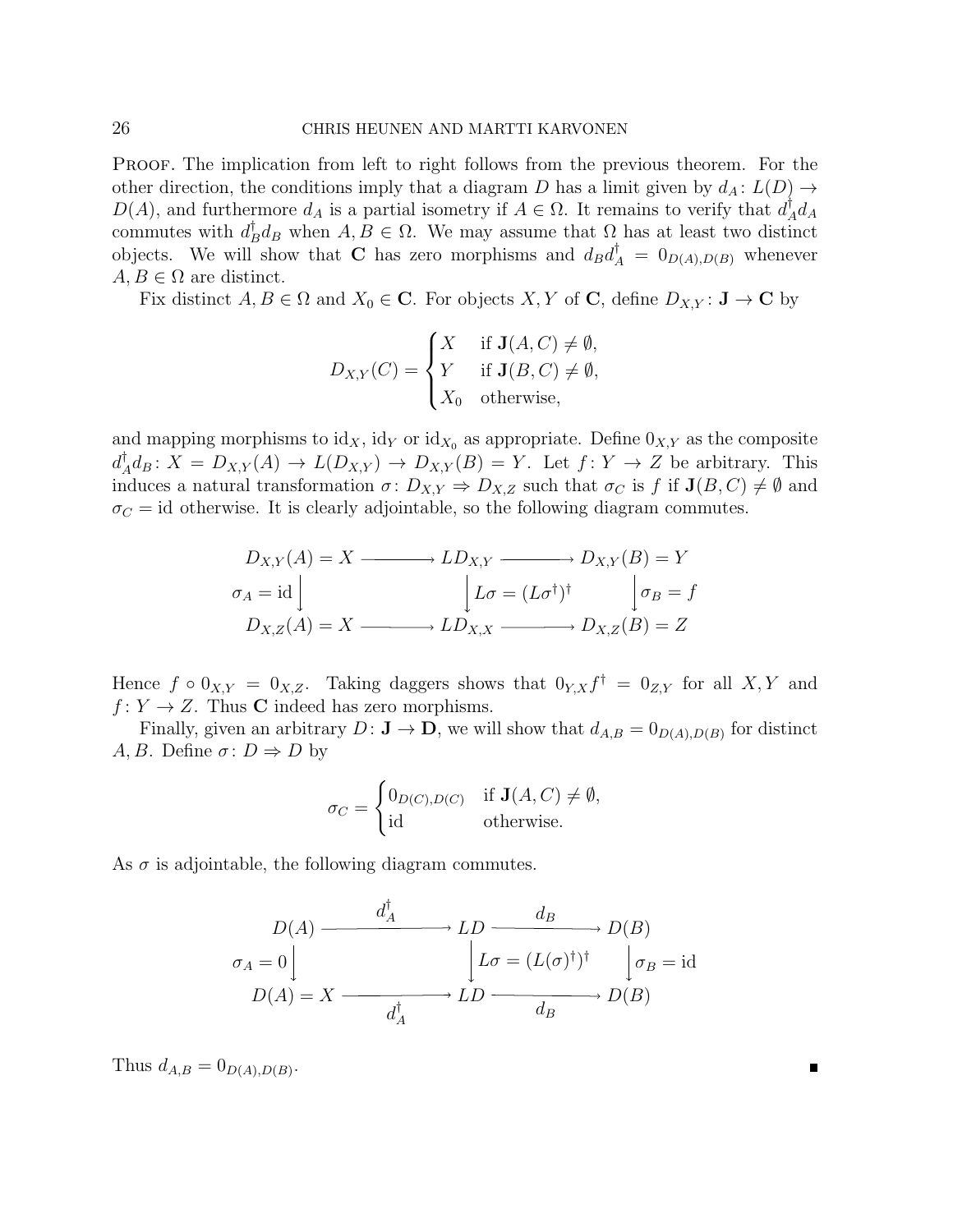Recall that a *dagger adjunction* is an adjunction between dagger categories where both functors are dagger functors. There is no distinction between left and right dagger adjoints.

6.3. THEOREM. Let **J** be a dagger category. A dagger category  $C$  has a dagger limit for every dagger functor  $J \to C$  if and only if the diagonal functor  $\Delta: C \to \mathbf{Dagcat}(J, C)$ has a dagger adjoint such that the counit is a partial isometry.

PROOF. The implication from left to right is straightforward once one remembers from Example [3.3](#page-8-0) that for any dagger limit  $(L, \{l_A\}_{A\in \mathbf{J}})$  of a dagger-shaped diagram, every  $l_A$ is a partial isometry.

For the other direction, the dagger adjoint to the diagonal clearly gives a limit for each dagger functor  $J \rightarrow C$ . It remains to verify that they are all dagger limits. The counit being a partial isometry implies the normalization condition, so it suffices to check independence. If J is connected, this is trivial. If J is not connected, then, as in the previous proof, C has zero morphisms and for any diagram D we have  $d_{A,B} = 0_{D(A),D(B)}$ whenever  $A$  and  $B$  are in different components of  $J$ .

### <span id="page-26-0"></span>7. Dagger adjoint functors

When dealing with dagger limits and dagger functors preserving them, the obvious question arises when there exists a dagger adjoint. That is, is there a dagger version of the adjoint functor theorem?

Simply replacing limits with dagger limits in any standard proof of the adjoint functor theorem [\[24\]](#page-45-13) doesn't quite get there. If C has all dagger products and dagger equalizers, it must be indiscrete by Theorem [5.2.](#page-18-3) Hence any continuous functor  $C \rightarrow D$  satisfying the solution set condition vacuously has an adjoint. A more interesting dagger adjoint functor theorem must therefore work with a finitely based complete category  $C$  and solution sets of a finite character.

There is a further obstacle. Ordinarily, the adjoint functor theorem shows that its assumptions imply a universal arrow  $\eta_A: A \to GF(A)$  for each object A, so that the desired adjoint is given by  $A \mapsto F(A)$ . This will not do for dagger categories, as the resulting functor  $F$  need not preserve the dagger. This is essentially because universal arrows need not be defined up to unitary isomorphism. For an example, consider the identity functor G: FHilb  $\rightarrow$  FHilb, and define  $\eta_A: A \rightarrow A$  to be multiplication by  $1 + \dim A$ . Then each  $\eta_A$  is an universal arrow for G, defining an adjoint F: FHilb  $\rightarrow$ **FHilb** that sends  $f: A \to B$  to  $f(1 + \dim B)/(1 + \dim A)$ , which is not a dagger functor. Of course, this example evaporates by choosing the 'correct' universal arrows. But there are more involved examples of dagger functors admitting adjoints but no dagger adjoints.

The moral is that a dagger adjoint to  $G: \mathbb{C} \to \mathbb{D}$  requires more than G-universal arrows  $A \to GF(A)$  for each object. The universal arrows must fit together, in the sense that they form an adjointable natural transformation. Unfortunately, we do not know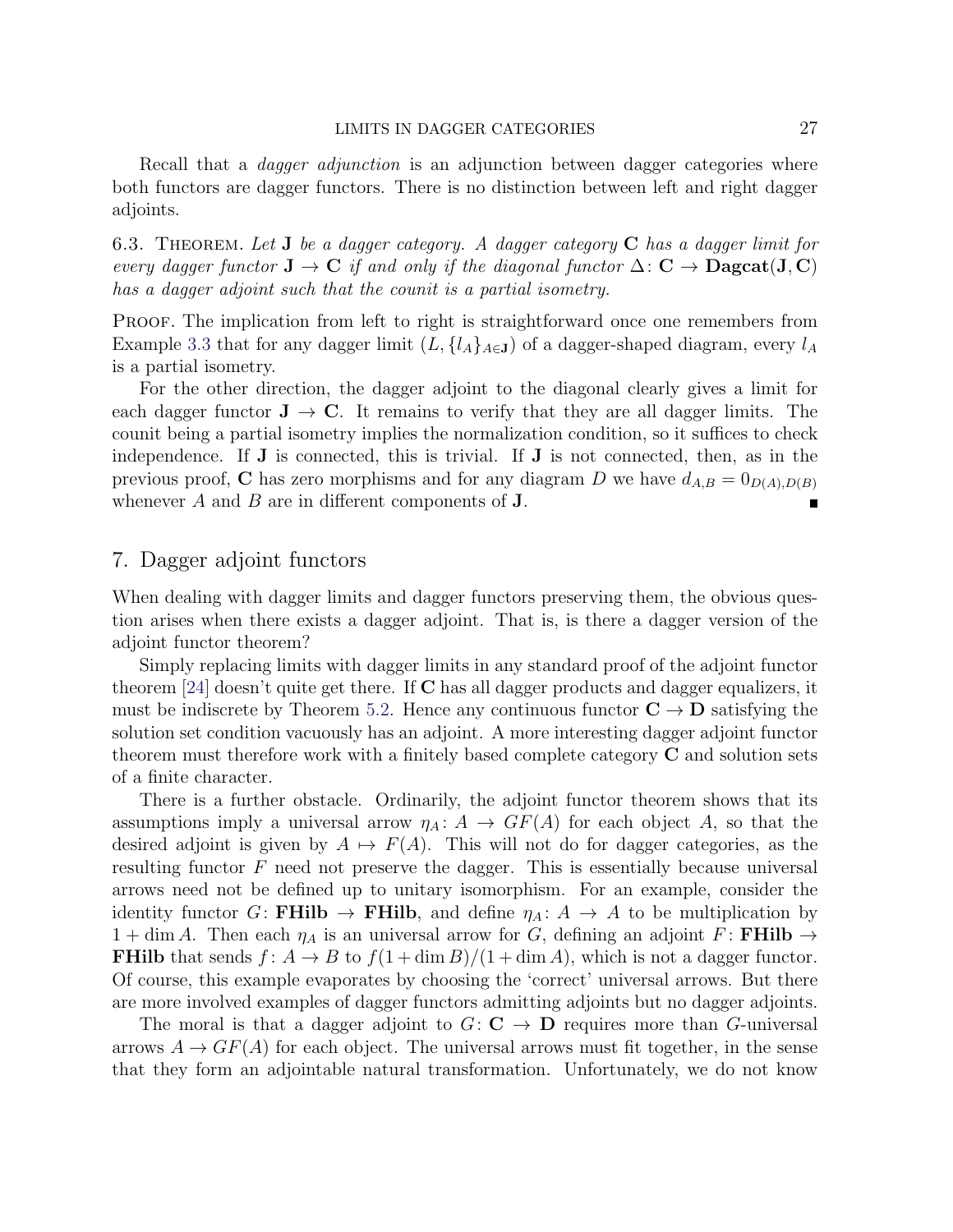of conditions on solution sets guaranteeing this. As a first step towards a dagger adjoint functor theorem proper we provide the following theorem.

7.1. THEOREM. Suppose a dagger category C has, and a dagger functor  $G: \mathbf{C} \to \mathbf{D}$ preserves, dagger intersections and dagger equalizers. Then G has a dagger adjoint if and only if there is a dagger functor  $H: \mathbf{D} \to \mathbf{C}$  and a natural transformation  $\tau: id_{\mathbf{D}} \to GH$ such that each component of  $\tau$  is weakly G-universal.

**PROOF.** One implication is trivial. For the other, define  $F(A)$  to be a dagger intersection of all dagger monomorphisms  $m: M \to H(A)$  for which  $\tau_A$  factorizes through  $G(m)$ . As G preserves dagger intersections,  $\tau_A$  factorizes via  $GF(A) \to GH(A)$ , say  $\tau_A = G(\sigma_A)\eta_A$ . It suffices to prove that (i)  $\eta_A$  is G-universal, so that  $A \mapsto FA$  extends uniquely to a functor, and then that (ii)  $F$  is a dagger functor.

First of all,  $\eta_A$  is weakly G-universal since  $\tau_A$  is so: given  $f: A \to G(X)$ , pick h such that  $f = G(h)\tau_A = G(h\sigma_A)\eta_A$ . Moreover, if h and h' satisfied  $G(h)\eta_A = G(h')\eta_A$ , consider the equalizer  $e: E \to F(A)$  of h and h'. By assumption,  $\eta_A$  factors through  $G(e)$ and hence  $\tau_A$  factors through  $G(\sigma_A e)$ , so that  $\sigma_A e$  is already in the dagger intersection defining  $F(A)$ . In other words, e is unitary, and hence  $h = h'$ . Thus  $\eta_A$  is G-universal, and we can extend  $A \mapsto F(A)$  to a functor by defining  $F(f)$  as the unique map making the following square commute.

$$
A \xrightarrow{\eta_A} GFA
$$
  

$$
f \downarrow \qquad \qquad GF(A)
$$
  

$$
B \xrightarrow{\eta_B} GFB
$$

Next we show that F is a dagger functor. By Lemma [2.12](#page-5-3) it suffices to show that  $\sigma$ is a natural transformation  $F \to H$ . By naturality of  $\tau$ , the top part of



commutes, whereas the bottom part commutes by naturality of  $\eta$ . As  $\eta_A$  is G-universal, we conclude that the square

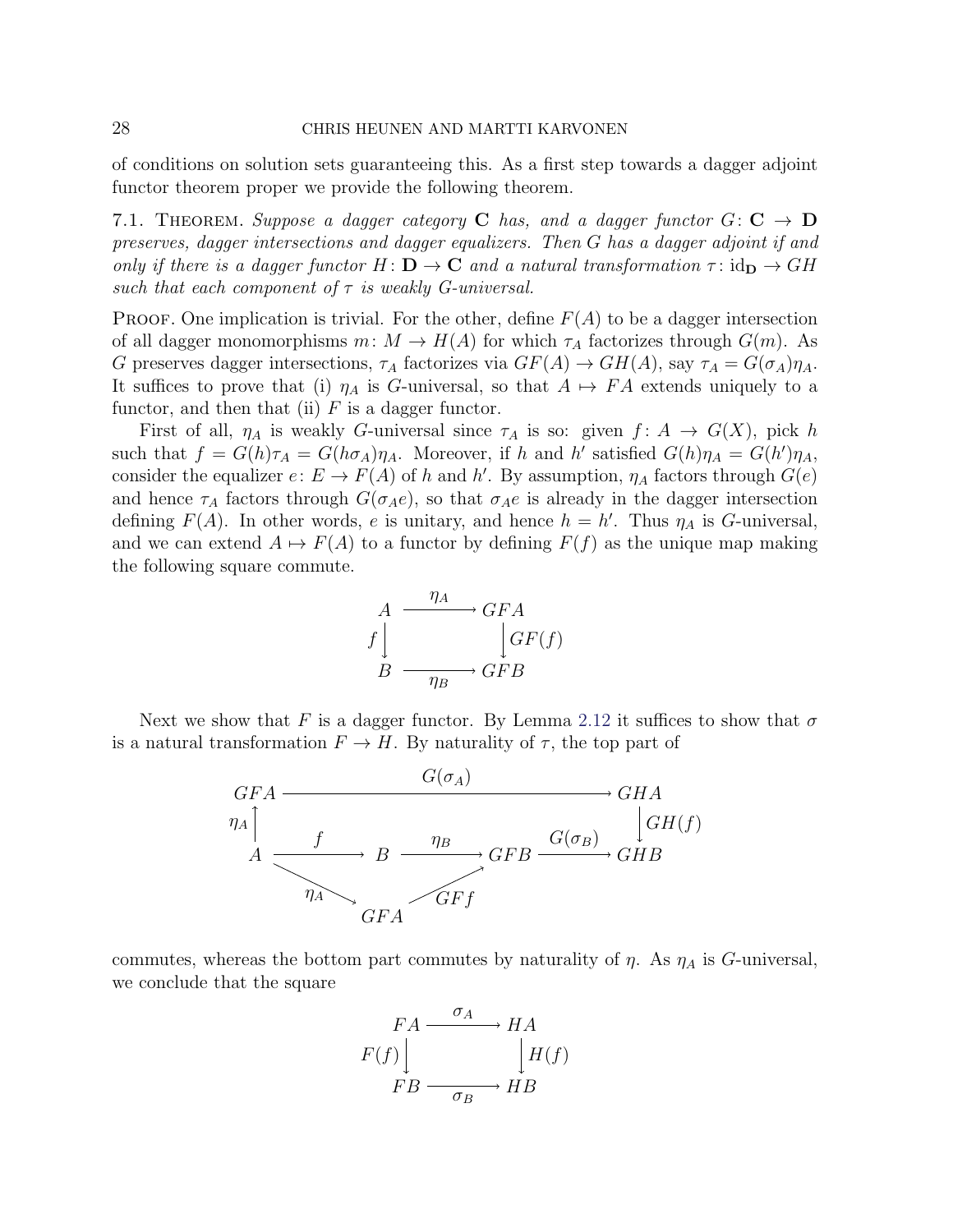commutes, making  $\sigma: F \Rightarrow H$  natural.

### <span id="page-28-0"></span>8. Polar decomposition

Polar decomposition, as standardly understood, provides a way to factor any bounded linear map between Hilbert spaces into a partial isometry and a positive morphism [\[12,](#page-44-12) Chapter 16]. As dagger limits are defined in terms of partial isometries, one might hope that polar decomposition connects dagger limits and ordinary limits. This section explores this connection. We start by defining polar decomposition abstractly, and prove that this modified property holds in the category of Hilbert spaces. Recall that a bimorphism in a category is a morphism that is both monic and epic.

<span id="page-28-1"></span>8.1. DEFINITION. Let  $f: A \rightarrow B$  be a morphism in a dagger category. A polar decomposition of f consists of two factorizations of f as  $f = pi = jp$ ,



where  $p$  is a partial isometry and i and j are self-adjoint bimorphisms. A category admits polar decomposition when every morphism has a polar decomposition.

Note that if f is monic then so is p: indeed, if  $pg = ph$  then  $fg = jpg = jph = fh$ , whence  $g = h$ . Hence if f is monic then p is dagger monic since it is both monic and a partial isometry.

Unlike usual expositions of polar decomposition, we require  $i$  and  $j$  to be bimorphisms. On the other hand, we don't require them to be positive since mere self-adjointness suffices for our purposes – most notably Theorems [8.7](#page-32-0) and [8.10.](#page-35-0) However, for other purposes this definition might need to be modified and hence it should be only seen as a starting point for an abstract notion of polar decomposition.

We begin by proving that **Hilb** admits polar decomposition in the above sense. Given that our notion of polar decomposition is slightly different from the usual one (merely, a single factorization as  $f = pi$  with p a partial isometry and i positive), there is some work to do. First, recall that if f is a bounded linear map, i.e. a morphism of **Hilb**, then  $|f|$ is the (unique) positive square root of  $f^{\dagger}f$ .

<span id="page-28-2"></span>8.2. LEMMA. For any morphism  $f$  in Hilb we have  $|f^{\dagger}| f = f |f|$ .

PROOF. First we show that it suffices to prove the claim for non-expansive  $f$ , *i.e.* we may assume that  $||f|| \leq 1$ . Assuming the claim holds for non-expansive maps, take f with  $||f|| > 1$ . Define  $g := f/||f||$ . Now  $|g| = |f|/||f||$  since positive square roots are unique and both sides square to  $f^{\dagger}f/\Vert f\Vert^2$ . Hence  $|g^{\dagger}|g=g|g|$  amounts to saying that

$$
\left|f^{\dagger}\right|f/\left\|f\right\|^2 = f\left|f\right|/\left\|f\right\|^2
$$

П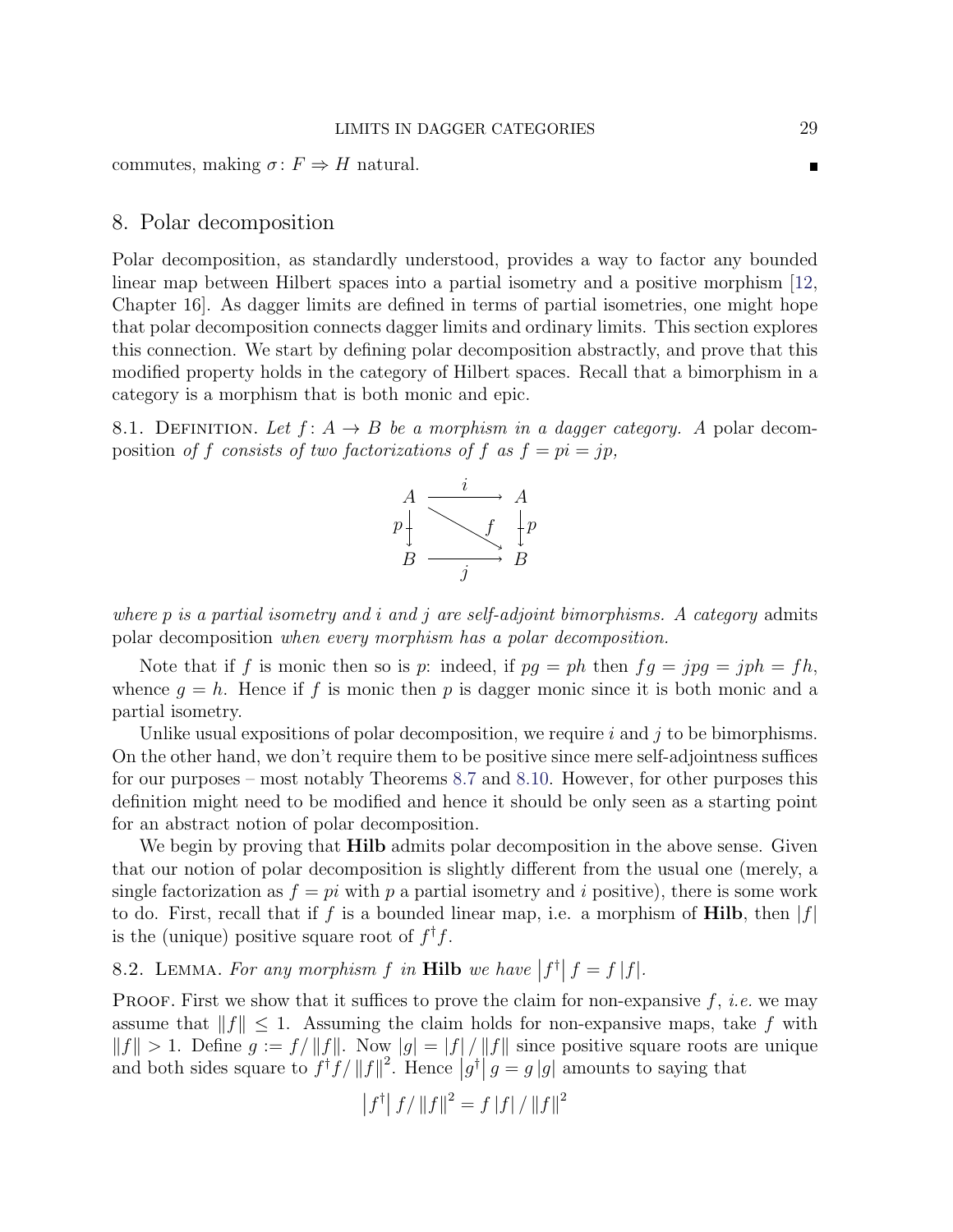so that multiplying by  $||f||^2$  gives the result for f. Hence we may assume that f is non-expansive.

By (the proof of) [\[2,](#page-44-13) Theorem 23.2], the square root of a positive non-expansive operator p is the strong limit of the sequence  $(p_n)_{n \in \mathbb{N}}$ , where  $p_0 = 0$  and  $p_{n+1} := p_n - (p - p_n^2)/2$ . Applying this result to  $f^{\dagger}f$  we see that  $|f|$  is the strong limit of the sequence  $(q_n)_{n\in\mathbb{N}}$  where  $q_0 = 0$  and  $q_{n+1} := q_n - (f^{\dagger}f - q_n^2)/2$ . Similarly,  $|f|^{\dagger}$  is the strong limit of the sequence  $(r_n)_{n\in\mathbb{N}}$  defined by  $r_0 = 0$  and  $r_{n+1} := r_n - (ff^{\dagger} - r_n^2)/2$ . Since precomposing (and postcomposing) with a non-expansive map is continuous (in the strong operator topology), to prove that  $|f| f = f |f|$  it suffices to prove that  $r_n f = f q_n$ , which we do by induction. For  $n = 0$ , both sides evaluate to 0. Assuming the claim holds for n we see that it holds for  $n + 1$ , since

$$
r_{n+1}f = (r_n - (ff^{\dagger} - r_n^2)/2)f
$$
  
=  $fq_n - (ff^{\dagger}f - fq_n^2)/2$  by the induction hypothesis  
=  $f(q_n - (f^{\dagger}f - q_n^2)/2) = fq_{n+1}$ 

completing the proof.

#### 8.3. THEOREM. The category **Hilb** admits polar decomposition.

PROOF. We modify the standard construction of a polar decomposition [\[12,](#page-44-12) Problem 134] to satisfy Definition [8.1:](#page-28-1) the standard construction gives a factorization of  $f: H \to K$ into  $f = p |f|$ , where p is a partial isometry satisfying ker  $p = \text{ker } f$ . This in fact fixes p uniquely: H decomposes into a direct sum  $H \cong \ker f \oplus \ker f^{\perp}$  and since (i) ker  $f =$  $\ker|f| = \ker p$  and (ii)  $\ker|f| = \overline{\mathrm{im}|f|}$  (see e.g. [\[5,](#page-44-14) Lemma 2.1]), H in fact decomposes as  $H \cong \text{im } |f| \oplus \ker p$ . The action of p on its kernel is clear and on its orthocomplement it has to be given by continuous extension of  $|f| \times r \mapsto fx$  for  $p |f| = f$  to hold. Now, let r be the projection onto ker  $p = \ker |f|$ , and set  $i := |f| + r$ . On ker  $|f|$  *i* acts as the identity and on its orthocompletent it acts as  $|f|$ . Hence i is positive. By construction, ker  $i = 0$ so that i is monic. Being self-adjoint it is also epic. Moreover, since ker  $p = \ker |f|$  the factorization  $f = pi$  follows from  $f = p |f|$ .

Similarly  $f^{\dagger}$  factors as  $f^{\dagger} = q | f^{\dagger} |$  where q is defined similarly, and this factorization can be modified to obtain  $f^{\dagger} = qj$ , where j is a self-adjoint (in fact positive) bimorphism. Taking daggers, we have  $f = iq$ .

Hence it remains to show that  $q^{\dagger} = p$ . Since the dagger in **Hilb** is given by adjoints of bounded linear maps, this boils down to showing that

<span id="page-29-0"></span>
$$
\langle px, y \rangle = \langle x, qy \rangle \tag{10}
$$

holds for all  $x \in H$  and  $y \in K$ . We can now use our orthogonal decompositions  $H \cong$  $\overline{\lim |f|} \oplus \ker p$  and  $K \cong \overline{\lim |f|} \oplus \ker q$  and consider separately the cases where x and y are in each of the summands. If  $x \in \text{ker } p$  then the left hand side of [\(10\)](#page-29-0) equals zero. But then x is ortohogonal to im  $f = \text{im } f = \text{im } q$  so the right hand side is zero as well. Similarly, both sides equal zero when  $y \in \ker q$ . Thus we're left to consider the case when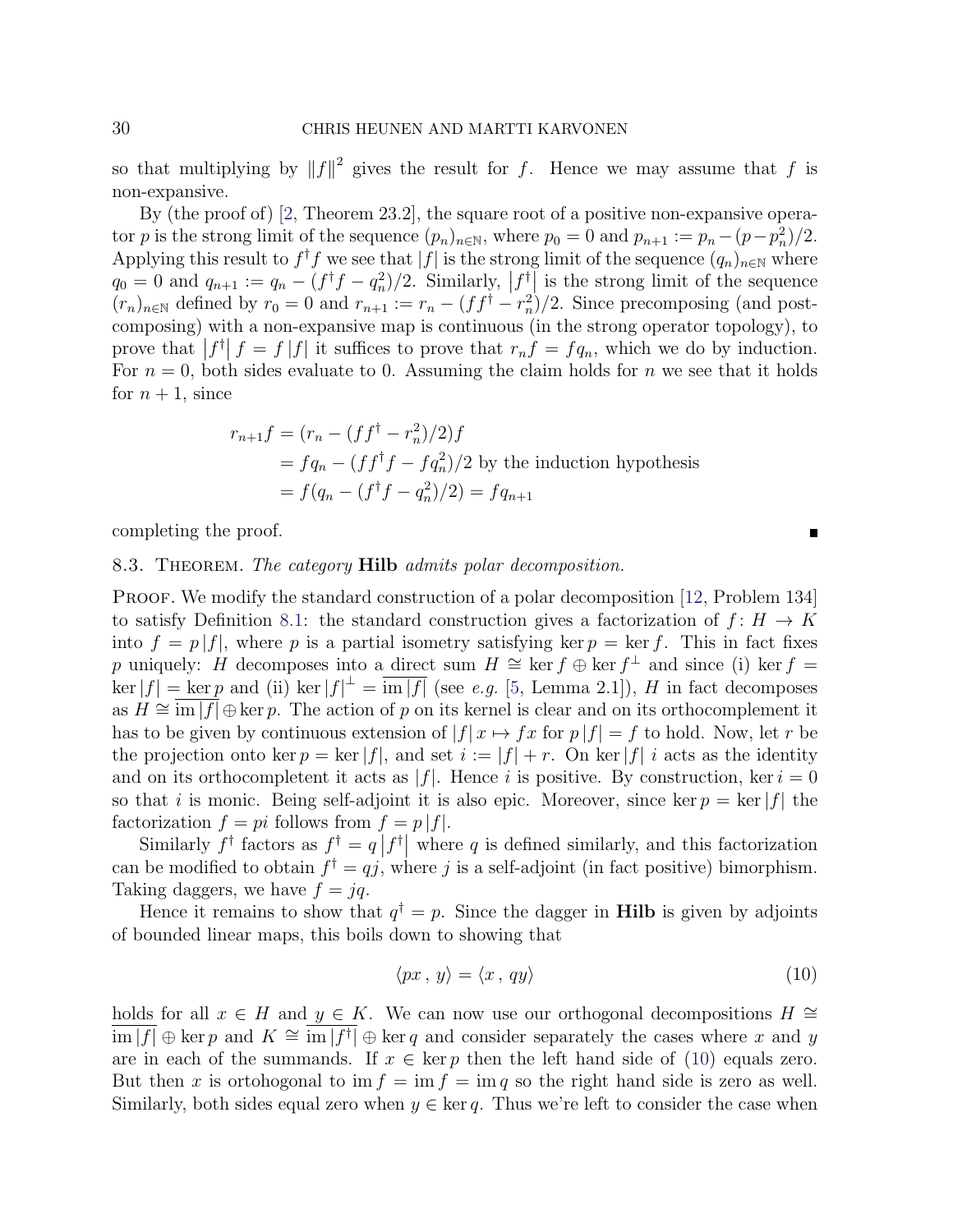$x \in \text{im } |f|$  and  $y \in \text{im } |f^{\dagger}|$ , and by continuity we may further assume  $x \in \text{im } |f|$  and  $y \in \text{im } |f^{\dagger}|$ . Pick  $z \in H$  and  $w \in K$  with  $|f|z = x$  and  $|f^{\dagger}| w = y$ . Now  $px = p |f| z = fz$ and  $qy = q |f^{\dagger}| w = f^{\dagger}w$ , so [\(10\)](#page-29-0) boils down to whether

$$
\langle fz, |f^{\dagger}|w\rangle = \langle |f|z, f^{\dagger}w\rangle
$$

Now the left hand side equals  $\langle |f^{\dagger}| f z, w \rangle$  and the right hand side equals  $\langle f |f | z, w \rangle$  so they are equal by Lemma [8.2,](#page-28-2) completing the proof.

In Hilb, we can not guarantee that  $i$  and  $j$  are isomorphisms in general. A good example is when  $f: \ell^2(\mathbb{N}) \to \ell^2(\mathbb{N})$  is defined on the *n*-th basis element  $e_n$  by  $f(e_n)$  =  $e_n/(n+1)$ . Then the factorization above gives id as the partial isometry and f as the positive bimorphism. However,  $f$  does not have an inverse in  $\textbf{Hilb}$  – indeed, the "inverse" defined by  $e_n \mapsto (n + 1)e_n$  is not bounded.

Other dagger categories admitting polar decomposition include inverse categories, such as PInj, and any groupoid, in which every morphism itself is already a partial isometry.

Let us remark here that polar decomposition is quite unlike an orthogonal factorization system. First, the composition of partial isometries need not be a partial isometry, and the composition of self-adjoint bimorphisms need not be self-adjoint. Second, an isomorphism need not be a partial isometry nor self-adjoint. Third,  $p$ ,  $i$ , and  $j$  are not required to be unique to f. Fourth, the factorization  $f = pi$  respects the dagger: even though one may also factor  $f^{\dagger} = qj$  and hence  $f = j^{\dagger}q$ , we are additionally requiring that  $p = q$ .

Recall that a dagger category is unitary whenever two objects being isomorphic implies that they are also unitarily isomorphic.

#### 8.4. Proposition. Dagger categories that have polar decomposition are unitary.

**PROOF.** Factor an isomorphism  $f: A \rightarrow B$  as  $f = pi = jp$  with p a partial isometry and i, j self-adjoint bimorphisms. Now  $pi = f$  implies that p has a right inverse and  $jp = f$ that it has a left inverse. Hence  $p$  must be an isomorphism. Also being a partial isometry,  $p: A \rightarrow B$  is therefore unitary.

The theme of the rest of this section will be that dagger limits may be viewed as the partial isometry part of a polar decomposition of ordinary limits.

<span id="page-30-0"></span>8.5. Example. The theme of the rest of this section will be that dagger limits may be viewed as the partial isometry part of a polar decomposition of ordinary limits. Here are some examples to warm up to this theme.

• Let  $e: E \to A$  be an equalizer of morphisms  $f, g: A \to B$  in a dagger category. If  $e = pi = jp$  is a polar decomposition, then  $p: A \rightarrow B$  is a dagger equalizer of f and g. Indeed, since i is a bimorphism we see that  $fp = gp$ , so that p factors through e as  $p = e^k$  for some  $k: A \to A$ . Precomposing with i we see that  $e = e^{ki}$ , whence  $ki = id$ . Since i is a bimorphism and has a left inverse, it is an isomorphism and  $k = i^{-1}$ . Hence  $p = ei^{-1}$  is an equalizer and hence monic, and by definition p is a partial isometry and hence dagger monic.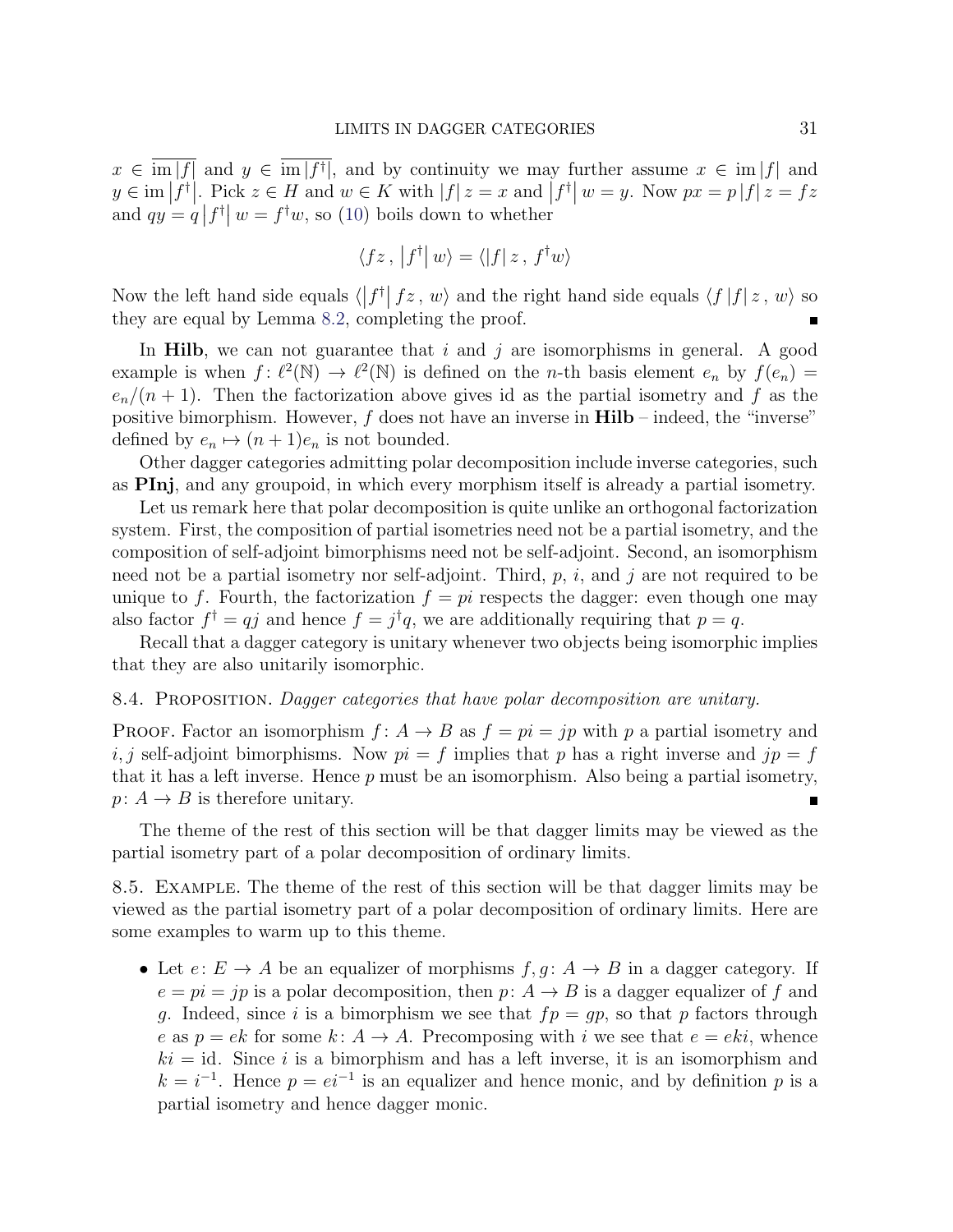### 32 CHRIS HEUNEN AND MARTTI KARVONEN

- A cone over a family of dagger monomorphisms  $f_i: A_i \to B$  consists formally of a map  $l_i: A \to A_i$  for each i and of a map  $f: A \to B$ . However, the whole cone is determined by the map f: this is because  $f_i l_i = f$  implies  $l_i = f_i^{\dagger}$  $\int_i^{\dagger} f_i l_i = f_i^{\dagger}$  $\int_i^{\tau} f$  by dagger monicness of  $f_i$ . A map  $f: A \to B$  defines a cone in this manner iff  $f_i f_i^{\dagger}$  $\int_i^{\tau} f = f$  for each *i*. Now, if f defines a limiting cone and  $f = pi = jp$  is a polar decomposition, then  $p: A \to B$  is a dagger intersection of  $\{f_i\}$ : since i is a bimorphism we see that p defines a cone for  $f_i$  and hence factors through f. As in the equalizer case, this implies that *i* is an isomorphism whence  $p = f i^{-1}$  is a pullback of monics and hence monic. Since  $p$  is a partial isometry by definition it is also dagger monic.
- Let a projection  $e = e^{\dagger} = e^2$ :  $A \rightarrow A$  be split by  $f: B \rightarrow A$  and  $g: A \rightarrow B$ , so  $e = fg$  and  $gf = id_B$ . If  $f = pi = jp$  is a polar decomposition, then  $p: B \to A$ is a dagger splitting of  $e$ : indeed  $f$  is the equalizer of id and  $e$  and hence so is  $p$ by the above, so that  $p$  is monic and hence dagger monic. It remains to check that  $e = pp^{\dagger}$ . Now  $ep = p$  so that  $pp^{\dagger} = epp^{\dagger}$  as well. Applying the dagger to both sides of this results in  $pp^{\dagger} = pp^{\dagger}e$ . On the other hand,  $e = e^2 = fge = pige = pp^{\dagger}pie =$  $pp^{\dagger} f g e = pp^{\dagger} e^2 = pp^{\dagger} e$ . Hence  $e = pp^{\dagger} e = pp^{\dagger}$ .

These examples are no accident, and the theorems proven below will bear out this theme. Before studying polar decompositions of more general diagrams we need the following lemma.

<span id="page-31-0"></span>8.6. LEMMA. Let  $f: A \rightarrow B$  be a morphism in a dagger category with polar decomposition  $f = pi = jp$ , and let  $g: A \rightarrow A$  be self-adjoint. If g commutes with  $f^{\dagger}f$ , then it also commutes with  $p^{\dagger}p$ .

PROOF. Observe that  $f^{\dagger} f = p^{\dagger} p i i$ .



It follows that

$$
p^{\dagger}pgp^{\dagger}pii = p^{\dagger}pgf^{\dagger}f = p^{\dagger}pf^{\dagger}fg = f^{\dagger}fg = gf^{\dagger}f = gp^{\dagger}pii.
$$

Because *i* is a bimorphism,  $p^{\dagger}pgp^{\dagger}p = gp^{\dagger}p$ . Since *g* is self-adjoint, the left hand side of this equation is self-adjoint. Therefore also the right-hand side is self-adjoint. Thus  $p^{\dagger}pg = gp^{\dagger}p.$ п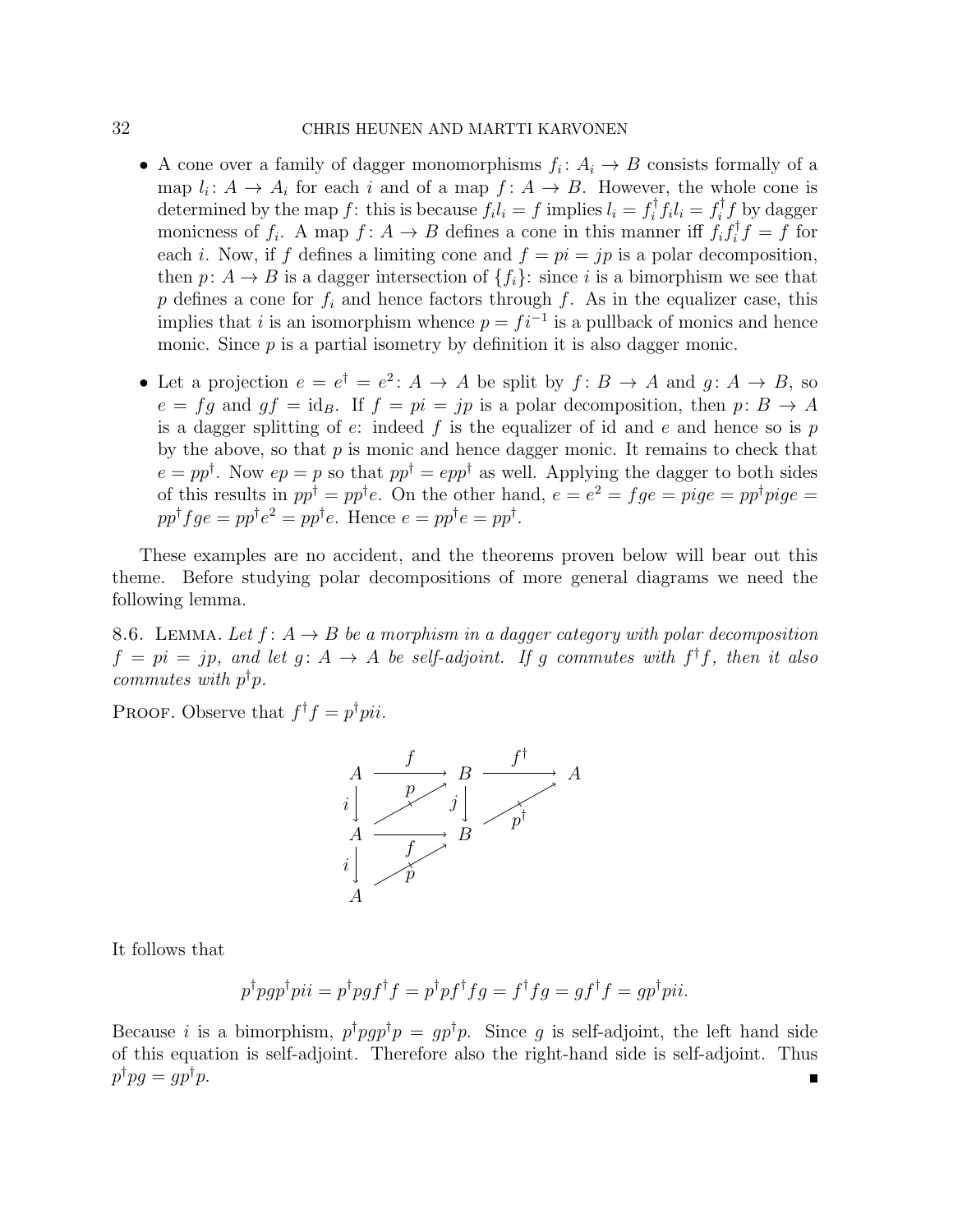The next theorem roughly shows that "polar decomposition turns based limits into dagger limits".

<span id="page-32-0"></span>8.7. THEOREM. Let  $\Omega$  be a basis of **J**. Assume that  $D: \mathbf{J} \to \mathbf{C}$  has a limit  $l_A: L \to D(A)$  $satisfying$   $l^{\dagger}$  $_{A}^{\dagger}l_{A}l_{B}^{\dagger}$  ${}^{\dagger}_{B}l_{B}=l^{\dagger}_{B}$  $_{B}^{\dagger}l_{B}l_{\neq}^{\dagger}$  $M_A^{\dagger}l_A$  for all  $A, B \in \Omega$ . If **C** admits polar decomposition,  $(D, \Omega)$ has a dagger limit.

PROOF. Pick a polar decomposition  $l_A = p_A i_A = j_A p_A$  for each  $A \in \Omega$ . For  $B \in \mathbf{J} \setminus \Omega$ , set  $p_B = D(f)p_A$ , where A is the unique object in  $\Omega$  with  $\mathbf{J}(A, B) \neq \emptyset$ . If  $f, g \colon A \to B$ , then

$$
D(f)p_A i_A = D(f)l_A = D(g)l_A = D(g)p_A i_A
$$

and hence  $D(f)p_A = D(g)p_A$ . So  $p_B$  is independent of the choice of  $f: A \rightarrow B$ , and  $p_A: L \to D(A)$  forms a cone. By construction, each  $p_A$  is a partial isometry whenever  $A \in \Omega$ . Moreover, by assumption and Lemma [8.6,](#page-31-0)  $p^{\dagger}$  $\bigcup_{A}^{\dagger} p_A$  commutes with  $\bigcup_{L}^{\dagger}$  $\frac{1}{B}l_B$  when  $A, B \in \Omega$ . Then, by another application of the lemma  $p^{\dagger}$  $\prod_{A}^{d} p_A$  commutes with  $p_I^{\dagger}$  $_B^{\dagger} p_B$ .

It remains to show that  $p_A: L \to D(A)$  forms a limiting cone. We will establish this by proving that the unique map  $f: L \to L$  of cones from  $p_A$  to  $l_A$  is an isomorphism. Thus we need to find a map  $g: L \to L$  from  $l_A$  to  $p_A$  that is the inverse of f. That g is a map of cones means that the triangle



commutes for each A in **J**, or equivalently for each  $A \in \Omega$ . Postcomposing with the bimorphisms  $j_A$  we see that this is equivalent to finding  $g: L \to L$  such that

$$
L \xrightarrow{l_A} D(A)
$$
  

$$
g \downarrow \qquad j_A
$$
  

$$
L \xrightarrow{l_A} D(A)
$$

for each  $A \in \Omega$ . As  $l_A: L \to D(A)$  is a limit cone, the existence of such a g follows as soon as  $j_A l_A: L \to D(A)$  with  $A \in \Omega$  generates a cone. But

$$
j_A l_A = j_A p_A i_A = l_A i_A
$$

and  $l_A i_A : L \to D(A)$  with  $A \in \Omega$  obviously generates a cone. Thus we have found a cone map  $g: L \to L$  from  $l_A$  to  $p_A$ . It suffices to show that it is the inverse of f. On the one hand  $fg = id_L$  by the universal property of the cone  $l_A$ . On the other hand,  $p_Agf = p_A$ for each  $A \in \Omega$ , and by postcomposing with  $j_A$  we see that gf is also a cone map from  $l_A$ to  $l_A$ , and thus equal to the identity. Ē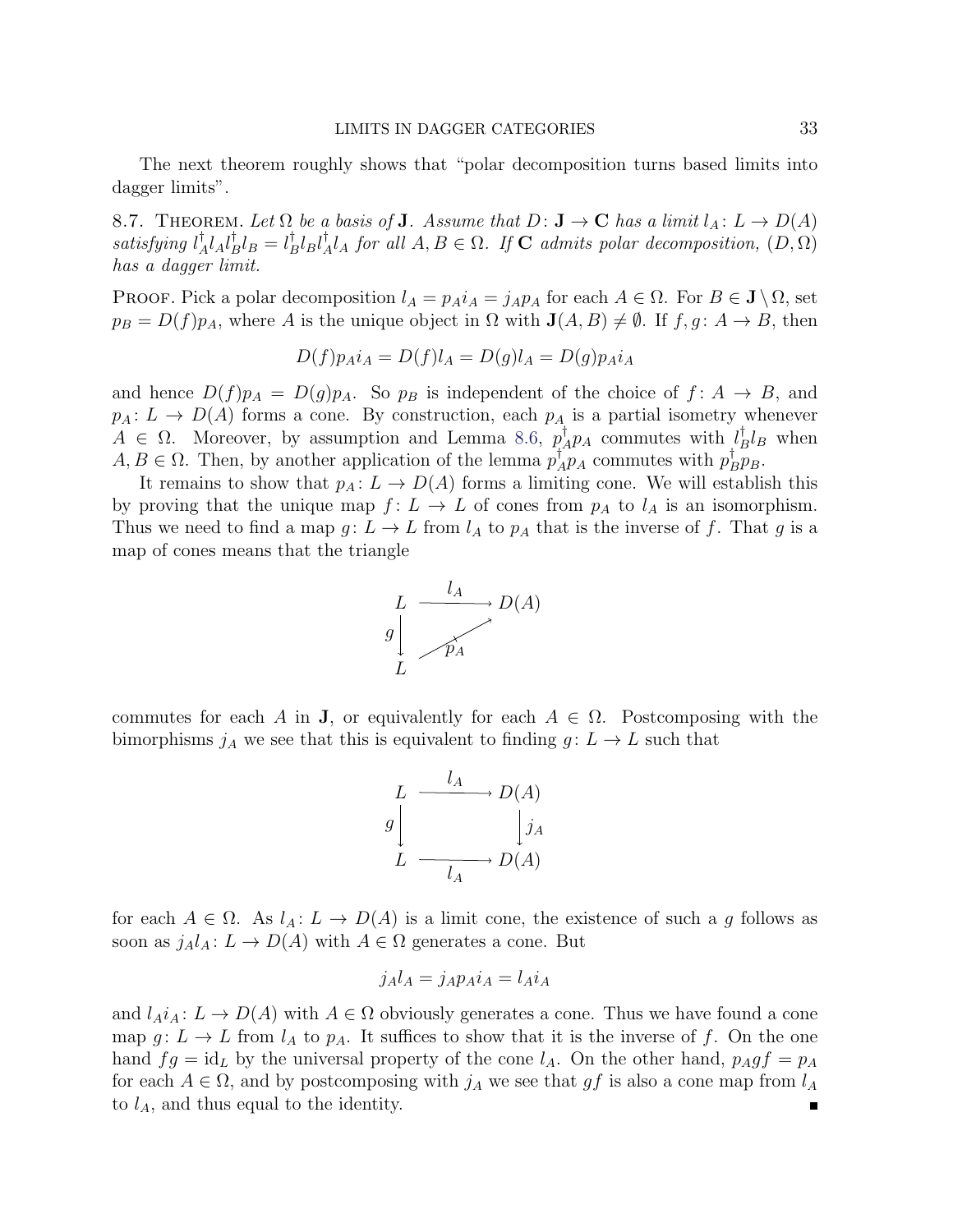In particular, if C admits polar decomposition and  $A_1$  and  $A_2$  have a product  $(A_1 \times$  $A_2, p_1, p_2$ ) satisfying  $p_1^{\dagger} p_1 p_2^{\dagger} p_2 = p_2^{\dagger} p_2 p_1^{\dagger} p_1$  then the dagger product of  $A_1$  and  $A_2$  exists as well. Using polar decomposition and splittings of projections, one can also construct the dagger product of A and B from their biproduct, without any further conditions required from the biproduct.

Recall that, in a category with a zero object (or more generally, zero morphisms), a biproduct of  $A_1$  and  $A_2$  consists of  $(A_1 \oplus A_2, p_1, p_2, i_1, i_2)$  where  $(A_1 \oplus A_2, p_1, p_1)$  is a product of  $A_1$  and  $A_2$ ,  $(A_1 \oplus A_2, i_1, i_2)$  is their coproduct, and moreover

$$
p_1 i_1 = id_{A_1}
$$
  
\n
$$
p_2 i_1 = 0_{A_1, A_2}
$$
  
\n
$$
p_1 i_2 = 0_{A_2, A_1}
$$
  
\n
$$
p_1 i_2 = 0_{A_2, A_1}
$$

or more succinctly,

$$
p_n i_k = \delta_{k,n} := \begin{cases} \mathrm{id}_{A_n} \text{ if } n = k \\ 0_{A_k, A_n} \text{ otherwise.} \end{cases}
$$

<span id="page-33-0"></span>8.8. THEOREM. Let C be a dagger category that admits polar decomposition and has dagger splittings of projections. If two objects  $A_1$  and  $A_2$  of C have a biproduct, they have a dagger product as well.

**PROOF.** Given two objects  $A_1$  and  $A_2$ , take their biproduct  $(A_1 \oplus A_2, p_1, p_2, i_1, i_2)$ . Assume first that we've produced a cone  $q_i \colon P \to A_i$  such that  $q_n q_k^{\dagger} = \delta_{n,k}$ . As  $(A_1 \oplus A_2, i_1, i_2)$  is a coproduct and  $(A_1 \oplus A_2, p_1, p_2)$  is a product we can find unique maps  $f: A_1 \oplus A_2 \rightarrow P$ and  $g: P \to A_1 \oplus A_2$  making the diagram



commute. By the universal properties of  $A_1 \oplus A_2$  this implies that  $gf = id$ . Now, f is a map of cocones  $(A_1 \oplus A_2, i_1, i_2) \rightarrow (P, q_1^{\dagger}, q_2^{\dagger})$  $_{2}^{\prime}$ ). We will prove that it is also a map of cones  $(A_1 \oplus A_2, p_1, p_2) \rightarrow (P, q_1, q_2)$ . Consider the diagram



The bottom part commutes since both paths equal  $\delta_{n,k}$  and the top part commutes by definition of f. Hence the rectangle commutes, and since  $i_1$  and  $i_2$  are jointly epic this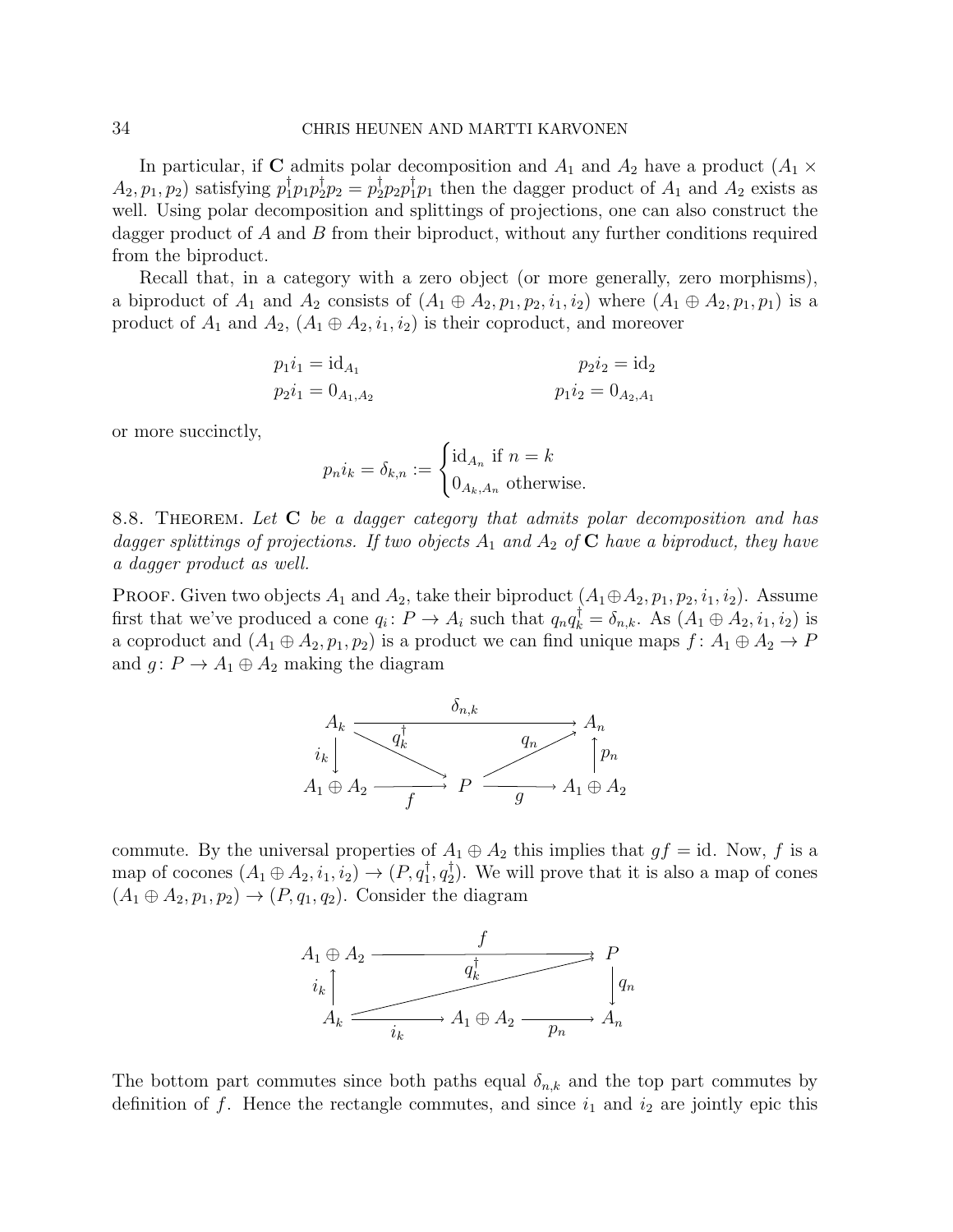shows that f is a map of cones. Now,  $g^{\dagger}$  is a map of cocones  $(A_1, A_2, p_1^{\dagger})$  $_{1}^{\dagger},p_{2}^{\dagger}$  $p_2^{\dagger}) \rightarrow (P, q_1^{\dagger}, q_2)$ so the same argument shows that  $g^{\dagger}$  is also a map of cones. Taking the dagger again, this means that g is not only a map of cones  $(P, q_1, q_2) \rightarrow (A_1 \oplus A_2, p_1, p_2)$  but also a map of cocones  $(P, q_1^{\dagger}, q_2^{\dagger})$  $\langle A_1 \oplus A_2, i_1, i_2 \rangle$ . These observations are true for any cone P satisfying  $q_n q_k^{\dagger} = \delta_{n,k}$ . As any such cone satisfies normalization and independence, it is sufficient to find a cone P for which we can prove that  $fg = id_P$  since then  $(P, q_1, q_2)$  will also be a product. Finding such a  $P$  is what we'll do in the remainder.

Factorize  $p_1$  as  $p_1 = pi = jp$  and  $i_2$  as  $i_2 = kr = rl$ . Set  $d_1 := p$  and  $d_2 := r^{\dagger}$ . We claim that

$$
d_nd_k^\dagger=\delta_{n,k}
$$

Indeed, since  $p_1$  and  $i_2^{\dagger}$  $a_2^{\dagger}$  are epimorphisms the maps  $d_1$  and  $d_2$  are dagger epic. Moreover,  $0 = p_2 i_1 = j d_1 d_2^{\dagger}$  $d_2^{\dagger}l = j0l$  whence  $d_1d_2^{\dagger} = 0$  and thus  $d_2d_1^{\dagger} = 0$ . Hence  $(A_1 \oplus A_2, d_1, d_2)$  is a cone satisfying (i), so as remarked at the end of the first half of the proof, we get maps

$$
f\colon (A_1\oplus A_2, p_1, p_2, i_1, i_2) \leftrightarrows (A_1\oplus A_2, d_1, d_2, d_1^{\dagger}, d_2^{\dagger})\colon g
$$

that are maps of cones and cocones. Taking daggers, we have maps

$$
g^{\dagger} \colon (A_1 \oplus A_2, i_1^{\dagger}, i_2^{\dagger}, p_1^{\dagger}, p_2^{\dagger}) \leftrightarrows (A_1, A_2, d_1, d_2, d_1^{\dagger}, d_2^{\dagger}) \colon f^{\dagger}
$$

that are also compatible with the (co)cone structures. Moreover, since  $(A_1 \oplus A_2, p_1, p_2, i_1, i_2)$ and  $(A_1 \oplus A_2, i_1^{\dagger}, i_2^{\dagger}, p_1^{\dagger})$  $\frac{1}{1}, p_2^{\dagger}$  $_{2}^{7}$ ) are biproducts, there is exactly one (co)cone map in both directions, and these are isomorphisms. Since

$$
f^{\dagger}f\colon (A_1\oplus A_2, p_1, p_2, i_1, i_2) \leftrightarrows (A_1\oplus A_2, i_1^{\dagger}, i_2^{\dagger}, p_1^{\dagger}, p_2^{\dagger})\colon gg^{\dagger}
$$

are (co)cone maps, these maps have to be inverses to each other. Hence  $h := f g g^{\dagger} f^{\dagger}$  is a self-adjoint cone map  $(A_1 \oplus A_2, d_1, d_2) \rightarrow (A_1 \oplus A_2, d_1, d_2)$  satisfying

$$
h^2 = (fgg^{\dagger}f^{\dagger})(fgg^{\dagger}f^{\dagger}) = f(gg^{\dagger}f^{\dagger}f)gg^{\dagger}f^{\dagger} = fgg^{\dagger}f^{\dagger} = h
$$

Thus h is a projection; let  $e: P \to (A_1 \oplus A_2)$  split it and set  $q_i := d_i e$ . Now

$$
q_n q_k^{\dagger} = d_n e e^{\dagger} d_k^{\dagger} = d_n h d_k^{\dagger} = d_n d_k = \delta_{n,k}
$$

so we have canonical maps

$$
\tilde{f} : (A_1 \oplus A_2, p_1, p_2, i_1, i_2) \hookrightarrow (P, q_1, q_2, q_1^{\dagger}, q_2^{\dagger}) : \tilde{g}
$$

and  $\tilde{g} \circ \tilde{f} = id_{A_1 \oplus A_2}$  holds automatically, whereas whether  $\tilde{f} \circ \tilde{g} = id_P$  is at stake. By construction e is a map of cones and hence  $e^{\dagger}$  is a map of cocones. Hence the bottom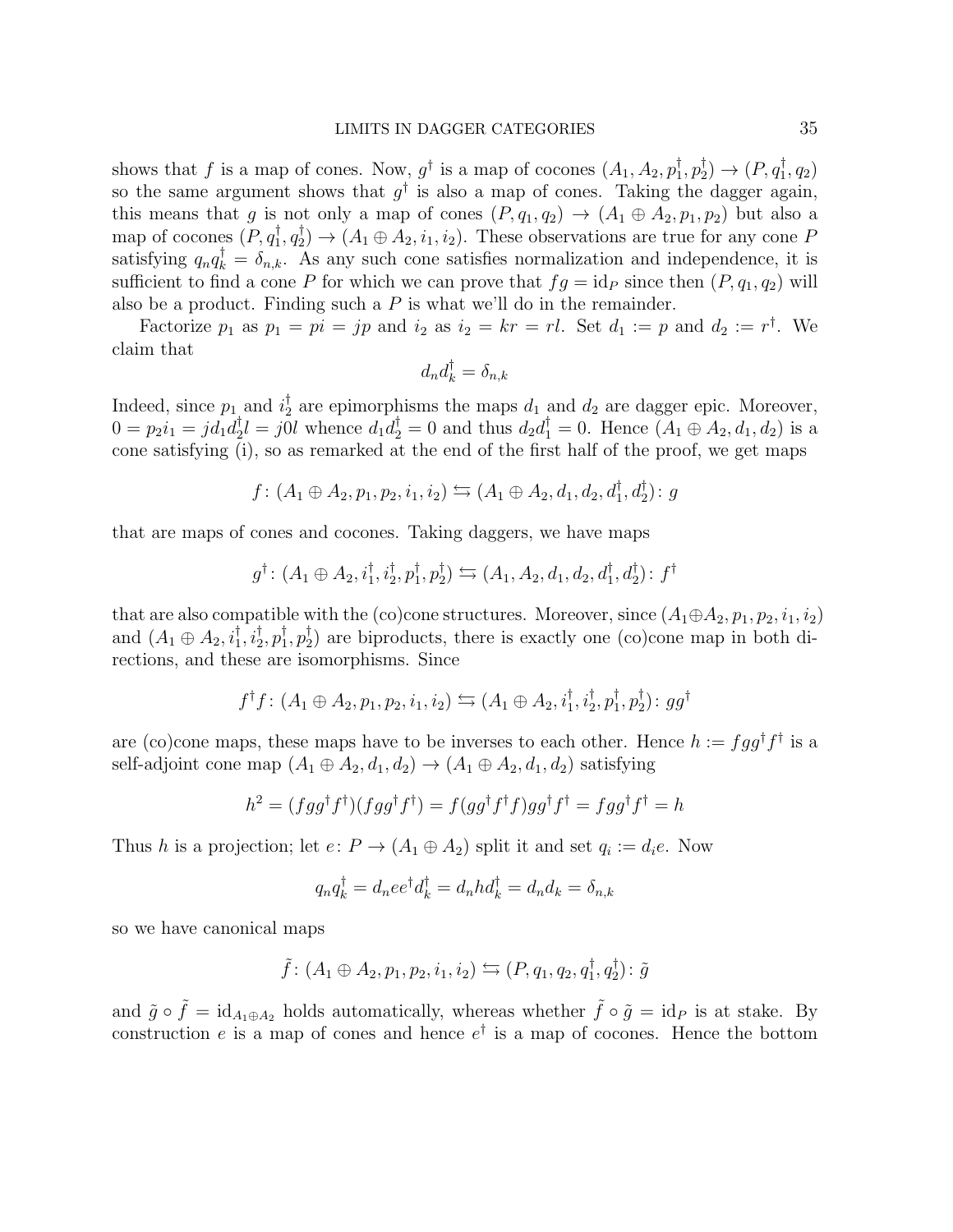path in region (i) of



is a map of cones and thus equal to  $\tilde{g}$ , establishing commutativity of region (i). Similarly,  $e^{\dagger} f$  is a composite of two maps of cocones and hence equal to  $\tilde{f}$ , so that region (ii) commutes. Region (iii) commutes by definition of  $h$  and the remaining triangles on the left commute by definition of e. Hence the whole diagram commutes, showing that  $f \circ \tilde{q} = id_P$ , as desired. Е

8.9. COROLLARY. A dagger category admitting polar decomposition has finitely based dagger limits if and only if its underlying category has equalizers, intersections and either  $(i)$ finite biproducts or (ii) finite products  $(A_1 \ldots A_p p_1, \ldots p_n)$  satisfying  $p_i^\dagger$  $_{i}^{\dagger}p_{i}p_{j}^{\dagger}$  $j^{\dagger}p_j=p_j^{\dagger}$  $_{j}^{\dagger}p_{j}p_{i}^{\dagger}$  $i^{\dagger}p_i$ .

PROOF. Case (i) follows from Example [8.5](#page-30-0) and Theorems [5.8](#page-20-0) and [8.8,](#page-33-0) whereas case (ii) follows directly from Theorems [5.8](#page-20-0) and [8.7.](#page-32-0)

What made the previous results work for based diagrams is that we did not need to worry about the path taken to an object. However, if  $A, B \in \Omega$  are distinct and admit maps  $f: A \to C \leftarrow B$ : g, the equation  $D(f)l_A = l_C = D(g)l_B$  need not imply that  $D(f)p_A = D(g)p_B$ . Hence forgetting about the bimorphisms is not possible for arbitrary diagrams, and to make it work one has to change the diagram so that joint polar decomposition becomes available. The following theorem makes precise this idea that "polar decomposition turns limits into dagger limits of isomorphic diagrams". Recall that a category is balanced if all bimorphisms in it are isomorphisms.

<span id="page-35-0"></span>8.10. THEOREM. Consider a diagram  $D: \mathbf{J} \to \mathbf{C}$  in a balanced dagger category C that admits polar decomposition. Suppose that the diagram has a limit  $l_A: L \to D(A)$  such that  $l^{\dagger}_{\neq}$  $^{\dagger}_{A}l_{A}l_{B}^{\dagger}$  ${}^{\dagger}_{B}l_{B}=l^{\dagger}_{B}$  $_B^{\dagger}l_Bl_{\neq}^{\dagger}$  $^{\intercal}_{A}l_{A}$  for all A and B in some weakly initial  $\Omega$ . There is a diagram E naturally isomorphic to D such that  $(E, \Omega)$  has a dagger limit.

PROOF. Pick a polar decomposition  $l_A = p_A i_A = j_A p_A$  for each  $A \in \mathbf{J}$ . As C is balanced, each  $i_A$  and  $j_A$  is an isomorphism, so we can define a new diagram  $E: \mathbf{J} \to \mathbf{C}$  by  $E(A) =$  $D(A)$  on objects, and by  $E(f) = j_B^{-1} D(f) j_A$  on morphisms  $f: A \to B$ . By construction  $j_A: E(A) \to D(A)$  forms a natural isomorphism  $E \Rightarrow D$ . Moreover, since  $l_A = j_A p_A$ , in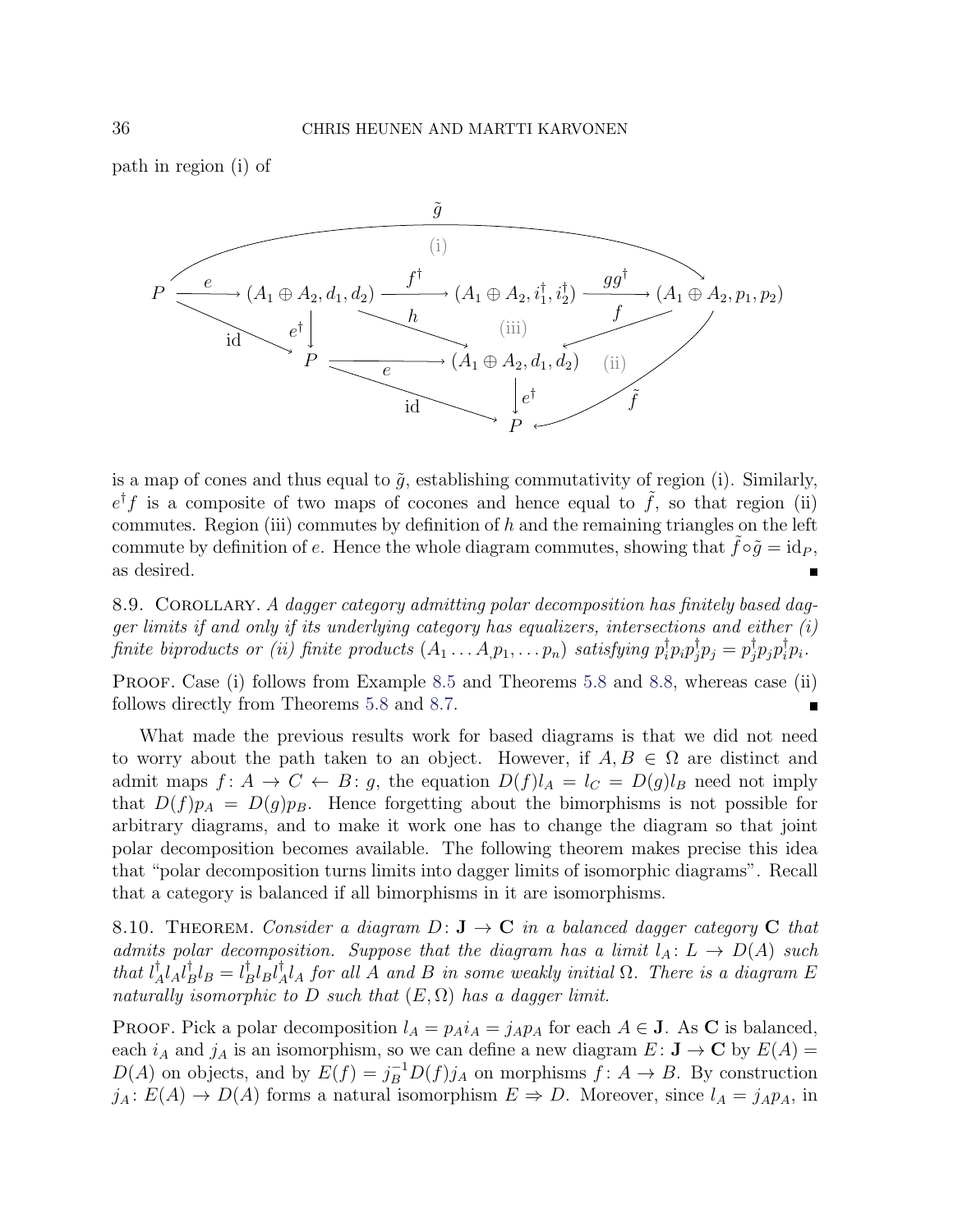fact L is a limit of E with a limiting cone  $p_A: L \to E(A)$  of partial isometries. It remains to check independence. This is done as in the proof of Theorem [8.7.](#page-32-0) By assumption and Lemma [8.6,](#page-31-0)  $p^{\dagger}$  $\bigcap_{A}^{d} p_A$  commutes with  $\bigcup_{B}^{d}$  $_B^{\dagger} l_B$  when  $A, B \in \Omega$ . Then, by another application of the lemma  $p^{\dagger}$  $\bar{A}^{\dagger}_{A} p_{A}$  commutes with  $p_{B}^{\dagger}$  $_B^{\dagger}p_B$ .

## <span id="page-36-0"></span>9. Commutativity of limits and colimits

In this section we investigate to what extent dagger limits commute with dagger (co)limits. To avoid multiply-indexed morphisms, in this section we do not name maps that are part of an obvious limiting cone (or daggers thereof).

Let us start by looking at whether dagger limits commute with dagger limits. Assume that C has all  $(\mathbf{J}, \Omega)$ -shaped dagger limits and all  $(\mathbf{K}, \Psi)$ -shaped dagger limits. Then, a bifunctor  $D: \mathbf{J} \times \mathbf{K} \to \mathbf{C}$  induces functors  $\mathbf{J} \to \mathbf{C}$  and  $\mathbf{K} \to \mathbf{C}$  defined by  $j \mapsto$  $\dim_k \Psi D(j,k)$  and  $k \mapsto \dim_j \Omega(j,k)$ . Since limits commute with limits, there exists a canonical isomorphism  $\dim_j^{\Omega} \dim_k^{\Psi} D(j,k) \simeq \dim_k^{\Psi} \dim_j^{\Omega} D(j,k)$  between the two limits of D. In keeping with dagger category theory, we would like this canonical isomorphism to be unitary. Moreover, we would like both sides to be dagger limits of  $(D, \Omega \times \Psi)$ . We now prove that this holds whenever  $J$  and  $K$  are based and  $C$  has zero morphisms. Later we will relax this to arbitrary **J** and **K** under a technical condition on the bifunctor  $D$ , that we conjecture is in fact not necessary.

9.1. THEOREM. Let  $\Omega$  and  $\Psi$  be bases for **J** and **K**. Assume that **C** has zero morphisms, all  $(\mathbf{J}, \Omega)$ -shaped dagger limits, all  $(\mathbf{K}, \Psi)$ -shaped dagger limits, and let  $D: \mathbf{J} \times \mathbf{K} \to \mathbf{C}$ be a bifunctor. Then  $\dim_k^{\Psi} \dim_j^{\Omega} D(j,k)$  and  $\dim_j^{\Omega} \dim_k^{\Psi} D(j,k)$  are both dagger limits of  $(D, \Omega \times \Psi)$  and hence unitarily isomorphic.

PROOF. By symmetry, it suffices to prove the claim for  $\dim_k^{\Psi} \dim_j^{\Omega} D(j,k)$ . Since ordinary limits commute with limits,  $\dim_k^{\Psi} \dim_j^{\Omega} D(j,k)$  is a limit of D. Hence we need only check normalization and independence for  $(j, k) \in \Omega \times \Psi$ . In the presence of zero morphisms, we can use the simpler description from Proposition [5.12.](#page-22-1)

For normalization, we start by showing that, for fixed  $(j, k) \in \Omega \times \Psi$ , the morphism  $p_k$  defined as the composition of canonical morphisms

$$
\dim_j^{\Omega} D(j,k) \to \dim_k^{\Psi} \dim_j^{\Omega} D(j,k) \to \dim_j^{\Omega} D(j,k) \to D(j,k) \to \dim_j^{\Omega} D(j,k)
$$

factors through the canonical morphism  $\dim_k^{\Psi} \dim_j^{\Omega} D(j,k) \to \dim_j^{\Omega} D(j,k)$ . This is done by extending it to a cone on  $\dim_j^{\Omega} D(j,k)$  for the functor  $\dim_j^{\Omega} D(j,-) \colon \mathbf{K} \to \mathbf{C}$ . For h in **K**, define  $p_h$ :  $\dim_j^{\Omega} D(j,k) \to \dim_j^{\Omega} D(j,h)$  by

$$
p_h = \begin{cases} \dim_j^{\Omega} D(j, f) p_k & \text{if } \mathbf{K}(k, h) \neq \emptyset, \\ 0 & \text{otherwise.} \end{cases}
$$

To see that this defines a cone, it suffices to check that  $p_h$  is independent of the choice of  $f: k \to h$ . By the universal property of  $\dim_j^{\Omega} D(j, h)$ , we may postcompose with a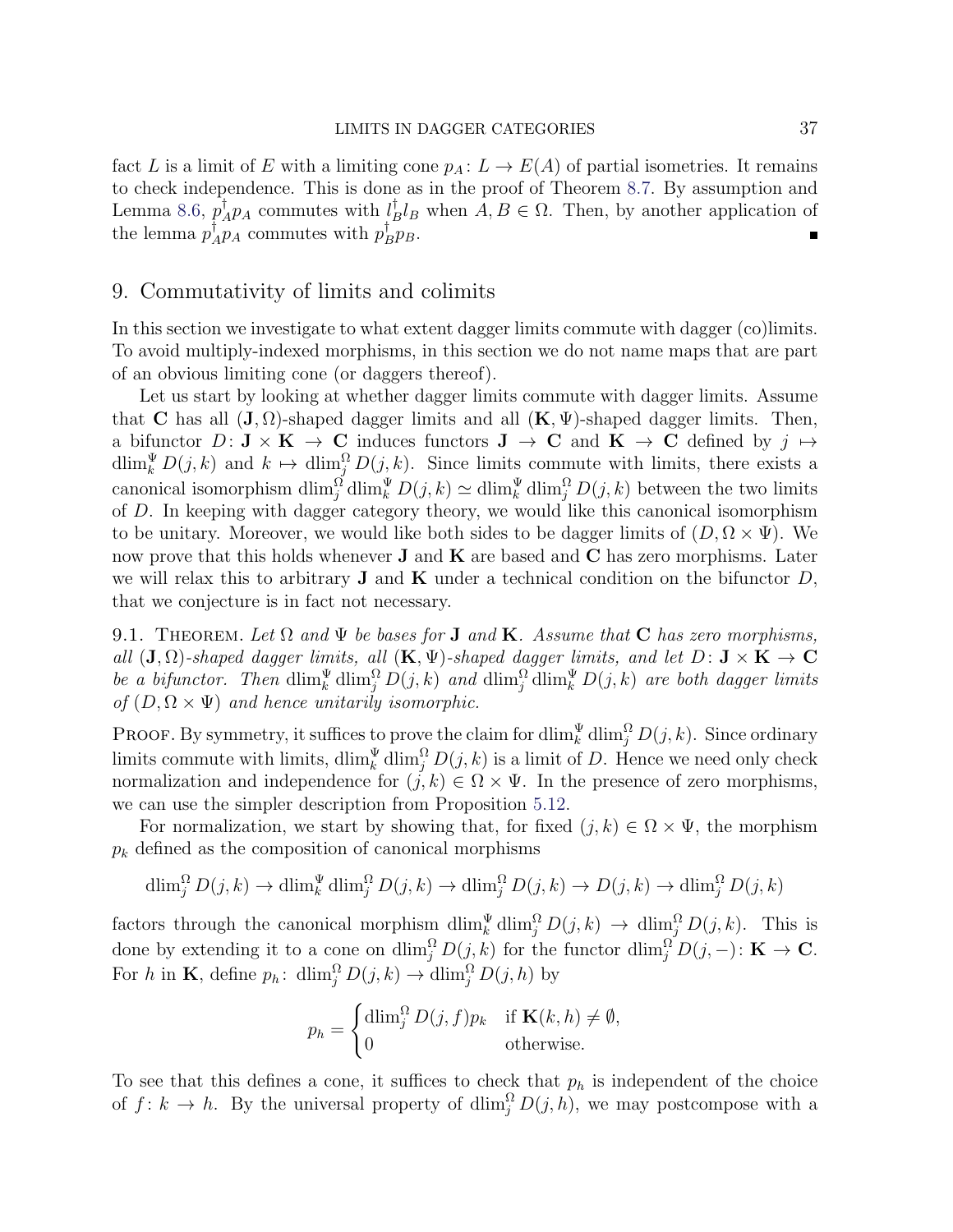projection to an arbitrary  $D(i, h)$  with  $i \in \Omega$  and show that the resulting morphism does not depend on the choice of f. This splits into two cases depending on whether  $i \neq j$  or not. If  $i \neq j$ , then the end result is always zero, since the following diagram commutes for every  $f$ :



In case  $i = j$ , we will prove that the following diagram commutes:

$$
\dim_j^{\Omega} D(j,k) \longrightarrow \dim_k^{\Psi} \dim_j^{\Omega} D(j,k) \longrightarrow \dim_j^{\Omega} D(j,k) \longrightarrow D(j,k)
$$
\n
$$
\downarrow \qquad \qquad \downarrow
$$
\n
$$
D(j,k) \longleftarrow \qquad \qquad \downarrow
$$
\n
$$
D(j,k) \longleftarrow \qquad \qquad \dim_j^{\Omega} D(j,k)
$$
\n
$$
\downarrow
$$
\n
$$
D(j,k) \longleftarrow \qquad \qquad \dim_j^{\Omega} D(j,k)
$$
\n
$$
\dim_j^{\Omega} D(j,h) \longrightarrow D(j,h) \longleftarrow \qquad \qquad \dim_j^{\Omega} D(j,h)
$$

The top right square commutes because  $j \in \Omega$ , and the rest of the diagram commutes by definition of dlim<sub>i</sub><sup>2</sup> $D(j, f)$ . The path along the top is  $p_h$  followed by a projection to  $D(j, h)$ , whereas the other path is independent of the choice of  $f: k \to h$  since dlim $_k^{\Psi}$ dlim $_i^{\Omega} D(j, k)$  is a cone for dlim $_i^{\Omega} D(j, -)$ . Thus

$$
p_h: \dim_j^{\Omega} D(j,k) \to \dim_j^{\Omega} D(j,h)
$$

forms a cone. Hence it factors through  $\dim_k^{\Psi} \dim_j^{\Omega} D(j,k)$ . In particular,  $p_k$  factors through  $\dim_k^{\Psi} \dim_j^{\Omega} D(j,k) \to \dim_j^{\Omega} D(j,k)$ . By Remark [2.5](#page-4-1) this implies that the following diagram commutes:

$$
\dim_j^{\Omega} D(j,k) \longrightarrow \dim_k^{\Psi} \dim_j^{\Omega} D(j,k) \longrightarrow \dim_j^{\Omega} D(j,k) \longrightarrow D(j,k) \longrightarrow \dim_j^{\Omega} D(j,k)
$$
\n
$$
\downarrow
$$
\n
$$
\dim_k^{\Psi} \dim_j^{\Omega} D(j,k) \longrightarrow \dim_j^{\Omega} D(j,k) \longrightarrow \dim_j^{\Omega} D(j,k) \longrightarrow \dim_j^{\Omega} D(j,k) \longrightarrow \dim_k^{\Psi} \dim_j^{\Omega} D(j,k)
$$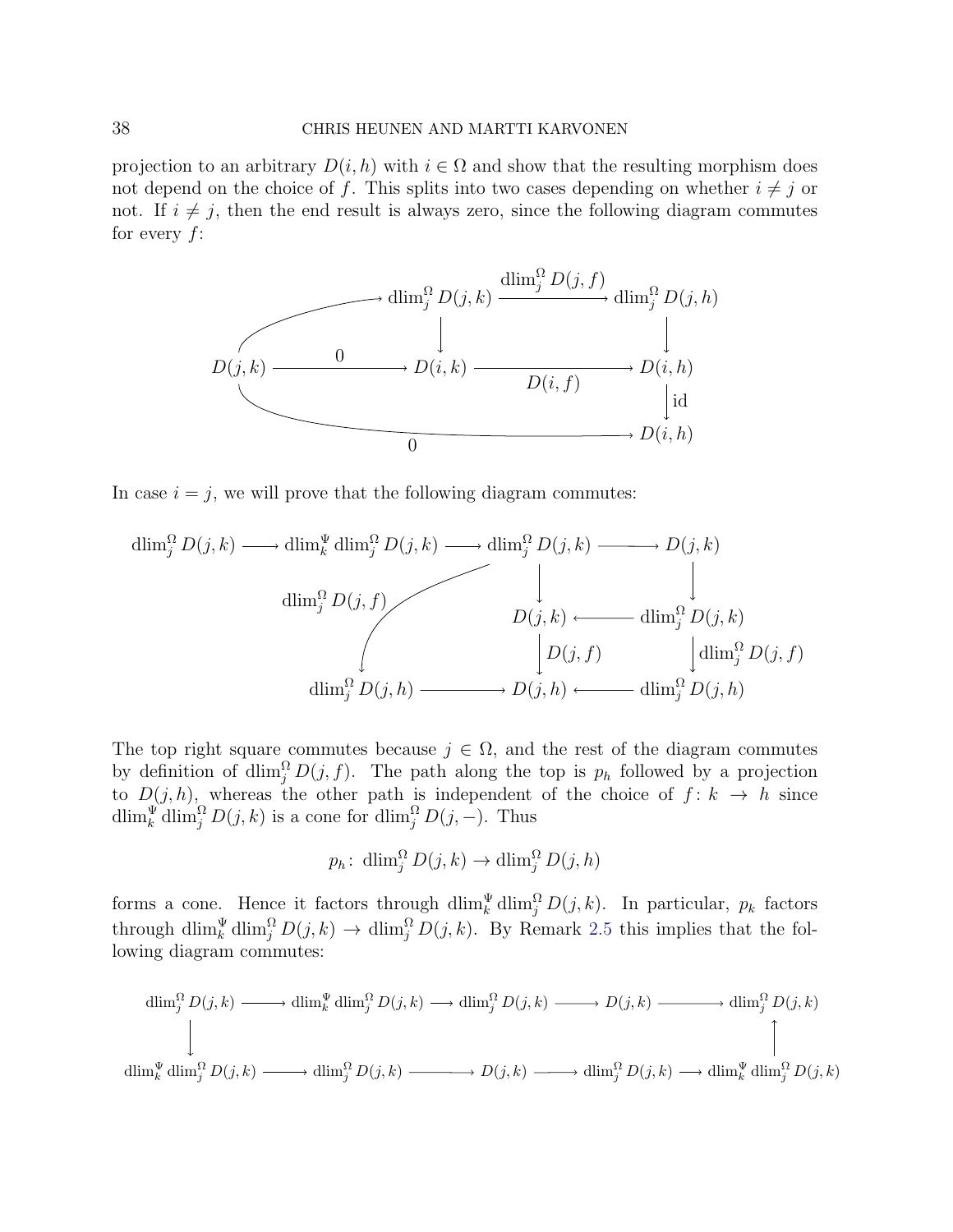As the path along the bottom is self-adjoint, so is the top path. So the projections

$$
\dim_j^{\Omega} D(j,k) \to \dim_k^{\Psi} \dim_j^{\Omega} D(j,k) \to \dim_j^{\Omega} D(j,k)
$$

and

$$
\dim_j^{\Omega} D(j,k) \to D(j,k) \to \dim_j^{\Omega} D(j,k)
$$

commute. Finally, Remark [2.5](#page-4-1) guarantees that the composite  $\dim_k^{\Psi} \dim_j^{\Omega} D(j,k) \to$  $\dim_j^{\Omega} D(j,k) \to D(j,k)$  is a partial isometry.

For independence, it suffices to show for  $(j, k), (i, h) \in \Omega \times \Psi$  that the composite  $D(j,k) \to \dim_j^{\Omega} D(j,k) \to \dim_k^{\Psi} \dim_j^{\Omega} D(j,k) \to \dim_j^{\Omega} D(j,h) \to D(i,h)$  is zero when  $(j, k) \neq (i, h)$ . If  $k \neq h$  this follows from the fact that  $\dim_j^{\Omega} D(j, k) \to \dim_k^{\Psi} \dim_j^{\Omega} D(j, k) \to$  $\dim_j^{\Omega} D(j, h)$  is zero. Hence we may assume that  $h = k$  and consider the case  $i \neq j$ . As above, the projections

$$
\dim_j^{\Omega} D(j,k) \to \dim_k^{\Psi} \dim_j^{\Omega} D(j,k) \to \dim_j^{\Omega} D(j,k)
$$

and

$$
\dim_j^{\Omega} D(j,k) \to D(j,k) \to \dim_j^{\Omega} D(j,k)
$$

commute. Hence the following diagram commutes:



This concludes the proof.

Next, consider whether dagger limits commute with dagger colimits. If C has all  $(\mathbf{J}, \Omega)$ -shaped dagger limits and all  $(\mathbf{K}, \Psi)$ -shaped dagger colimits (*i.e.*  $(\mathbf{K}^{\mathrm{op}}, \Psi)$ -shaped dagger limits), it is natural to ask when the canonical morphism

$$
\tau: \operatorname{dcolim}^{\Psi}_{k} \operatorname{dlim}_{j}^{\Omega} D(j, k) \to \operatorname{dlim}_{j}^{\Omega} \operatorname{dcolim}^{\Psi}_{k} D(j, k)
$$

is unitary. This canonical morphism  $\tau$  and morphisms  $\alpha_k$  are defined by making the following diagram commute for each  $k$ :

$$
\operatorname{dcolim}_{k}^{\Psi} \operatorname{dlim}_{j}^{\Omega} D(j,k) \longleftarrow \operatorname{dim}_{j}^{\Omega} D(j,k) \longrightarrow D(j,k)
$$
\n
$$
\downarrow \alpha_{k}
$$
\n
$$
\operatorname{dim}_{j}^{\Omega} \operatorname{dcolim}_{k}^{\Psi} D(j,k) \longrightarrow \operatorname{dcolim}_{k}^{\Psi} D(j,k)
$$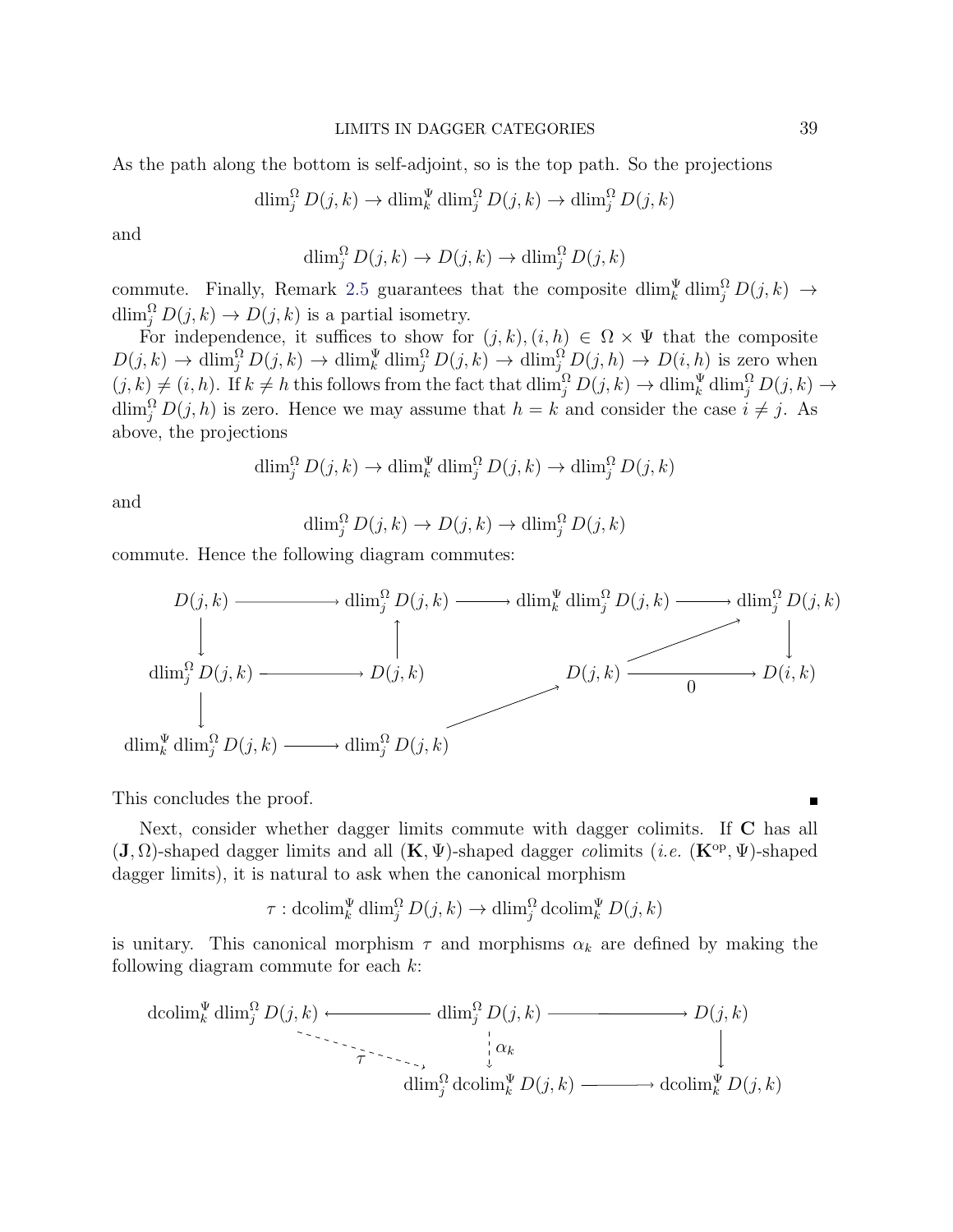A priori one might hope  $\tau$  to be unitary very generally. After all,  $(K, \Psi)$ -shaped dagger colimits are just  $(\mathbf{K}^{\text{op}}, \Psi)$ -shaped dagger limits, so one might expect that commutativity of limits with colimits boils down to commutativity of limits with limits. To be slightly more precise, given  $D: \mathbf{J} \times \mathbf{K} \to \mathbf{C}$ , one would like to define  $\hat{D}: \mathbf{J} \times \mathbf{K}^{\mathrm{op}} \to \mathbf{C}$  by "applying the dagger to the second variable" and then calculating as follows:

$$
\operatorname{dcolim}_{k}^{\Psi} \dim_{j}^{\Omega} D(j, k) = \dim_{k}^{\Psi} \dim_{j}^{\Omega} \hat{D}(j, k)
$$

$$
\simeq_{\dagger} \dim_{j}^{\Omega} \dim_{k}^{\Psi} \hat{D}(j, k) = \dim_{j}^{\Omega} \operatorname{dcolim}_{k}^{\Psi} D(j, k)
$$

This, however, is a trap:  $\hat{D}$  is not guaranteed to be a bifunctor. Indeed, the formula  $\hat{D}(f,g) = D(f,\mathrm{id})D(g,\mathrm{id})^{\dagger}$  defines a bifunctor  $\mathbf{J} \times \mathbf{K}^{\mathrm{op}} \to \mathbf{C}$  if and only if every morphism  $(f, g): (j, k) \to (i, h)$  in  $\mathbf{J} \times \mathbf{K}$  makes the following diagram commute:

$$
D(j, h) \xrightarrow{D(f, id)} D(i, k)
$$
  

$$
D(id, g)^{\dagger} \downarrow \qquad D(id, g)^{\dagger}
$$
  

$$
D(j, k) \xrightarrow{D(f, id)} D(i, k)
$$

9.2. DEFINITION. A bifunctor  $D: \mathbf{J} \times \mathbf{K} \to \mathbf{C}$  into a dagger category C is adjointable when  $D(-, g): D(-, k) \Rightarrow D(-, h)$  is an adjointable natural transformation for each  $g: k \to h$  in **K**. Equivalently, D is adjointable when  $D(f, -)$  is an adjointable natural transformation for each morphism f in J.

Let us temporarily go back to considering whether dagger limits commute with dagger limits. The extra condition of adjointability of  $D$  lets us prove that this is true for arbitrary shapes  $J$  and  $K$ . We conjecture that the extra condition is in fact not needed.

<span id="page-39-1"></span>9.3. THEOREM. Assume that C has all  $(J, \Omega)$ -shaped dagger limits, all  $(K, \Psi)$ -shaped dagger limits, and let  $D: \mathbf{J} \times \mathbf{K} \to \mathbf{C}$  be an adjointable bifunctor. Then  $\dim_k^{\Psi} \dim_j^{\Omega} D(j,k)$ and  $\dim_j^{\Omega} \dim_k^{\Psi} D(j,k)$  are both dagger limits of  $(D, \Omega \times \Psi)$  and hence unitarily isomorphic.

<span id="page-39-0"></span>**PROOF.** By symmetry, it suffices to prove the claim for  $\dim_k^{\Psi} \dim_j^{\Omega} D(j,k)$ . Since ordinary limits commute with limits,  $\dim_k^{\Psi} \dim_j^{\Omega} D(j,k)$  is the limit of D. Hence we only need to check normalization and independence for  $(j, k) \in \Omega \times \Psi$ . Consider the following diagram for some morphism  $f: k \to h$  in **K**:

$$
\dim_j^{\Omega} D(j,k) \xrightarrow{\dim_j^{\Omega} D(j,f)} \dim_j^{\Omega} D(j,h)
$$
  
\n
$$
\downarrow \qquad \qquad \downarrow \qquad \qquad \downarrow
$$
  
\n
$$
D(j,k) \xrightarrow{\qquad \qquad D(\text{id},f)} D(j,h)
$$
  
\n
$$
\dim_j^{\Omega} D(j,k) \xrightarrow{\qquad \qquad \text{dim}_j^{\Omega} D(j,f)} \dim_j^{\Omega} D(j,h)
$$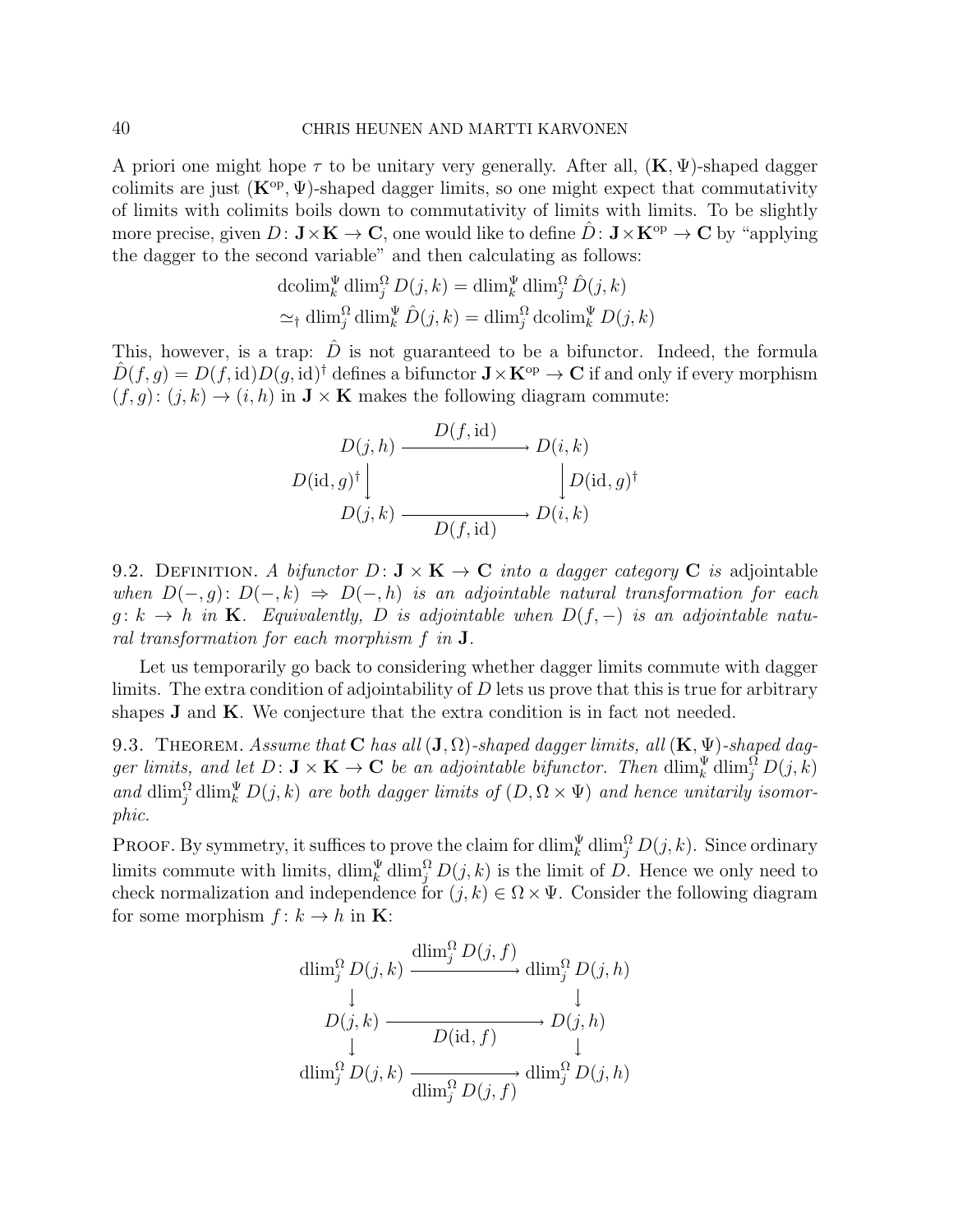The top square commutes by definition of  $\dim_j^{\Omega} D(j, f)$ . Since  $D(-, f)$  is adjointable, the bottom square commutes too by Corollary [4.8.](#page-17-1) Hence the whole diagram commutes, and the family  $\sigma_k$ : dlim $_i^{\Omega} D(j,k) \to D(j,k) \to \dim_i^{\Omega} D(j,k)$  is natural in k. Since  $\sigma: \dim_j^{\Omega} D(j,-) \to \dim_j^{\Omega} D(j,-)$  is natural and pointwise self-adjoint, it is an adjointable natural transformation. Lemma [4.7](#page-14-1) now makes the following diagram commute for each  $j \in \Omega$  and  $h, k \in \Psi$ :

$$
\dim_j^{\Omega} D(j,k) \longrightarrow D(j,k) \longrightarrow \dim_j^{\Omega} D(j,k) \longrightarrow \dim_k^{\Psi} \dim_j^{\Omega} D(j,k)
$$
\n
$$
\downarrow \qquad \qquad \downarrow
$$
\n
$$
\dim_k^{\Psi} \dim_j^{\Omega} D(j,k) \longrightarrow \dim_j^{\Omega} D(j,h) \longrightarrow D(j,h) \longrightarrow \dim_j^{\Omega} D(j,h)
$$
\n
$$
\longrightarrow
$$
\n
$$
\dim_k^{\Psi} \dim_j^{\Omega} D(j,k) \longrightarrow \dim_j^{\Omega} D(j,h) \longrightarrow \dim_j^{\Omega} D(j,h)
$$
\n
$$
(\star \star)
$$

Choosing  $k = h$  shows that the projections  $\dim_j^{\Omega} D(j,k) \to D(j,k) \to \dim_j^{\Omega} D(j,k)$ and  $\dim_j^{\Omega} D(j,k) \to \dim_k^{\Psi} \dim_j^{\Omega} D(j,k) \to \dim_j^{\Omega} D(j,k)$  commute. Remark [2.5](#page-4-1) then guarantees that the composite  $\dim_k^{\Psi} \dim_j^{\Omega} D(j,k) \to \dim_j^{\Omega} D(j,k) \to D(j,k)$  is a partial isometry for each  $(j, k) \in \Omega \times \Psi$ , establishing normalization.

For independence, pick  $(j, k)$  and  $(i, h)$  in  $\Omega \times \Psi$ . We will show that the diagram in Figure [1](#page-41-0) commutes. The fact that  $k, h \in \Psi$  and  $\dim_k^{\Psi} \dim_j^{\Omega} D(j, k)$  are normalized and independent at  $\Psi$  ensures the commutativity of regions (i), (iii), (viii). (xi), (xi),(xii) and (xiv). Similarly,  $i, j \in \Omega$  implies the commutativity of region (iv). The remaining regions, namely (ii), (v), (vii), (vii), (x) and (xiii), are all instances of diagram  $(\star\star)$ .

We return to considering whether dagger limits commute with dagger colimits. If D is not adjointable, the colimit of limits need not be (unitarily) isomorphic to the limit of colimits.

9.4. EXAMPLE. Dagger kernels need not commute with dagger cokernels in **FHilb** if the bifunctor D is not adjointable. For a counterexample, let **J** and **K** both be the shape  $f, g: A \rightrightarrows B$  giving rise to equalizers. If  $D: \mathbf{J} \times \mathbf{K} \to \mathbf{FHilb}$  maps each  $D(f, -)$  and  $D(-, f)$  to zero, then fixing the rest of D corresponds to a choice of a commuting square in **FHilb**. Let  $D$  be thus defined by the square:



Taking daggers of the horizontal arrows gives a square that does not commute, so D is not adjointable. Now, on the one hand, first taking cokernels horizontally and then taking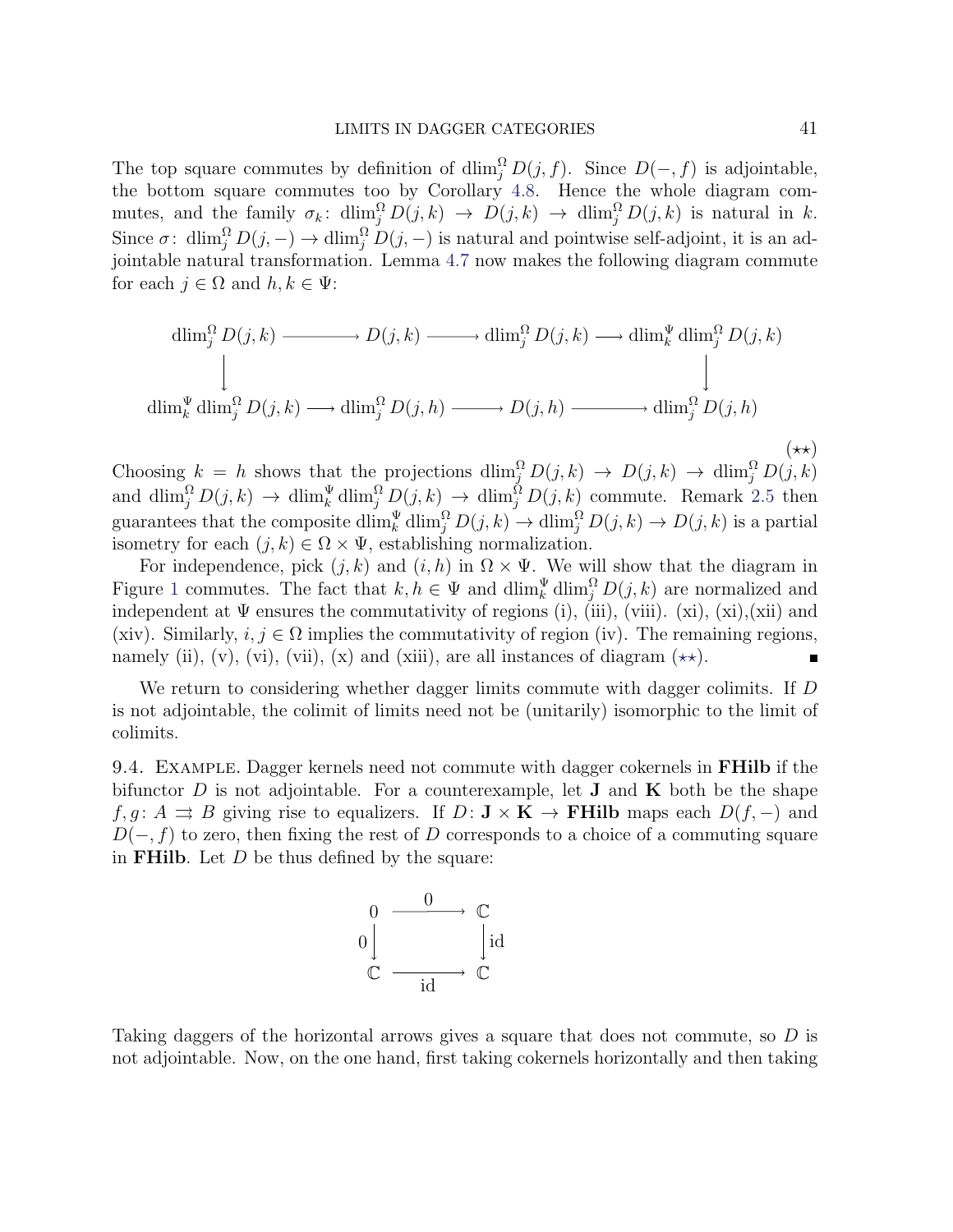

<span id="page-41-0"></span>Figure 1: Proof of independence in Theorem [9.3.](#page-39-1)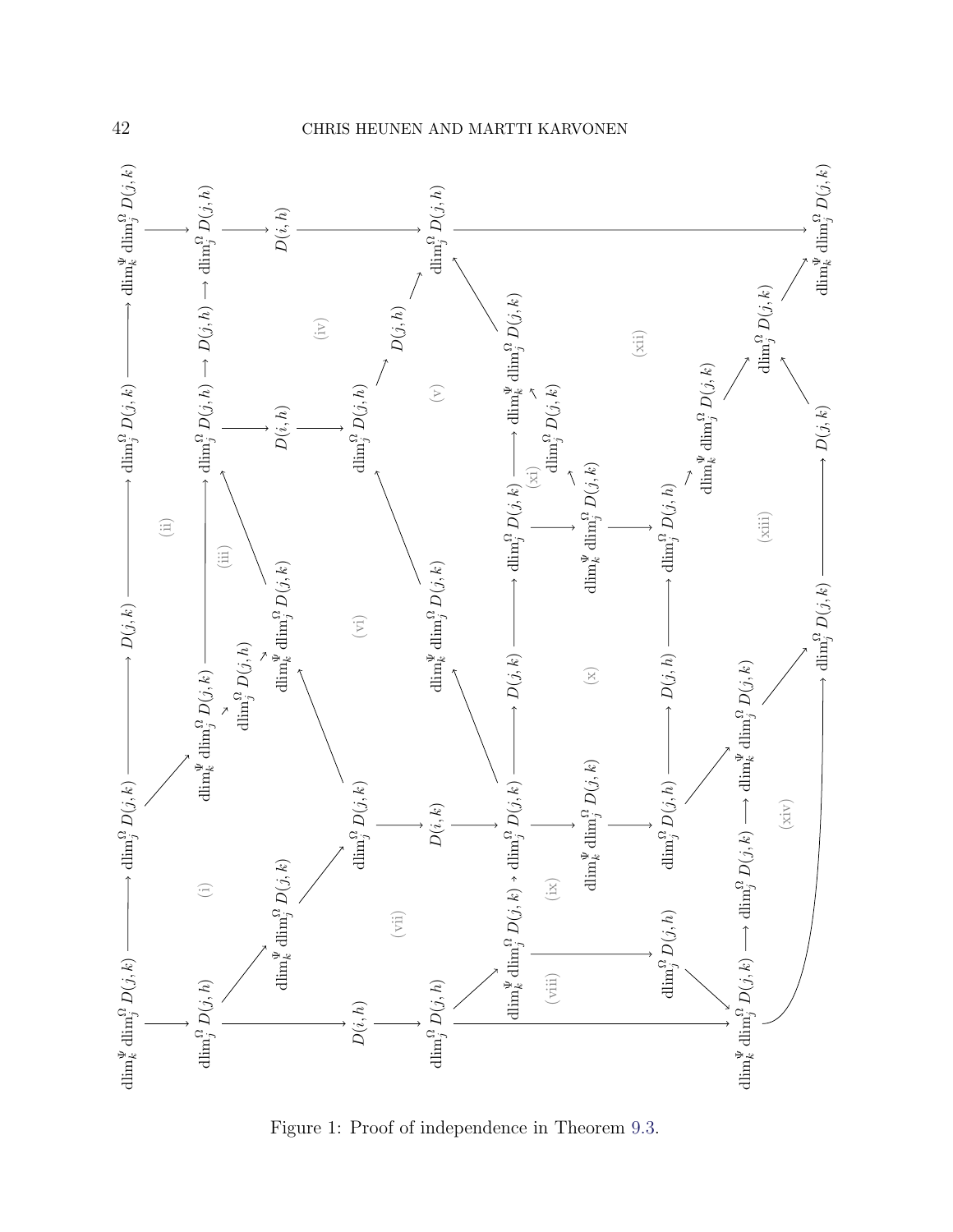kernels vertically gives C:



On the other hand, first taking kernels vertically and then taking cokernels horizontally gives 0:



Thus dlim<sub>j</sub> dcolim<sub>k</sub>  $D(j, k) = \mathbb{C}$  is not isomorphic to dcolim<sub>k</sub> dlim<sub>j</sub>  $D(j, k) = 0$ , let alone unitarily so.

However,  $D$  not being adjointable is the only obstruction to dagger limits commuting with dagger colimits.

9.5. THEOREM. If C has all  $(J, \Omega)$ -shaped dagger limits, all  $(K, \Psi)$ -shaped dagger colimits, and  $D: \mathbf{J} \times \mathbf{K} \to \mathbf{C}$  is an adjointable bifunctor, then the canonical morphism  $\tau: \operatorname{dcolim}_k^{\Psi} \operatorname{dlim}_j^{\Omega} D(j,k) \to \operatorname{dlim}_j^{\Omega} \operatorname{dcolim}_k^{\Psi} D(j,k)$  is unitary.

**PROOF.** Because D is adjointable,  $\hat{D}(f,g) = D(f,\mathrm{id})D(g,\mathrm{id})^{\dagger}$  defines an adjointable bifunctor  $\hat{D}$ :  $\mathbf{J} \times \mathbf{K}^{\text{op}} \to \mathbf{C}$ . It follows from Theorem [9.3](#page-39-1) that

$$
\operatorname{dcolim}_{k}^{\Psi} \operatorname{dlim}_{j}^{\Omega} D(j, k) = \operatorname{dlim}_{k}^{\Psi} \operatorname{dlim}_{j}^{\Omega} \hat{D}(j, k)
$$

$$
\simeq_{\dagger} \operatorname{dlim}_{j}^{\Omega} \operatorname{dlim}_{k}^{\Psi} \hat{D}(j, k) = \operatorname{dlim}_{j}^{\Omega} \operatorname{dcolim}_{k}^{\Psi} D(j, k)
$$

Thus there exists a unitary morphism  $u$  making the following diagram commute:

$$
\operatorname{dcolim}_{k}^{\Psi} \operatorname{dim}_{j}^{\Omega} D(j,k) \longrightarrow \operatorname{dim}_{j}^{\Omega} D(j,k)
$$
\n
$$
u \downarrow \qquad \qquad \downarrow
$$
\n
$$
\operatorname{dim}_{j}^{\Omega} \operatorname{dcolim}_{k}^{\Psi} D(j,k) \longrightarrow \operatorname{dcolim}_{k}^{\Psi} D(j,k) \longrightarrow \operatorname{dcolim}_{k}^{\Psi} D(j,k)
$$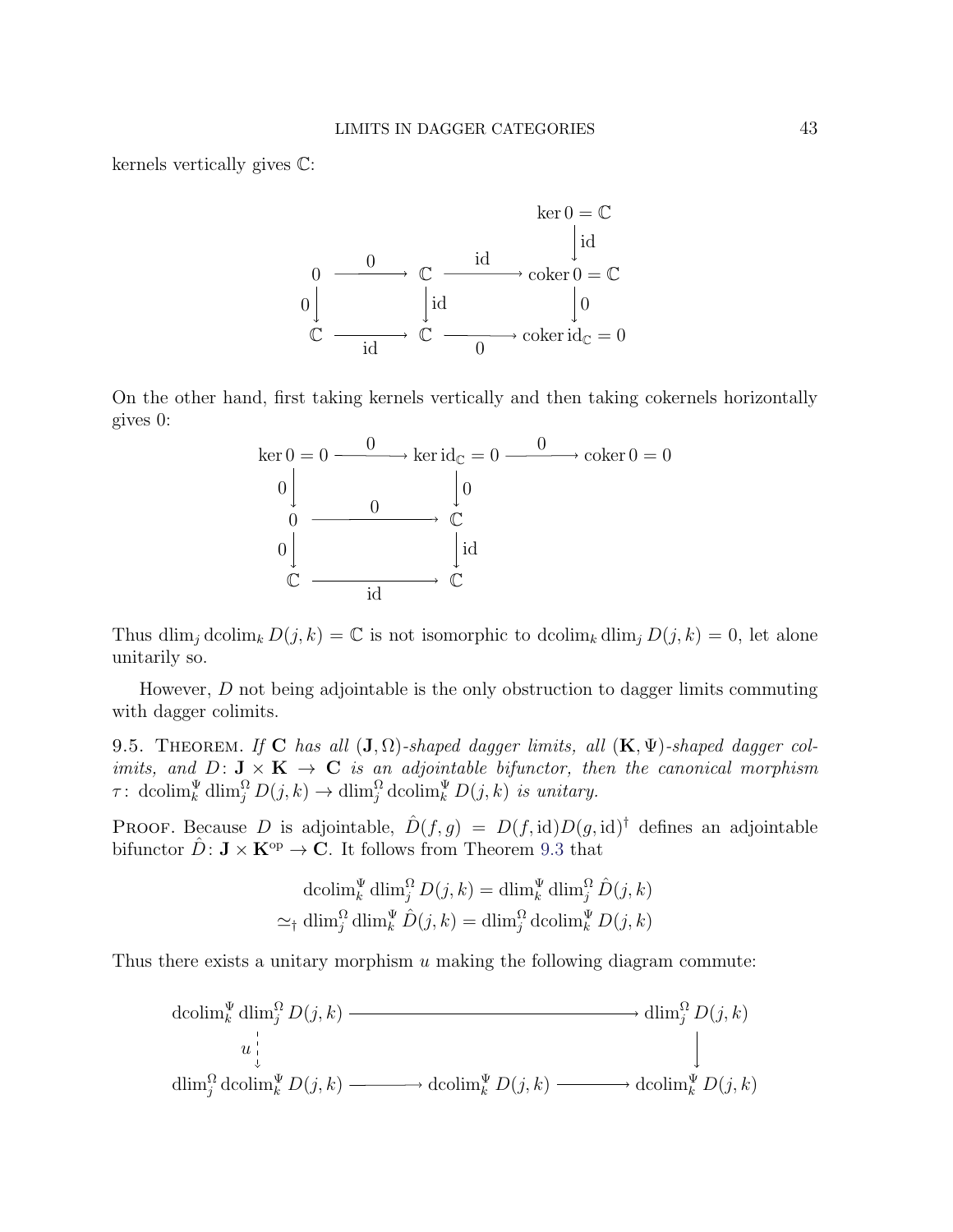We will show that u satisfies the defining property of  $\tau$ , and hence equals it. Postcomposing with the morphisms  $\dim_j^{\Omega} \text{dcolim}_k^{\Psi} D(j, k) \to \text{dcolim}_k^{\Psi} D(j, k) \to D(j, k)$ , this follows from commutativity of the following diagram:



After all, the top part and bottom parts commute by definition of u and  $\alpha_k$ . The commutativity of the middle rectangle is guaranteed by Lemma [4.7](#page-14-1) once we show that the limiting cone morphisms  $\dim_j^{\Omega} D(j, k) \to D(j, k)$  are the components of an adjointable natural transformation  $\dim_j^{\Omega} D(j, -) \Rightarrow D(j, -)$ . The naturality square commutes by definition of dlim $_i^{\Omega} D(j, f)$ :

$$
\dim_j^{\Omega} D(j,k) \xrightarrow{\dim_j^{\Omega} D(j,f)} \dim_j^{\Omega} D(j,h)
$$
  
\n
$$
D(j,k) \xrightarrow{\qquad \qquad} D(\text{id},f) \longrightarrow D(j,h)
$$

Adjointability follows from Corollary [4.8](#page-17-1) since  $D(-, f)$  is adjointable:

$$
\dim_j^{\Omega} D(j,k) \xrightarrow{\dim_j^{\Omega} D(j,f)} \dim_j^{\Omega} D(j,h)
$$
  
\n
$$
D(j,k) \xrightarrow{\qquad \qquad \downarrow} D(\textbf{j},h)
$$

This concludes the proof.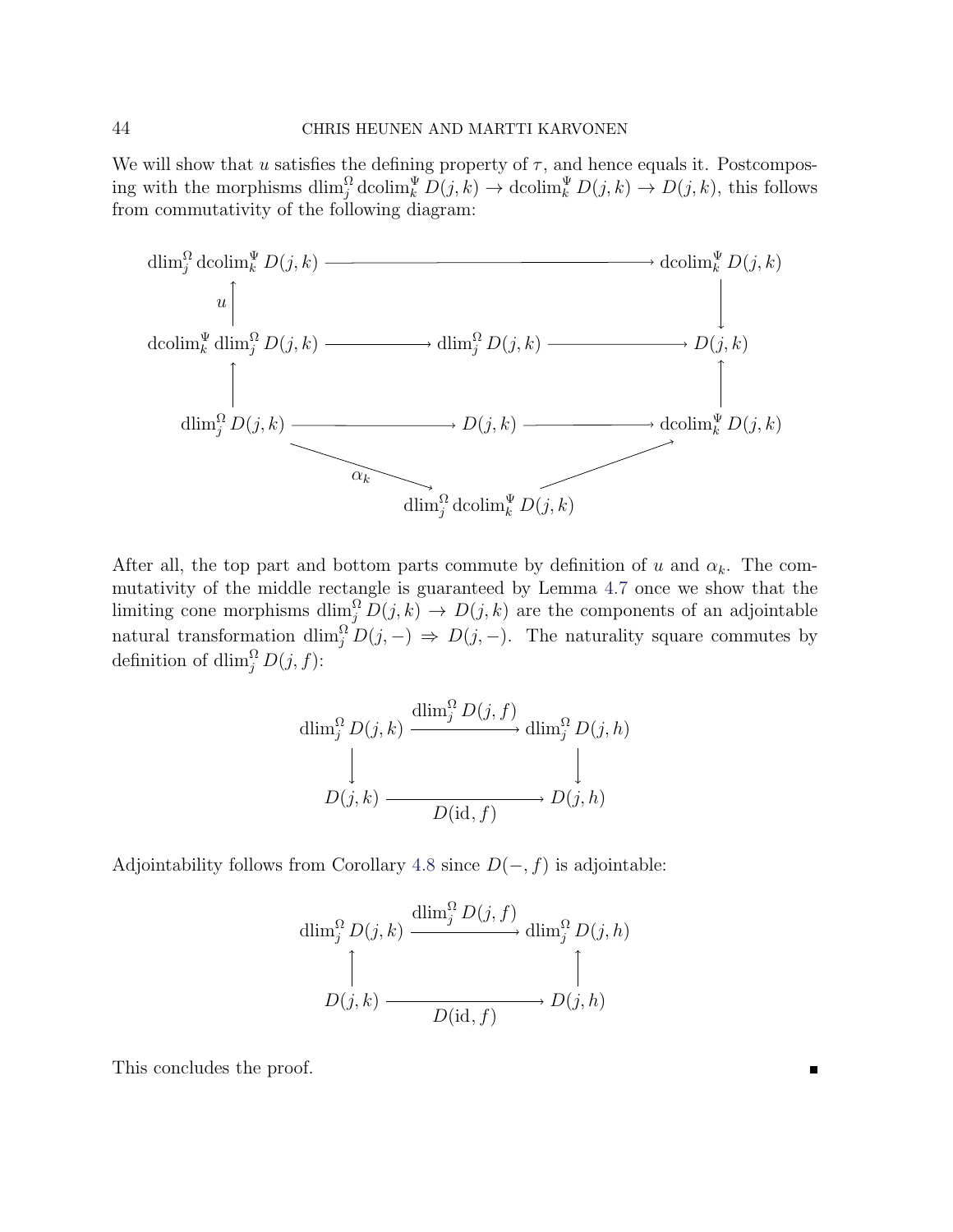## References

- <span id="page-44-9"></span>[1] S. Abramsky and A. Jung. Domain theory. Handbook of logic in computer science, 3:1–168, 1994.
- <span id="page-44-13"></span>[2] G. Bachman and L. Narici. Functional Analysis. Dover Books on Mathematics. Dover Publications, 2012.
- <span id="page-44-6"></span>[3] J. C. Baez. The structural foundations of quantum gravity, chapter Quantum quandaries: a category-theoretic perspective, pages 240–266. Oxford University Press, 2006.
- <span id="page-44-0"></span>[4] H.-B. Brinkmann. Relations for exact categories. Journal of Algebra, 13:465–480, 1969.
- <span id="page-44-14"></span>[5] P. Busch, P. J. Lahti, J. Pellonpää, and K. Ylinen. *Quantum measurement*, volume 890. Springer, 2016.
- <span id="page-44-1"></span>[6] A. Carboni and R. F. C. Walters. Cartesian bicategories I. Journal of Pure and Applied Algebra, 49(1–2):11–32, 1987.
- <span id="page-44-3"></span>[7] J. R. B. Cockett and S. Lack. Restriction categories I: categories of partial maps. Theoretical Computer Science, 270:223–259, 2002.
- <span id="page-44-4"></span>[8] J. M. Egger. On involutive monoidal categories. Theory and Applications of Categories, 25(14):368–393, 2011.
- <span id="page-44-2"></span>[9] P. J. Freyd and A. Scedrov. Categories, Allegories. North-Holland, 1990.
- <span id="page-44-5"></span>[10] P. Ghez, R. Lima, and J. E. Roberts. W\*-categories. Pacific Journal of Mathematics, 120:79–109, 1985.
- <span id="page-44-11"></span>[11] E. Haghverdi and P. Scott. A categorical model for the geometry of interaction. Theoretical Computer Science, pages 252–274, 2006.
- <span id="page-44-12"></span>[12] P. Halmos. A Hilbert space problem book. Springer, second edition, 1982.
- <span id="page-44-10"></span>[13] C. Heunen. Semimodule enrichment. In Mathematical Foundations of Programming Semantics, volume 218 of Electronic Notes in Theoretical Computer Science, pages 193–208, 2008.
- <span id="page-44-8"></span>[14] C. Heunen. Categorical quantum models and logics. Amsterdam University Press, 2009.
- <span id="page-44-7"></span>[15] C. Heunen. On the functor  $\ell^2$ . Computation, Logic, Games, and Quantum Foundations, pages 107–121, 2013.